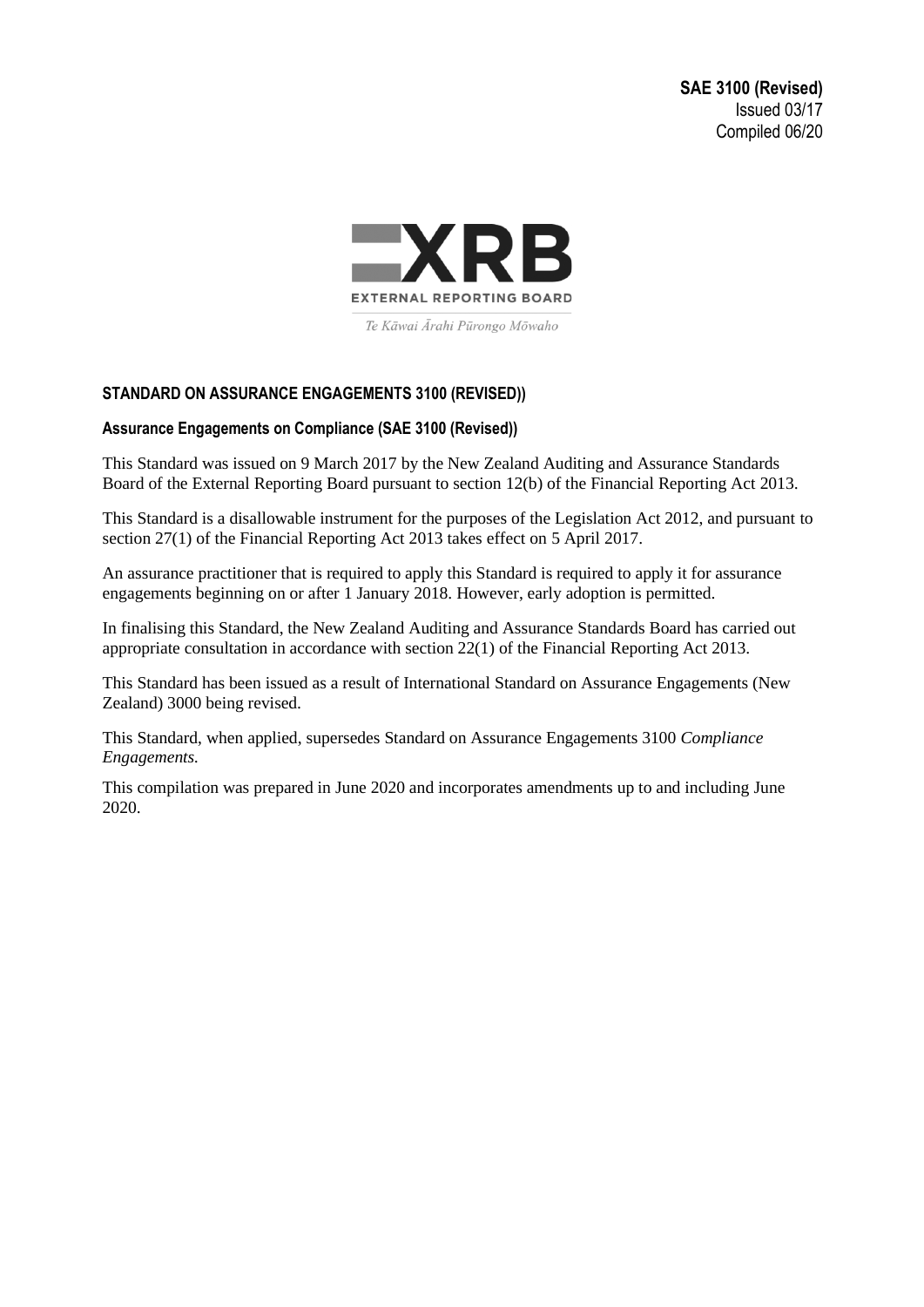### COPYRIGHT

© External Reporting Board ("XRB") 2017

This XRB standard contains copyright material. Reproduction within New Zealand in unaltered form (retaining this notice) is permitted for personal and non-commercial use subject to the inclusion of an acknowledgment of the source.

Requests and enquiries concerning reproduction and rights for commercial purposes within New Zealand should be addressed to the Chief Executive, External Reporting Board at the following email address: [enquiries@xrb.govt.nz](mailto:enquiries@xrb.govt.nz)

ISBN 978-0-947505-35-6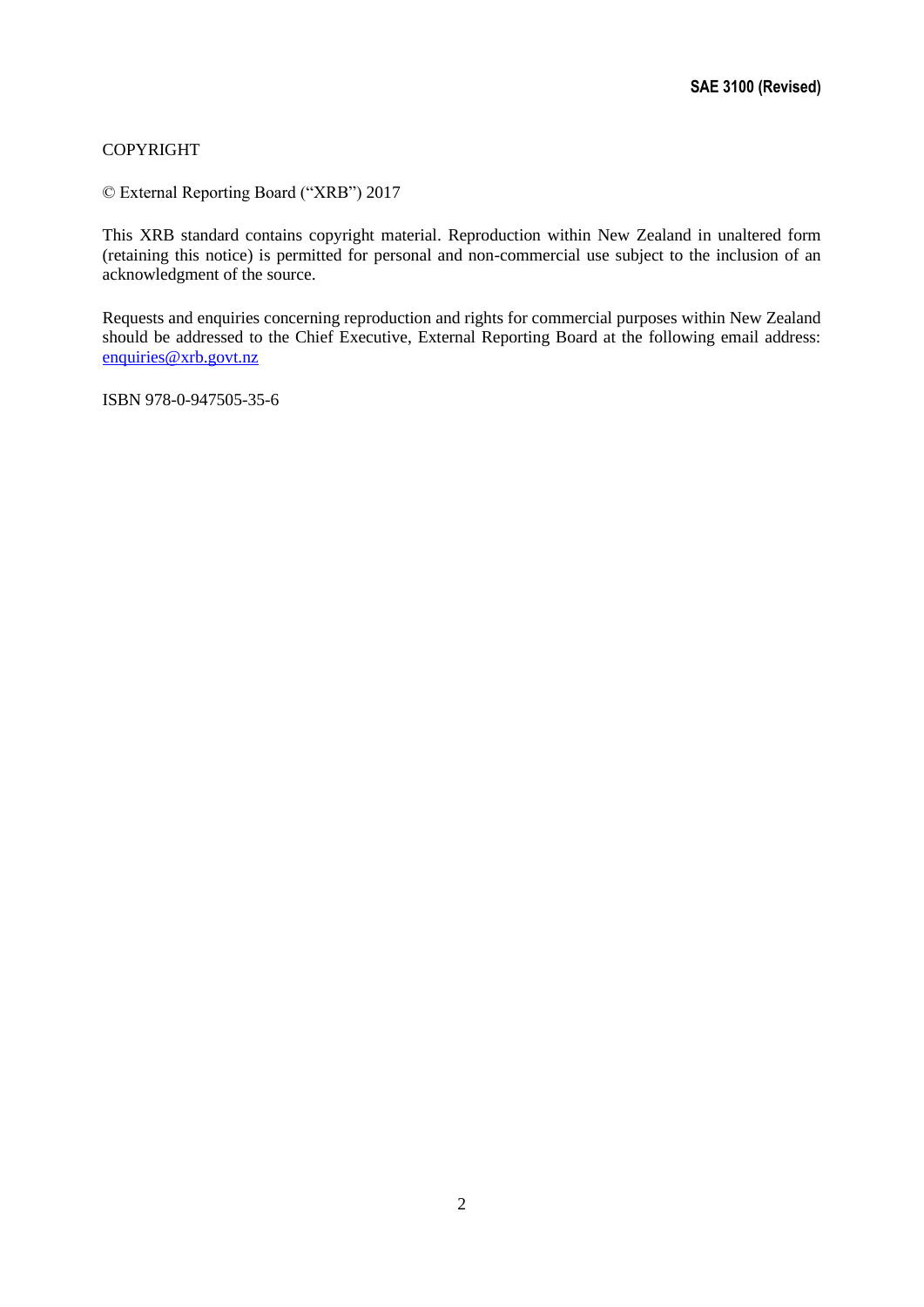# STANDARD ON ASSURANCE ENGAGEMENTS 3100 (REVISED)

# **COMPLIANCE ENGAGEMENTS**

*Issued by the New Zealand Auditing and Assurance Standards Board*

# **CONTENTS**

# Paragraphs

| <b>History of Amendments</b>                                              |           |
|---------------------------------------------------------------------------|-----------|
|                                                                           | 1         |
|                                                                           | $2 - 13$  |
|                                                                           | 14        |
|                                                                           | $15-16$   |
|                                                                           | 17        |
| <b>Requirements</b>                                                       |           |
|                                                                           | 18        |
|                                                                           | 19        |
|                                                                           | $20 - 27$ |
|                                                                           | 28        |
| Professional Scepticism, Professional Judgement and Assurance Skills and  | 29        |
|                                                                           | $30 - 37$ |
|                                                                           | 38-46     |
|                                                                           | 47        |
| Work Performed by Another Assurance Practitioner or a Responsible Party's | 48        |
|                                                                           | $49 - 50$ |
|                                                                           | 51        |
|                                                                           | 52        |
|                                                                           | 53-54     |
|                                                                           | 55-61     |
|                                                                           | $62 - 65$ |
|                                                                           | 66-67     |
| <b>Application and Other Explanatory Material</b>                         |           |
|                                                                           | $A1-A5$   |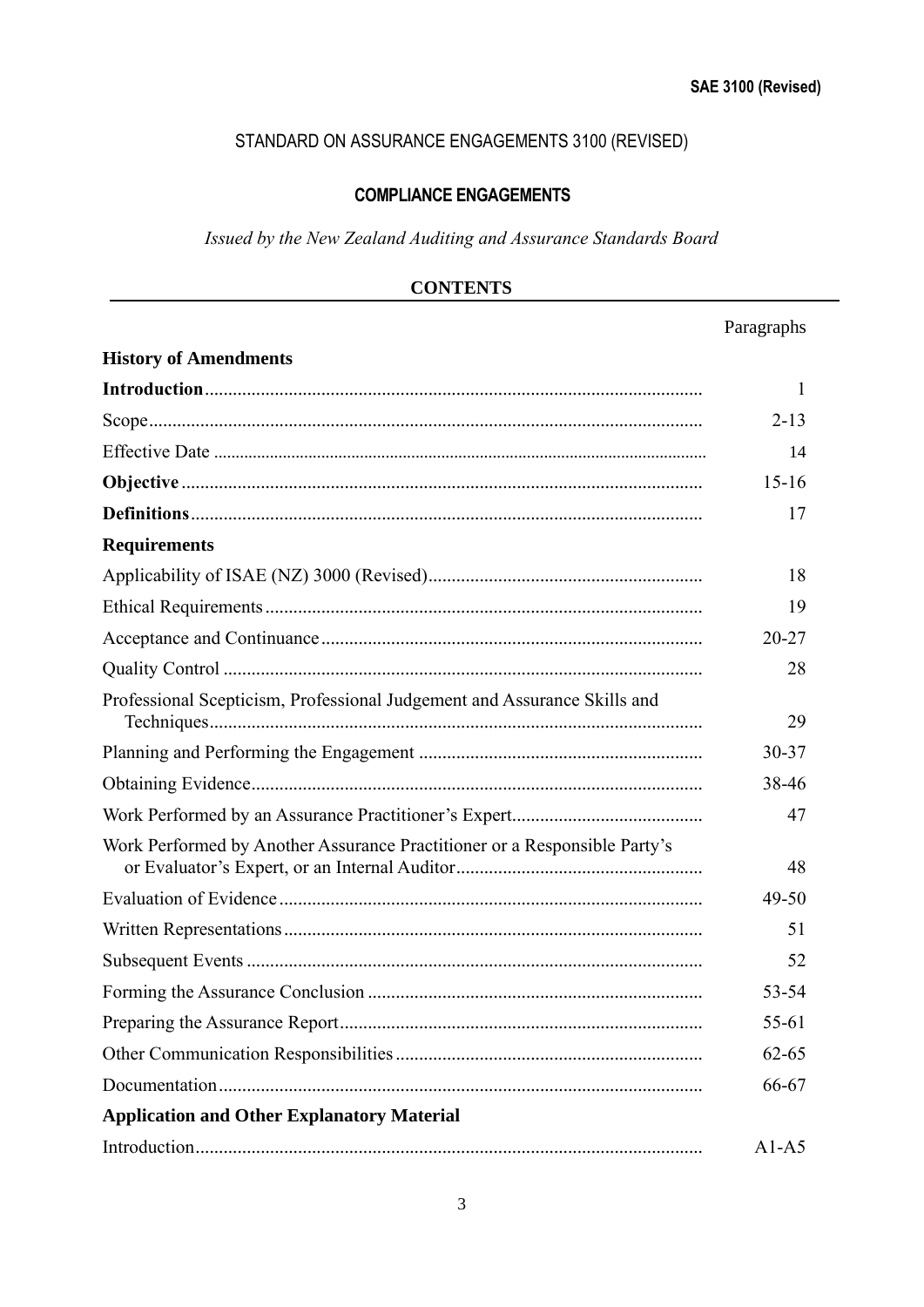|                                                                                                                                | A6          |  |  |  |
|--------------------------------------------------------------------------------------------------------------------------------|-------------|--|--|--|
|                                                                                                                                |             |  |  |  |
|                                                                                                                                |             |  |  |  |
|                                                                                                                                | $A37-A39$   |  |  |  |
|                                                                                                                                | A40         |  |  |  |
|                                                                                                                                | A41         |  |  |  |
| Work Performed by Another Assurance Practitioner or a Responsible Party's                                                      | $A42-A44$   |  |  |  |
|                                                                                                                                | A45-A46     |  |  |  |
|                                                                                                                                | A47-A48     |  |  |  |
|                                                                                                                                | $A49 - A50$ |  |  |  |
|                                                                                                                                | $A51-A62$   |  |  |  |
|                                                                                                                                | $A63 - A65$ |  |  |  |
|                                                                                                                                | A66         |  |  |  |
| Appendix 1: Roles and Responsibilities – Direct and Attestation Compliance Engagements                                         |             |  |  |  |
| Appendix 2: Terminology Table - SAE 3100 (Revised) and ISAE (NZ) 3000 (Revised)                                                |             |  |  |  |
| Appendix 3: Nature of Assurance Engagements on Compliance                                                                      |             |  |  |  |
| Appendix 4: Standards Applicable to Engagements on Compliance                                                                  |             |  |  |  |
| Appendix 5: Example Engagement Letters                                                                                         |             |  |  |  |
| Appendix 6: Example Assurance Reports on Compliance                                                                            |             |  |  |  |
| Appendix 7: Example Modified Assurance Reports on Compliance                                                                   |             |  |  |  |
| Appendix 8: Existence of any Other Relationship of the Assurance Practitioner with the Entity                                  |             |  |  |  |
| Accompanying Attachment: Conformity to International and Australian Standards on<br><b>Assurance Engagements on Compliance</b> |             |  |  |  |

**Standard on Assurance Engagements (SAE) 3100 (Revised),** *Compliance Engagements* **should be read in conjunction with International Standard on Assurance Engagements (New Zealand) (ISAE (NZ)) 3000 (Revised),** *Assurance Engagements Other than Audits or Reviews of Historical Financial Information***.**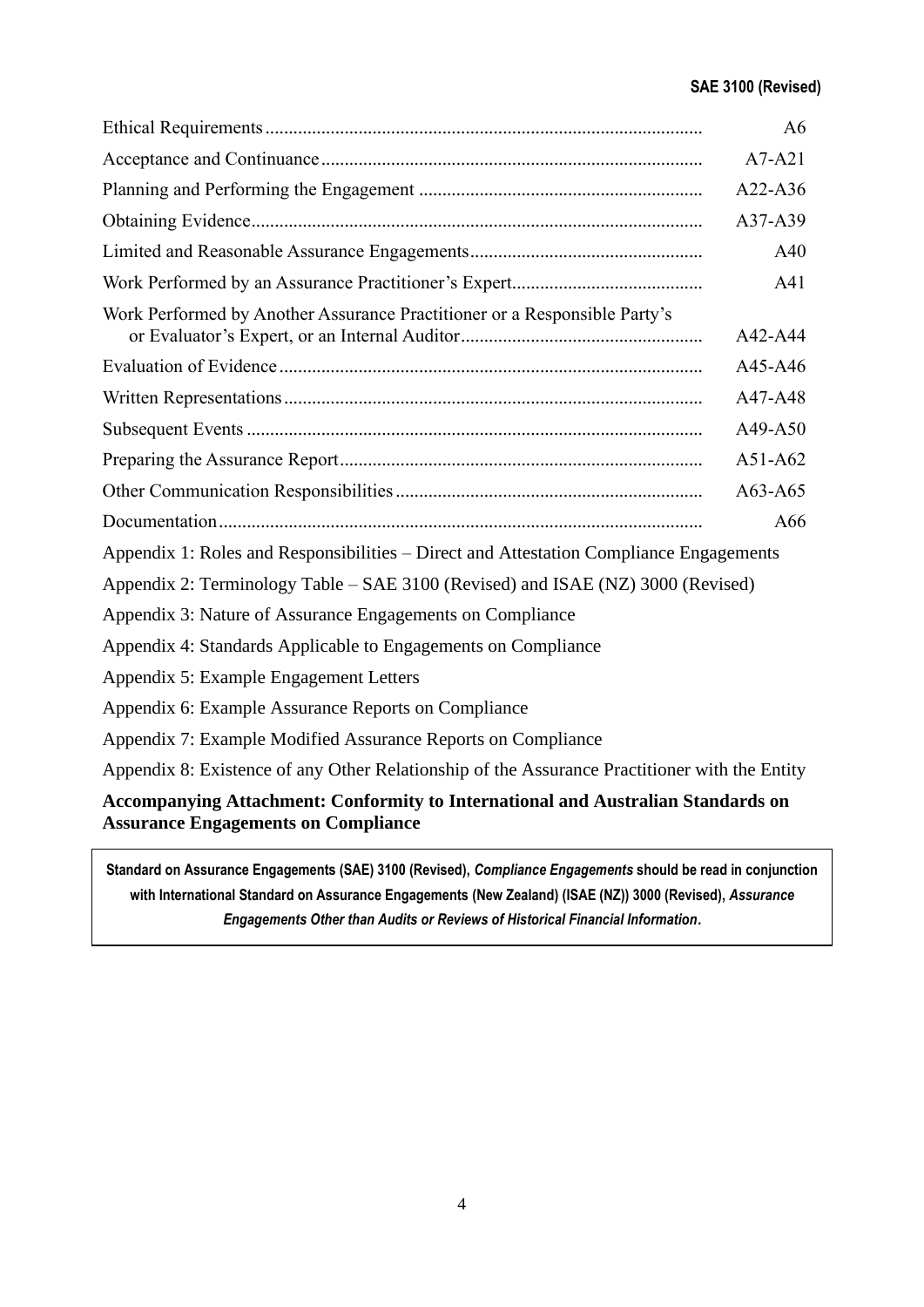# **History of Amendments**

# **Table of pronouncements – SAE 3100 (Revised) Compliance Engagements**

# **This table lists the pronouncements establishing and amending SAE 3100 (Revised).**

| <b>Pronouncements</b>                                                                                                             | <b>Date</b><br>approved | <b>Effective date</b>                                                                                                                                      |
|-----------------------------------------------------------------------------------------------------------------------------------|-------------------------|------------------------------------------------------------------------------------------------------------------------------------------------------------|
| SAE 3100 (Revised) Compliance<br>Engagements                                                                                      | February<br>2017        | This Standard on Assurance Engagements<br>is effective for assurance engagements<br>commencing on or after 1 January 2018.<br>Early adoption is permitted. |
| Conforming Amendments to Auditing<br>and Assurance Standards as a result of<br>the revised Professional and Ethical<br>Standard 1 | June 2020               | Effective on 15 July 2020                                                                                                                                  |

| Table of Amended Paragraphs in SAE 3100 (Revised) |  |                                                                                                                                            |  |  |  |
|---------------------------------------------------|--|--------------------------------------------------------------------------------------------------------------------------------------------|--|--|--|
| Paragraph affected   How affected   By [date]     |  |                                                                                                                                            |  |  |  |
| $\left  9, 19, 46, A19, A65 \right $ Amended      |  | Conforming Amendments to Auditing and Assurance<br>Standards as a result of the revised Professional and<br>Ethical Standard 1 [June 2020] |  |  |  |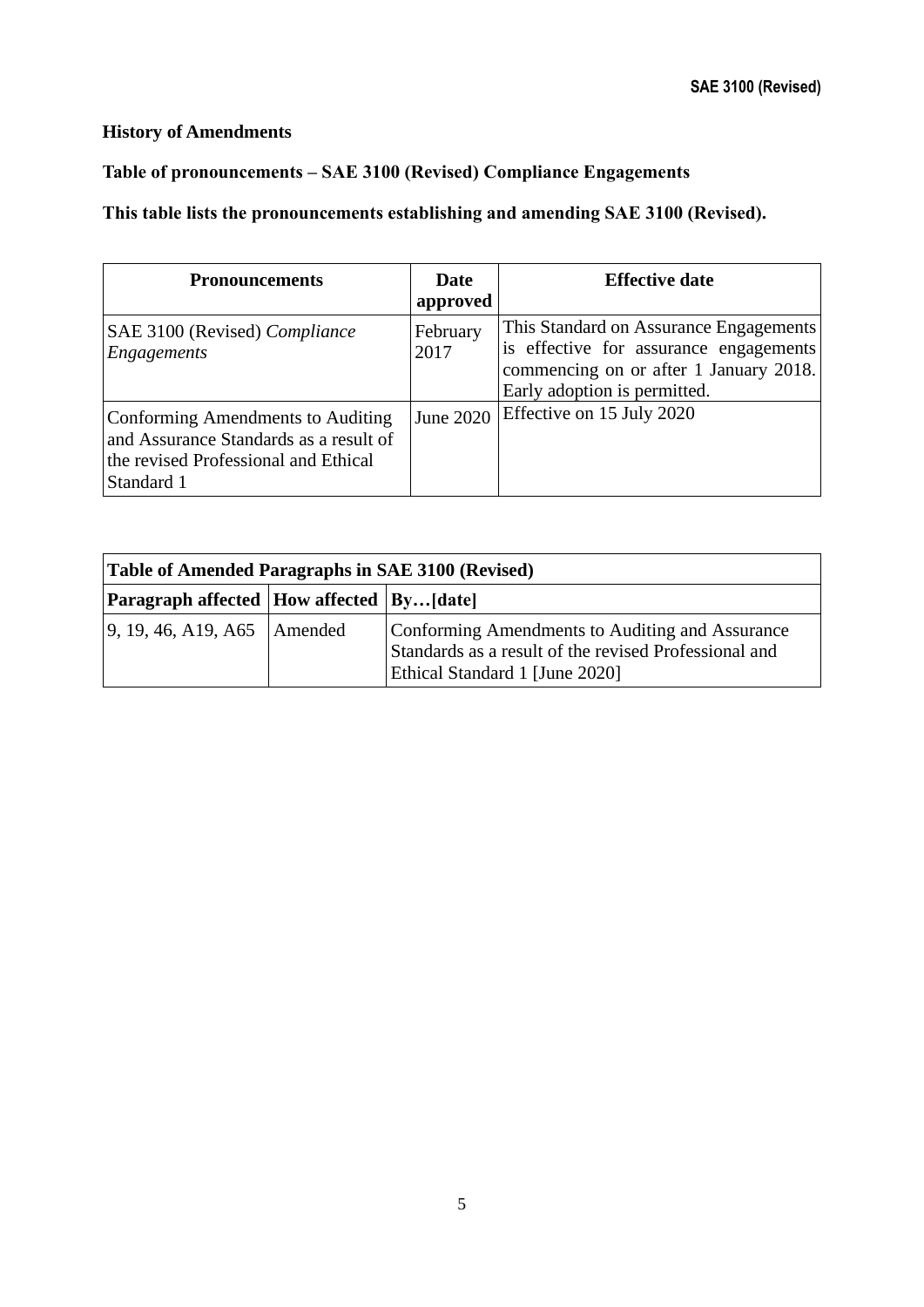# **Introduction**

This Standard on Assurance Engagements applies to limited and reasonable assurance 1. engagements to provide an assurance report on an entity's compliance with the compliance requirements as evaluated against the suitable criteria. (Ref: Para. A1)

# **Scope**

- $2.$ This Standard on Assurance Engagements (SAE) deals with assurance engagements to provide an assurance report on whether the entity has complied in all material respects with the compliance requirements, throughout the specified period or as at a specified date, using the criteria.
- $3.$ This SAE addresses assurance engagements on compliance: (Ref: Para. A2-A5)
	- (a) With the compliance requirements;
	- (b) Providing a limited or reasonable assurance conclusion;
	- (c) For either restricted use, by those charged with governance of the entity or specified third parties, or to be publicly available; and
	- (d) Either based on an attestation engagement or a direct engagement. (Ref: Para. 17(a), 17(h), A4)
	- (e) Where this SAE makes reference to a requirement, that requirement applies to both attestation and direct engagements, unless specified otherwise.
- $4.$ Agreed-upon procedures engagements, where procedures are conducted and factual findings are reported but no conclusion is provided, and consulting engagements, for the purpose of providing advice, on compliance are not assurance engagements and are not dealt with in this SAE.

# *Nature of a Compliance Engagement*

- $5.$ Compliance engagements are conducted in both the private and public sector, in either case the engaging party will usually be the entity responsible for meeting the compliance requirements which are subject to the compliance engagement. In these circumstances terms of engagement are agreed with the engaging party.
- 6. An entity may have an obligation to comply with externally and/or internally established compliance requirements. These compliance requirements may be established through law and regulation, contractual arrangements or internally established requirements, for example company policies. A table showing the nature of assurance engagements on compliance is contained in Appendix 3.

### *Relationship with ISAE (NZ) 3000 (Revised), Other Pronouncements and Other Requirements*

 $7.$ The assurance practitioner is required to comply with ISAE (NZ) 3000 (Revised) *Assurance Engagements Other than Audits or Reviews of Historical Financial Information* (ISAE (NZ) 3000 (Revised)) and this SAE when performing compliance engagements. This SAE supplements, but does not replace, ISAE (NZ) 3000 (Revised), and expands on how ISAE (NZ) 3000 (Revised) is to be applied in a compliance engagement. This SAE applies the requirements in ISAE (NZ) 3000 (Revised) to attestation engagements and adapts those requirements, as necessary, to direct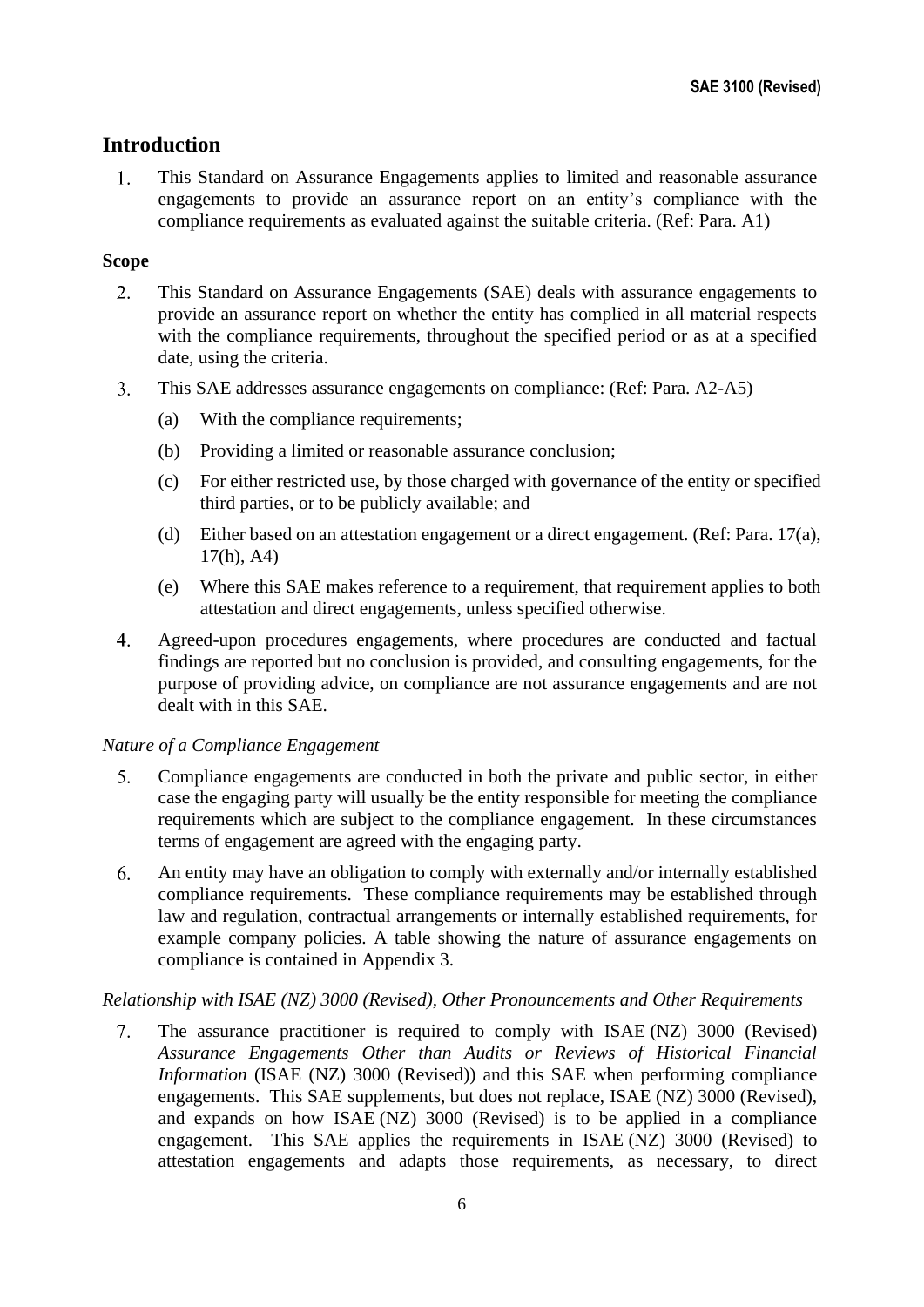engagements on compliance. ISAE (NZ) 3000 (Revised) includes requirements in relation to such topics as engagement acceptance, planning, obtaining evidence and documentation that apply to all assurance engagements, including engagements conducted in accordance with this SAE. *Framework for Assurance Engagements (EG Au1A)*, which defines and describes the elements and objectives of an assurance engagement, provides the context for understanding this SAE and ISAE (NZ) 3000 (Revised).

- An assurance engagement performed in accordance with ISAE (NZ) 3000 measures or 8. evaluates the underlying subject matter against suitable criteria. In a compliance engagement the assurance practitioner determines whether compliance requirements have been met by evaluating the subject matter against the compliance requirements, using the criteria. The criteria may be the compliance requirements, or a subset thereof. A table explaining the terminology applied in this SAE is contained in Appendix 2.
- 9. Compliance with ISAE (NZ) 3000 (Revised) requires, among other things, compliance with the provisions of Professional and Ethical Standard 1 *International Code of Ethics for Assurance Practitioners (including International Independence Standards) (New Zealand)* or other professional requirements, or requirements in law or regulation, that are at least as demanding<sup>1</sup>. It also requires the lead assurance practitioner<sup>2</sup> to be a member of a firm that applies Professional and Ethical Standard 3 (Amended)<sup>3</sup> or requirements in law or regulation, that are at least as demanding related to assurance engagements.
- An assurance engagement performed under this SAE may be part of a larger engagement. In such circumstances, this SAE is relevant only to the portion of the engagement relating to assurance on compliance.
- If multiple standards are applicable to the assurance engagement, the assurance practitioner applies, in addition to ISAE (NZ) 3000 (Revised), either:
	- (a) If the engagement can be separated into parts, the standard relevant to each part of the engagement, including this SAE for the part on compliance; or
	- (b) If the engagement cannot be separated into parts, the standard which is most directly relevant to the subject matter.
- Assurance conclusions on compliance may be required by Regulators, Government or other users in conjunction with assurance conclusions on financial reports, other historical financial information, and compliance with other requirements, controls and/or other subject matters. In these engagements the subject matter and criteria against which that subject matter is evaluated and the level of assurance sought may vary, in which case different standards will apply. Assurance reports can include separate sections for each subject matter, criteria or level of assurance in order that the different matters concluded upon are clearly differentiated.
- A table showing the New Zealand Auditing and Assurance Standard Board's (NZAuASB) Standards to apply to compliance engagements depending on the subject matter and engagement circumstances is contained in Appendix 4. (Ref: Para. A1)

<sup>&</sup>lt;sup>1</sup> See ISAE (NZ) 3000 (Revised), paragraphs  $3(a)$  and  $20$ .

<sup>&</sup>lt;sup>2</sup> The term "lead assurance practitioner" is referred to in Professional and Ethical Standard 1 (Revised) and Professional and Ethical Standard 3 (Amended) as the "engagement partner".

<sup>&</sup>lt;sup>3</sup> See ISAE (NZ) 3000 (Revised), paragraphs  $3(b)$  and  $31(a)$ .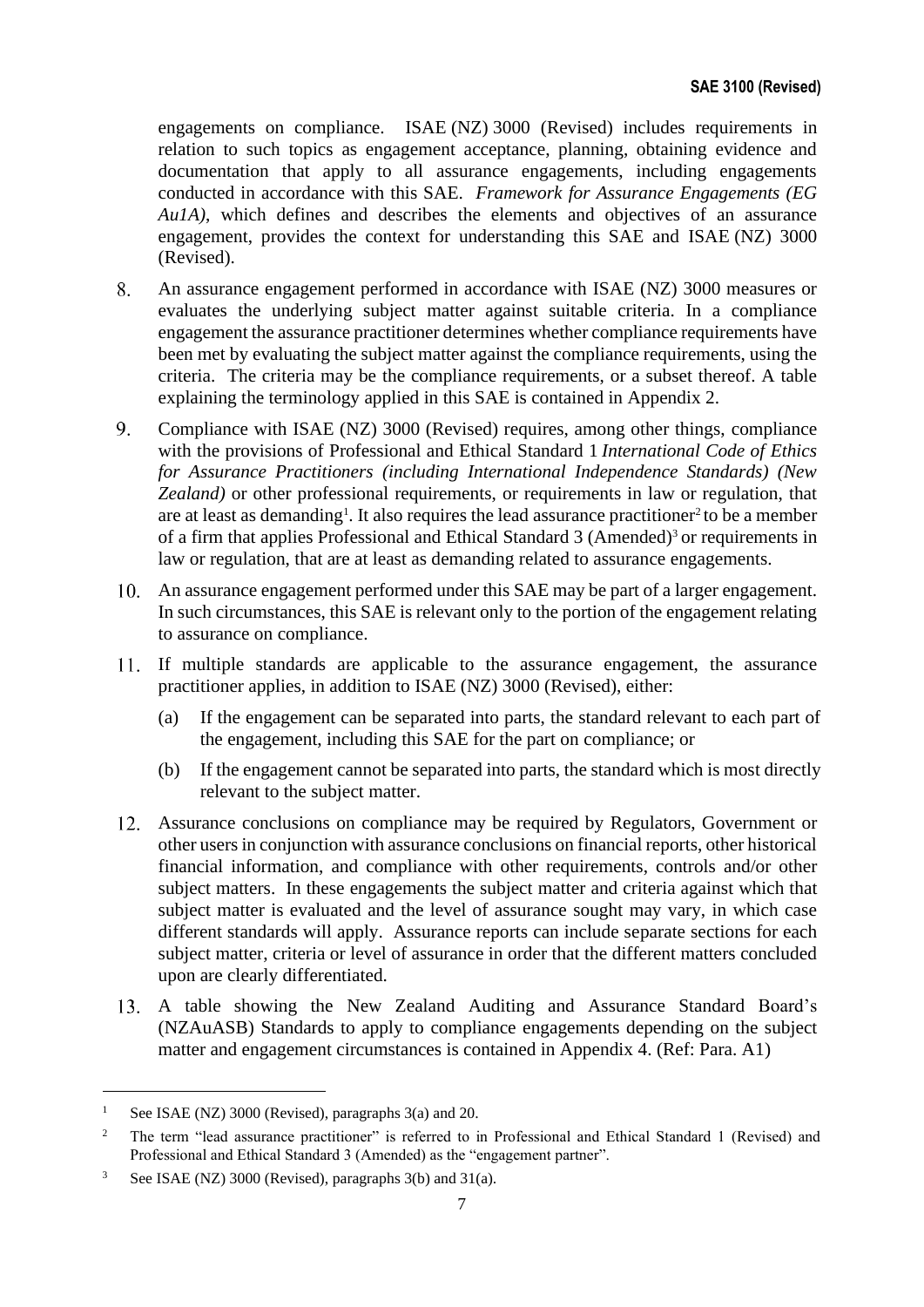# **Effective Date**

14. This Standard on Assurance Engagements is effective for assurance engagements beginning on or after 1 January 2018. Early adoption of this SAE is permitted. This SAE supersedes Standard on Assurance Engagements 3100, *Compliance Engagements*.

# **Objectives**

- In conducting a compliance engagement, the objectives of the assurance practitioner are:
	- (a) To obtain reasonable or limited assurance, about whether the entity has complied in all material respects, with compliance requirements as evaluated against the suitable criteria;
	- (b) To express a conclusion<sup>4</sup> through a written report on the matters in (a) above which expresses either a reasonable or limited assurance conclusion and describes the basis for the conclusion; and/or
	- (c) To communicate further as required by this SAE and any other relevant ISAEs (NZ) or SAEs.
- In conducting the assurance engagement, the objectives of the assurance practitioner under ISAE (NZ)  $3000$  (Revised)<sup>5</sup> include: "to obtain either reasonable or limited assurance, as appropriate, about whether the subject matter information is free from material misstatement". The subject matter information in a compliance engagement is the outcome of the evaluation $6$  of compliance with the compliance requirements, as evaluated against the criteria. The evaluation is conducted:
	- (a) In an attestation engagement on compliance, by the responsible party or evaluator, and presented in a Statement<sup>7</sup>, which addresses whether the compliance requirements have been met. The objective of the assurance practitioner is to obtain reasonable or limited assurance about whether the Statement is free from material misstatement, although the assurance practitioner's conclusion may be expressed in terms of whether the compliance requirements have been met; or
	- (b) In a direct engagement on compliance, by the assurance practitioner and presented in the assurance conclusion, therefore, no Statement is prepared by the responsible party. The objective of the assurance practitioner is to obtain reasonable or limited assurance about whether the compliance requirements have been met.

# **Definitions**

- 17. For the purposes of this SAE, the following terms have the meanings attributed below:
	- (a) Attestation engagement on compliance―A reasonable or limited assurance engagement in which a party other than the assurance practitioner, being the responsible party or evaluator, evaluates compliance with the compliance requirements. The outcome of that evaluation is provided in a Statement, which

<sup>&</sup>lt;sup>4</sup> The term conclusion also extends to include an opinion expressed in a reasonable assurance engagement.

<sup>5</sup> See ISAE (NZ) 3000 (Revised), paragraph 10.

<sup>&</sup>lt;sup>6</sup> The term evaluation includes the concept of measurement for quantification aspects of a compliance engagement.

<sup>&</sup>lt;sup>7</sup> See SAE 3100 (Revised), paragraph  $17(z)$  for definition of the term Statement.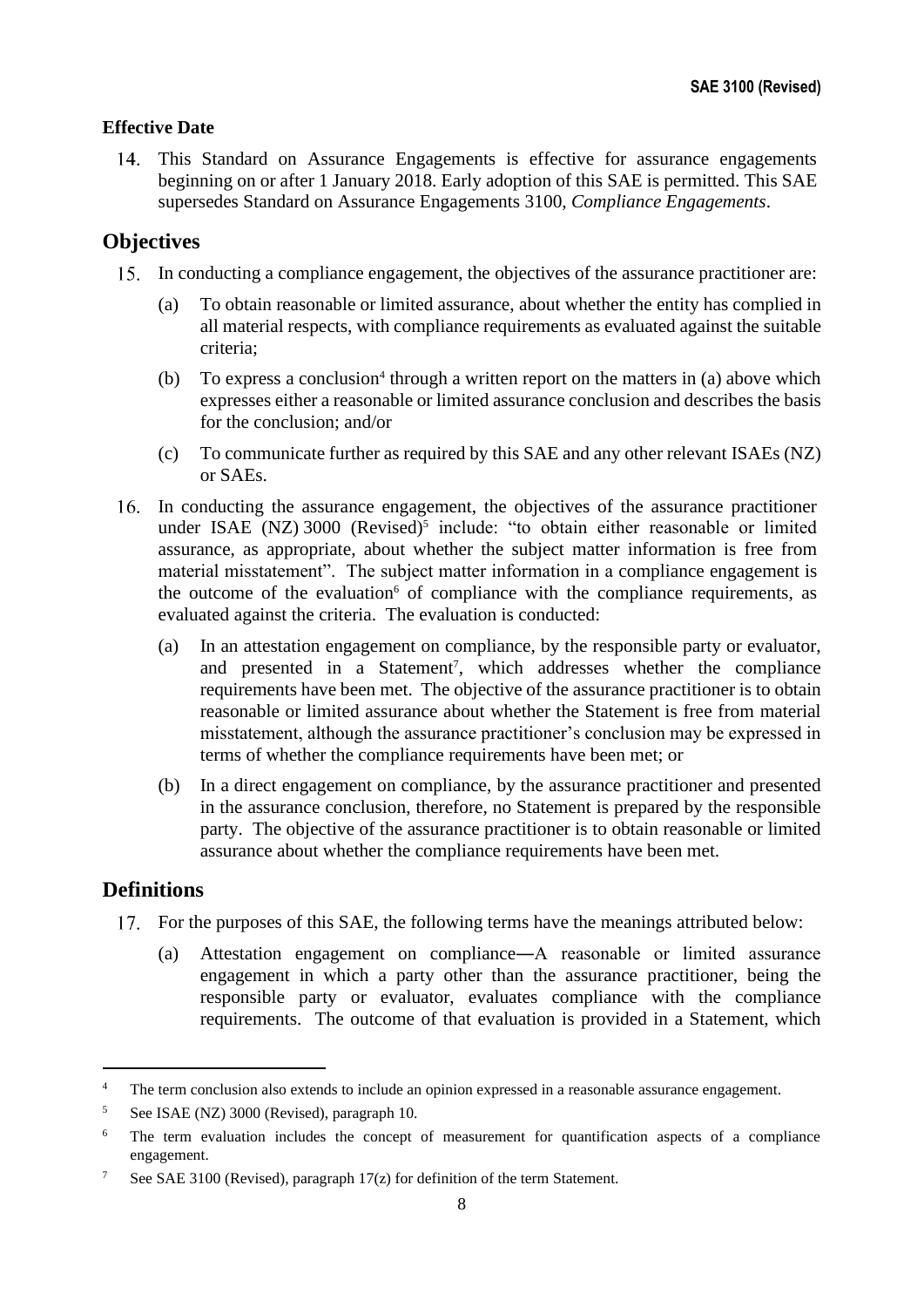may either be available to the intended users or may be presented by the assurance practitioner in the assurance report. In an attestation engagement on compliance, the assurance practitioner's conclusion addresses whether the Statement is free from material misstatement. The assurance practitioner's conclusion may be phrased in terms of: (Ref: Para. 3(d), A4)

- $(i)$ The compliance outcome and the criteria; or
- A Statement made by the appropriate party.
- (b) Compliance activity (subject matter or underlying subject matter)―The activity that is undertaken to meet the compliance requirement(s).
- (c) Compliance engagement–An assurance engagement in which an assurance practitioner expresses a conclusion after evaluating an entity's compliance with the compliance requirements.
- (d) Compliance framework–A framework adopted by the entity, which is designed to ensure that the entity achieves compliance, and includes governance structures, programmes, processes, systems, controls and procedures.
- (e) Compliance outcome (subject matter information)–The outcome of the evaluation of the underlying subject matter (compliance activity) against the compliance requirements, using the criteria. The compliance outcome is the Statement of the responsible party or evaluator in an attestation engagement on compliance, or the assurance practitioner's conclusion in a direct engagement on compliance, providing the outcome of their evaluation.
- (f) Compliance requirement(s)–The requirements established in law, regulations, other statutory requirements (e.g., Financial Markets Authority's Standard Conditions for derivatives issuer licences), contractual arrangements, ministerial directives, industry or professional obligations or internally via entity policies, procedures and frameworks. (Ref: Appendix 1)
- (g) Criteria–The benchmark, framework or legislation used to evaluate whether the compliance requirements have been met. The "applicable criteria" are the criteria used for the particular engagement. (Ref: Para. 23, A13, Appendix 1)
- (h) Direct engagement on compliance―A reasonable or limited assurance engagement in which the assurance practitioner evaluates whether the compliance requirements have been met. The compliance outcome of the assurance practitioner's evaluation (the subject matter information) is expressed in the assurance practitioner's conclusion.
- (i) Engaging party―The party(ies) that engages the assurance practitioner to perform the assurance engagement.
- (j) Entity―The legal entity, economic entity, or the identifiable portion of a legal or economic entity, or combination of legal or other entities or portions of those entities (for example, a joint venture) to which the compliance requirements relate.
- (k) Evaluator―The party(ies) who evaluates the underlying subject matter (compliance activities) against the criteria. The evaluator possesses expertise in the underlying subject matter.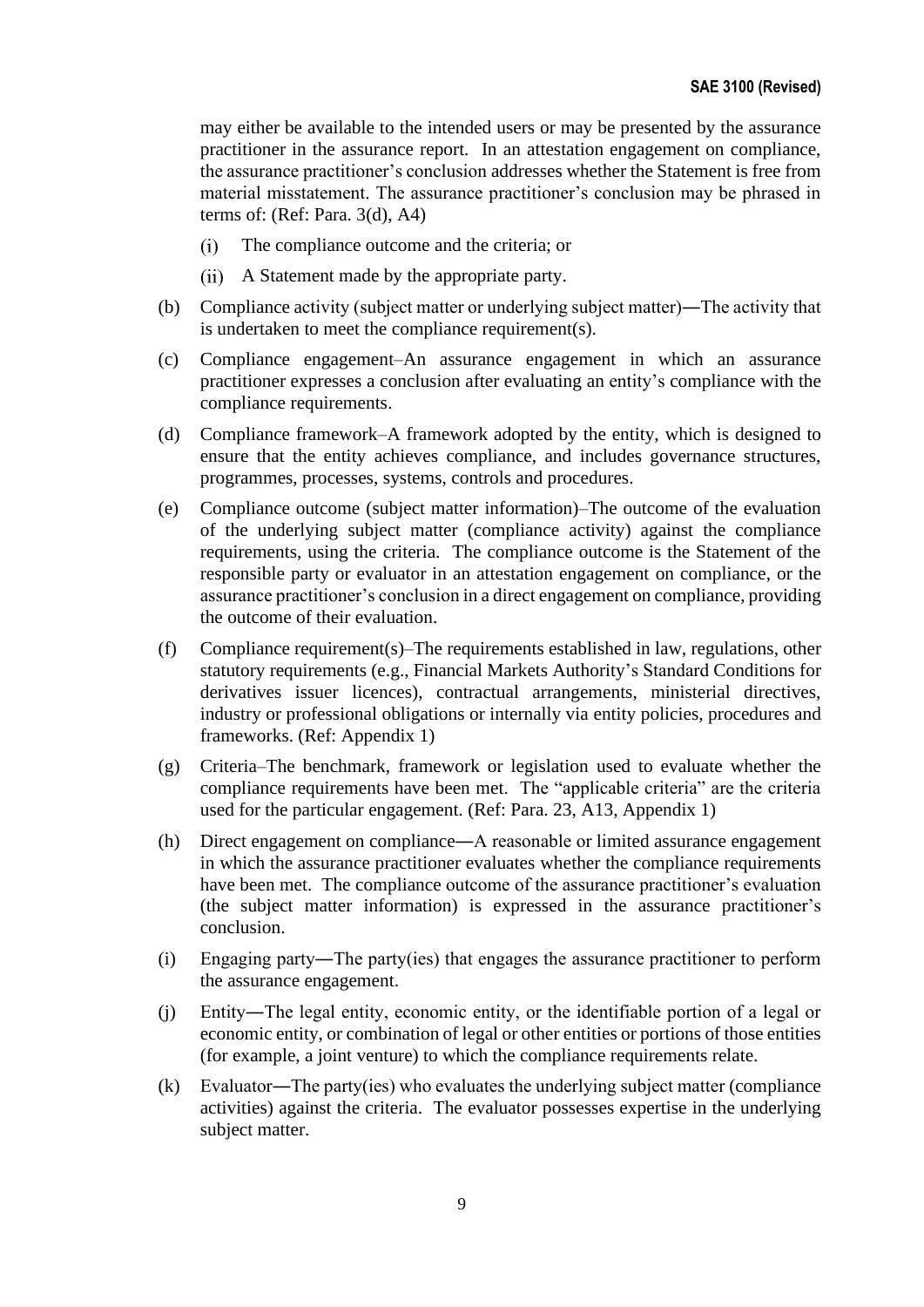- (l) Firm―A sole assurance practitioner, partnership or corporation or other entity of individual assurance practitioners. "Firm" should be read as referring to its public sector equivalents where relevant.
- (m) Intended users―The individual(s) or organisation(s), or group(s) thereof that the assurance practitioner expects will use the assurance report. In some cases, there may be intended users other than those to whom the assurance report is addressed.
- (n) Internal audit function―A function of an entity that performs assurance and consulting activities designed to evaluate and improve the effectiveness of the entity's governance, risk management and internal control processes.
- (o) Limited assurance engagement―An assurance engagement in which the assurance practitioner reduces engagement risk to a level that is acceptable in the circumstances of the engagement, but where that risk is greater than for a reasonable assurance engagement, as the basis for expressing a conclusion in a form that conveys whether, based on the procedures performed and evidence obtained, a matter(s) has come to the assurance practitioner's attention to cause the assurance practitioner to believe the compliance requirements have not been met, in all material respects. The nature, timing and extent of procedures performed in a limited assurance engagement is limited compared with that necessary in a reasonable assurance engagement but is planned to obtain a level of assurance that is, in the assurance practitioner's professional judgement, meaningful. To be meaningful, the level of assurance obtained by the assurance practitioner is likely to enhance the intended users' confidence about the compliance outcome to a degree that is clearly more than inconsequential.
- (p) Long-form report―Assurance report including other information and explanations that are intended to meet the information needs of users but not to affect the assurance practitioner's conclusion. In addition to the matters required to be contained in the assurance practitioner's report, as set out in paragraph 56, long-form reports may describe in detail matters such as:
	- (i) the terms of the engagement;
	- (ii) the criteria being used and the specific compliance activities designed to meet each compliance requirement;
	- (iii) descriptions of the procedures that were performed;
	- (iv) findings relating to the procedures that were performed or particular aspects of the engagement;
	- (v) details of the qualifications and experience of the assurance practitioner and others involved with the engagement;
	- (vi) disclosure of materiality levels; or
	- (vii) recommendations.

The assurance practitioner may find it helpful to consider the significance of providing such information to meet the needs of the intended users. As required by paragraph 57, additional information is clearly separated from the assurance practitioner's conclusion and worded in such a manner as to make it clear that it is not intended to alter or detract from that conclusion.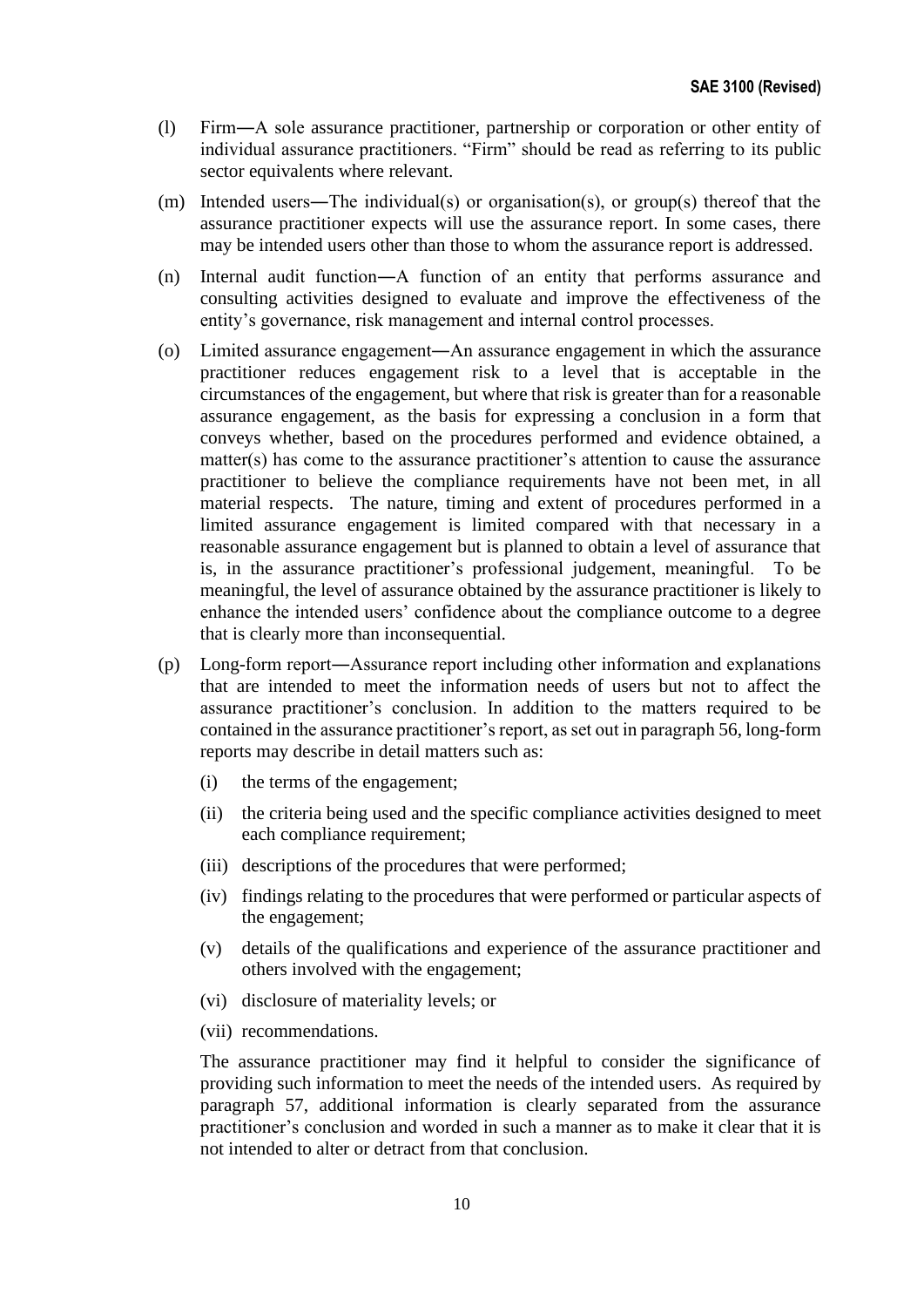- (q) Material in the context of a compliance engagement―
	- (i) in relation to potential (for risk assessment purposes) or detected (for evaluation purposes) matter(s) of non-compliance– instance(s) of non-compliance that are significant, individually or collectively, in the context of the entity's compliance with compliance requirements, and that might influence relevant decisions of intended users or affect the assurance practitioner's conclusion; and/or
	- (ii) in relation to the compliance framework and controls instance(s) of deficiency that are significant in the context of the entity's control environment and that may raise the compliance engagement risk sufficiently to affect the assurance practitioner's conclusion.
- (r) Misstatement― For attestation engagements on compliance, a difference between the Statement and the assurance practitioner's evaluation of compliance with the compliance requirements. Misstatements can be intentional or unintentional, qualitative or quantitative, and include omissions.
- (s) Non-compliance― For both attestation and direct engagements on compliance, a failure to meet a compliance requirement in whole or in part.
- (t) Professional judgement―The application of relevant training, knowledge and experience, within the context provided by assurance and ethical standards, in making informed decisions about the courses of action that are appropriate in the circumstances of the engagement.
- (u) Professional scepticism―An attitude that includes a questioning mind, being alert to conditions which may indicate possible misstatement or non-compliance, and a critical assessment of evidence.
- (v) Reasonable assurance engagement―An assurance engagement in which the assurance practitioner reduces engagement risk to an acceptably low level in the circumstances of the engagement as the basis for the assurance practitioner's conclusion. The assurance practitioner's conclusion is expressed in a form that conveys the assurance practitioner's opinion on the outcome of the evaluation of the compliance activities against compliance requirements.
- (w) Representation―Statement by the responsible party, either oral or written, provided to the assurance practitioner to confirm certain matters or to support other evidence. A representation is additional to but may be provided in combination with the responsible party's or evaluator's Statement provided in an attestation engagement, as set out in paragraph 16(a).
- (x) Responsible party―The party(ies) responsible for the underlying subject matter, being the compliance activity(ies) in a compliance engagement.
- (y) Short-form report―Assurance report including only the matters required under paragraph 56 of this SAE.
- (z) Statement―The outcome in writing of the responsible party or evaluator's evaluation of compliance with the compliance requirements, provided to the assurance practitioner in an attestation engagement. A Statement is the subject matter information in an attestation engagement on compliance.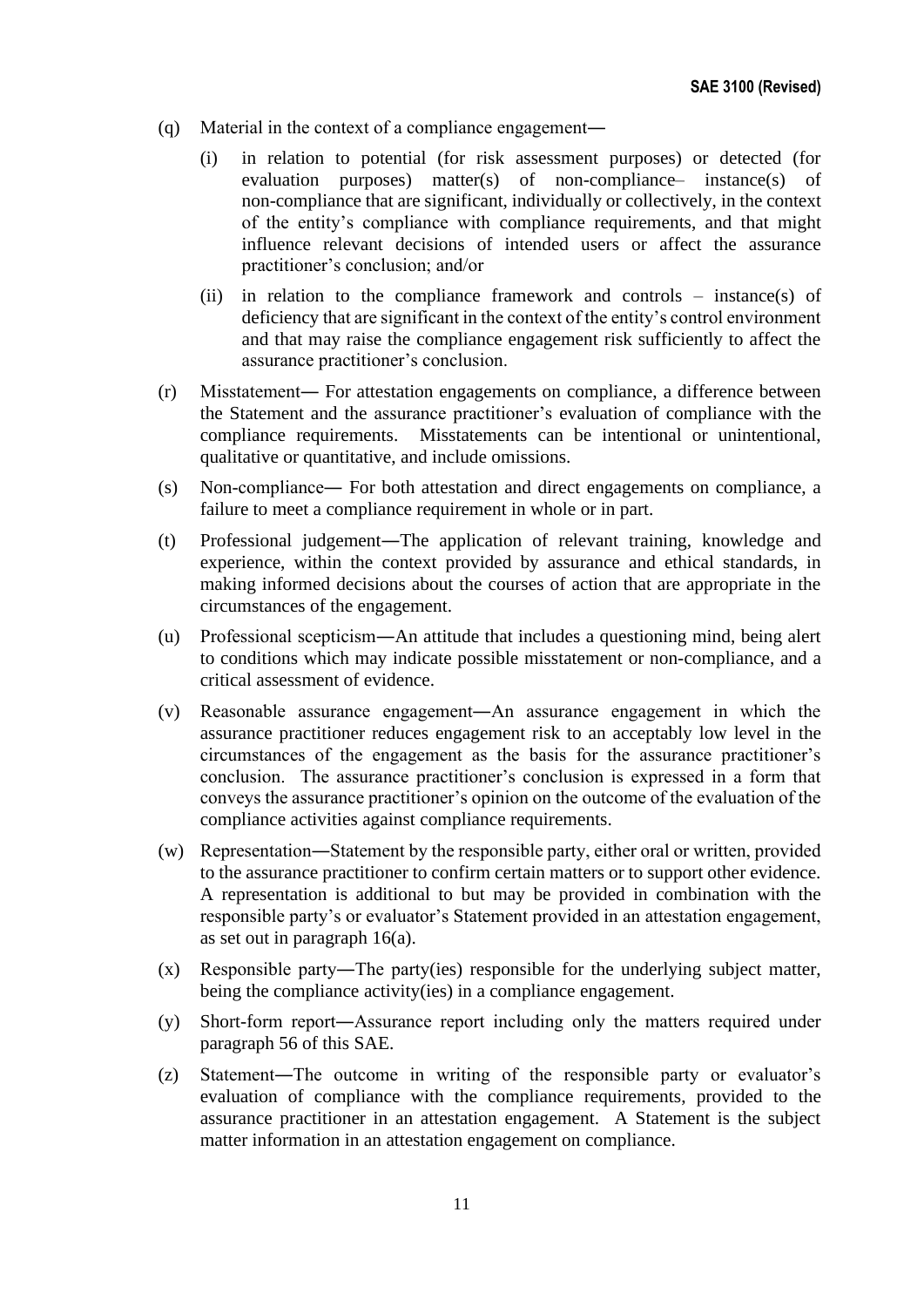# **Requirements**

### **Applicability of ISAE (NZ) 3000 (Revised)**

The assurance practitioner shall not represent compliance with this SAE unless the assurance practitioner has complied with the requirements of this SAE and ISAE (NZ) 3000 (Revised), adapted as necessary in the case of direct engagements. ISAE (NZ) 3000 (Revised) contains requirements and application and other explanatory material specific to attestation assurance engagements but it also applies to direct assurance engagements, adapted as necessary in the engagement circumstances.<sup>8</sup> If this SAE makes reference to a requirement in ISAE (NZ) 3000 (Revised), that requirement shall be applied to both attestation and direct engagements, unless specified otherwise. (Ref: Para. A1, Appendix 4)

# **Ethical Requirements**

As required by ISAE (NZ) 3000 (Revised), the assurance practitioner shall comply with Professional and Ethical Standard 1<sup>9</sup>, or other professional requirements, or requirements imposed by law or regulation, that are at least as demanding. (Ref: Para. A6)

# **Acceptance and Continuance**

# *Preconditions for the Assurance Engagement*

20. The assurance practitioner shall accept or continue a compliance engagement only in the circumstances required by ISAE (NZ) 3000 (Revised), including that the preconditions for an assurance engagement are present, unless required to accept the engagement by law or regulation.

### *Appropriateness of the Subject Matter*

- When establishing whether the preconditions for an assurance engagement as required by ISAE (NZ) 3000 (Revised) are present, the assurance practitioner is required to assess the appropriateness of the subject matter.<sup>10</sup> In doing so, the assurance practitioner shall determine whether the compliance activities which are to be evaluated are appropriate in addressing the needs of users, that is whether the performance of those activities determines whether the compliance requirements have been met. (Ref: Para. A9-A11)
- 22. If the subject matter is not appropriate, the assurance practitioner shall not accept the engagement or, if this is determined after accepting the engagement, either withdraw from the engagement or issue a modified conclusion.

### *Assessing the Suitability of the Criteria*

When establishing whether the preconditions for an assurance engagement as required by ISAE (NZ) 3000 (Revised) are present, the assurance practitioner shall determine the suitability of the criteria expected to be applied, whether the criteria are provided by the engaging party, as in an attestation engagement, or are to be identified by the assurance practitioner, as in a direct engagement, including that they exhibit the characteristics set

<sup>8</sup> See ISAE (NZ) 3000 (Revised), paragraph 2.

<sup>9</sup> See ISAE (NZ) 3000 (Revised), paragraph 20.

<sup>&</sup>lt;sup>10</sup> See ISAE (NZ) 3000 (Revised), paragraph  $24(b)(i)$ .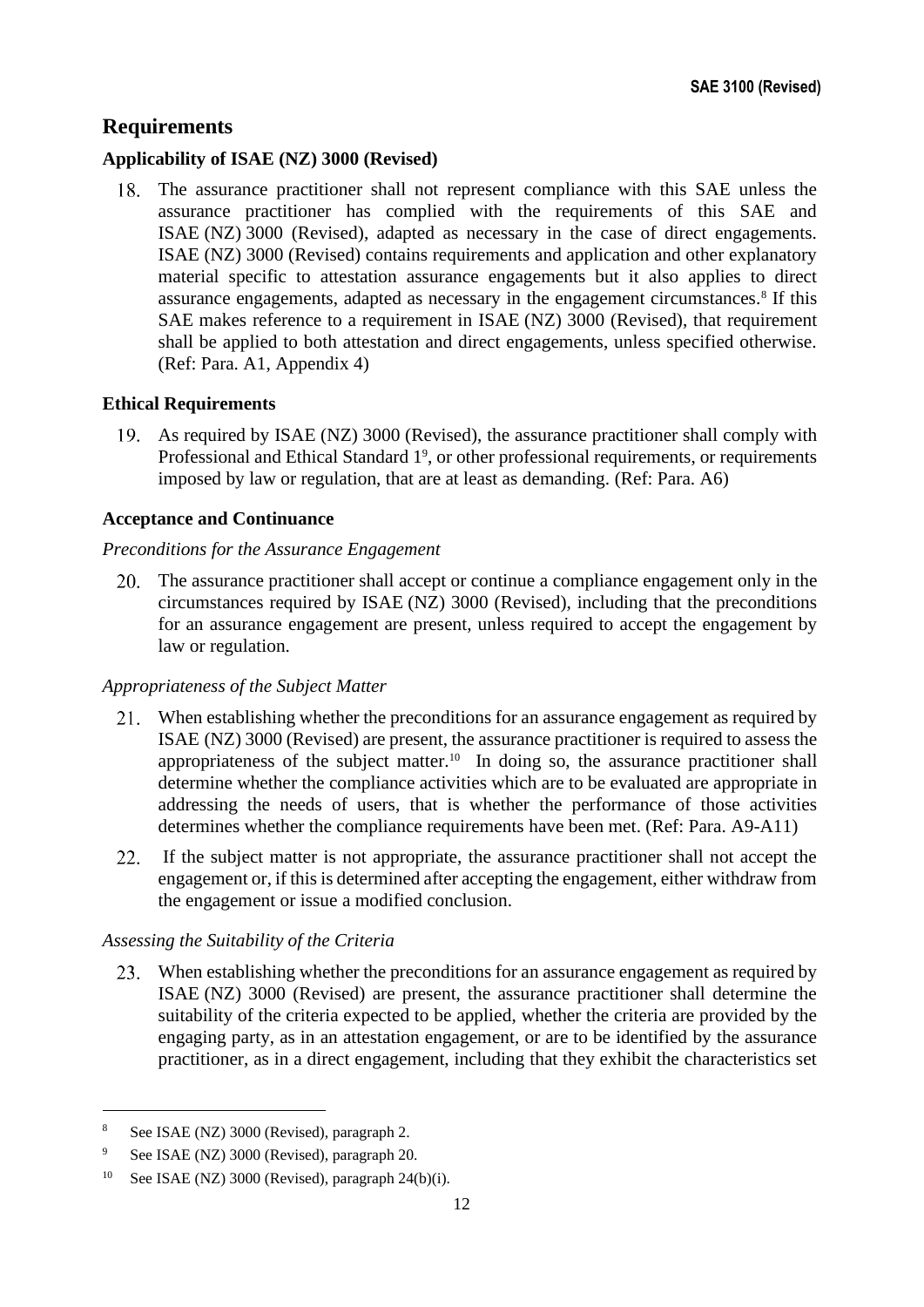out in ISAE (NZ) 3000 (Revised). <sup>11</sup> (Ref: Para. 17(g), A12).

### *Agreeing on the Terms of the Engagement*

- 24. ISAE (NZ) 3000 (Revised)<sup>12</sup> requires the parties to the engagement to agree on the terms of the assurance engagement in writing. The assurance practitioner shall obtain the agreement of the responsible party, that it acknowledges and understands its responsibility:
	- (a) In an attestation engagement, for evaluating the compliance activity against the compliance requirements and providing a written Statement regarding the outcome of that evaluation and for having a reasonable basis for the written Statement;
	- (b) For identifying suitable compliance requirements and whether they were specified by law, regulation, contract, another party (for example, a user group or a professional body) or developed by the responsible party;
	- (c) For providing the assurance practitioner with:
		- (i) Access to all information, such as records, documentation and other matters of which the responsible party is aware are relevant to the compliance engagement;
		- (ii) Additional information that the assurance practitioner may request from the responsible party for the purposes of the assurance engagement; and
		- (iii) Unrestricted access to persons within the entity from whom the assurance practitioner determines it necessary to obtain evidence.
- 25. The terms of engagement shall identify:
	- (a) The scope of the engagement;
	- (b) Whether the engagement is a reasonable or limited assurance engagement;
	- (c) Whether the engagement is an attestation or direct engagement and, in the case of an attestation engagement, the form of the responsible party's or evaluator's evaluation of the compliance activity or Statement and whether that Statement will be available to intended users or only referenced in the assurance report; (Ref: Para. A16, A20)
	- (d) The specified period or specified date to be covered by the engagement; (Ref: Para. A17)
	- (e) The compliance requirements against which the compliance activity will be evaluated;
	- (f) The intended users of the assurance report;
	- (g) The content of the assurance report, including whether it will be a short-form or long form report, including additional information such as the compliance requirements, procedures conducted, detailed findings and recommendations to meet the needs of the intended users; and (Ref: Par. A20)

<sup>&</sup>lt;sup>11</sup> See ISAE (NZ) 3000 (Revised), paragraph 24(b).

<sup>12</sup> See ISAE (NZ) 3000 (Revised), paragraph 27.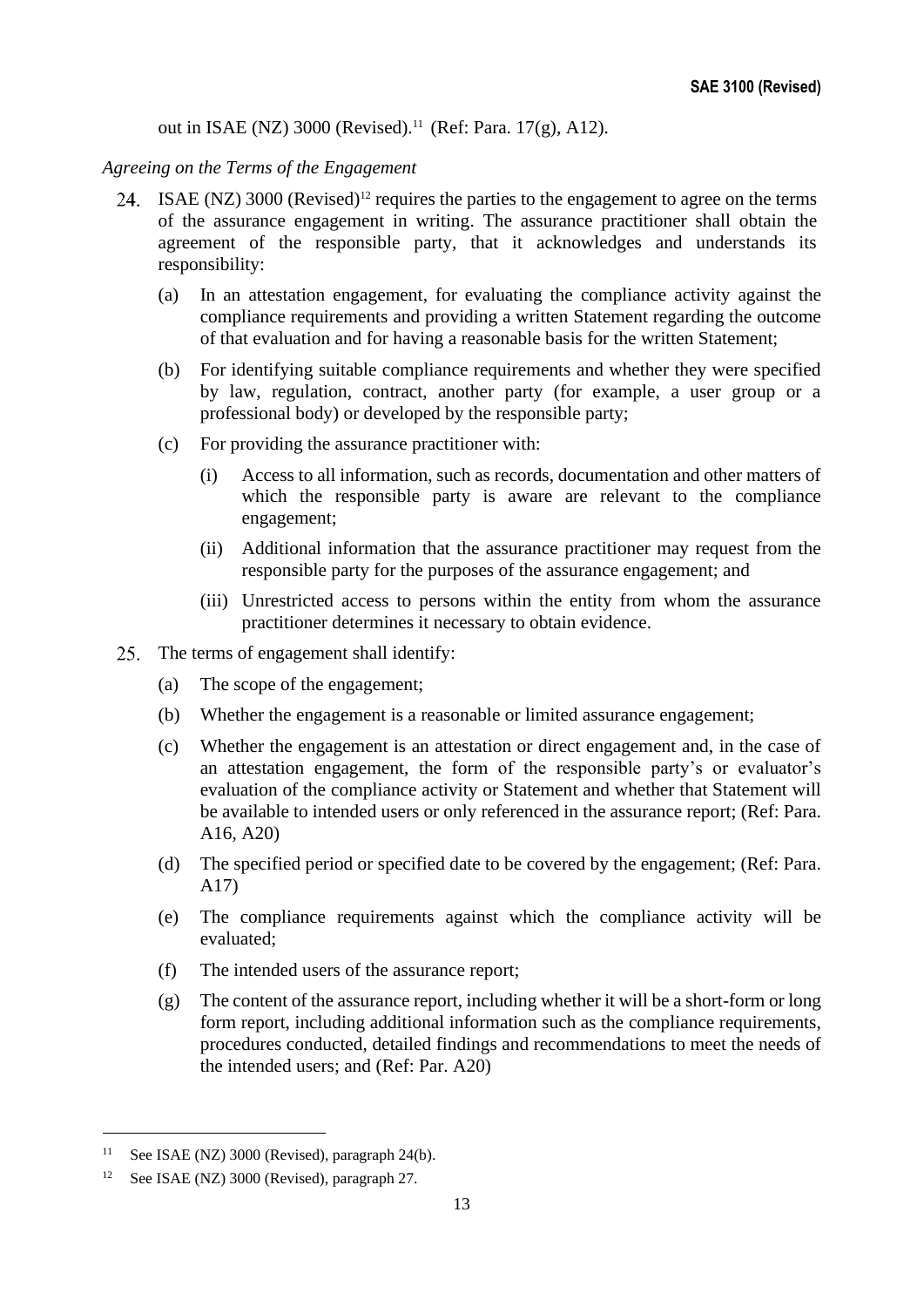(h) Any other matters required by law or regulation (e.g., reporting all matters of noncompliance identified to the regulator) to be included in the terms of engagement. (Ref: Para. 27)

### *Acceptance of a Change in the Terms of the Engagement*

26. If the engaging party requests a change in the terms of the engagement before the completion of the engagement, the assurance practitioner shall be satisfied that there is a reasonable justification for the change as required by ISAE (NZ) 3000 (Revised). 13

### *Assurance Report Prescribed by Law or Regulation*

- 27. If law or regulation prescribe the compliance requirements for evaluation or the form and content of the assurance report, the assurance practitioner evaluates the compliance requirements and form and content of the assurance report. If the compliance requirements are unsuitable or if intended users might misunderstand the assurance report, the assurance practitioner shall (Ref: Para. A16, A52):
	- (a) Not accept the engagement unless additional explanation in the assurance report mitigates these circumstances; or
	- (b) Not include any reference within the assurance report to the engagement having been conducted in accordance with ISAE (NZ) 3000 (Revised) or this SAE, if required to accept the engagement by law or regulation.

#### **Quality Control**

The assurance practitioner shall implement quality control procedures as required by ISAE (NZ) 3000 (Revised). 14

#### **Professional Scepticism, Professional Judgement and Assurance Skills and Techniques**

The assurance practitioner shall apply professional scepticism, exercise professional judgement and apply assurance skills and techniques in planning and performing an assurance engagement on compliance as required by ISAE (NZ) 3000 (Revised). <sup>15</sup> In applying professional scepticism, the assurance practitioner shall recognise the possibility that matters of non-compliance due to fraud could exist, notwithstanding the assurance practitioner's past experience of the honesty and integrity of the entity's management and those charged with governance.

#### **Planning and Performing the Engagement**

#### *Planning*

The assurance practitioner shall plan the engagement so that it will be performed in an effective manner as required by ISAE (NZ) 3000 (Revised). <sup>16</sup> (Ref: Para. A22)

<sup>13</sup> See ISAE (NZ) 3000 (Revised), paragraph 29.

<sup>14</sup> See ISAE (NZ) 3000 (Revised), paragraphs 31-36.

<sup>15</sup> See ISAE (NZ) 3000 (Revised), paragraphs 37-39.

<sup>16</sup> See ISAE (NZ) 3000 (Revised), paragraph 40.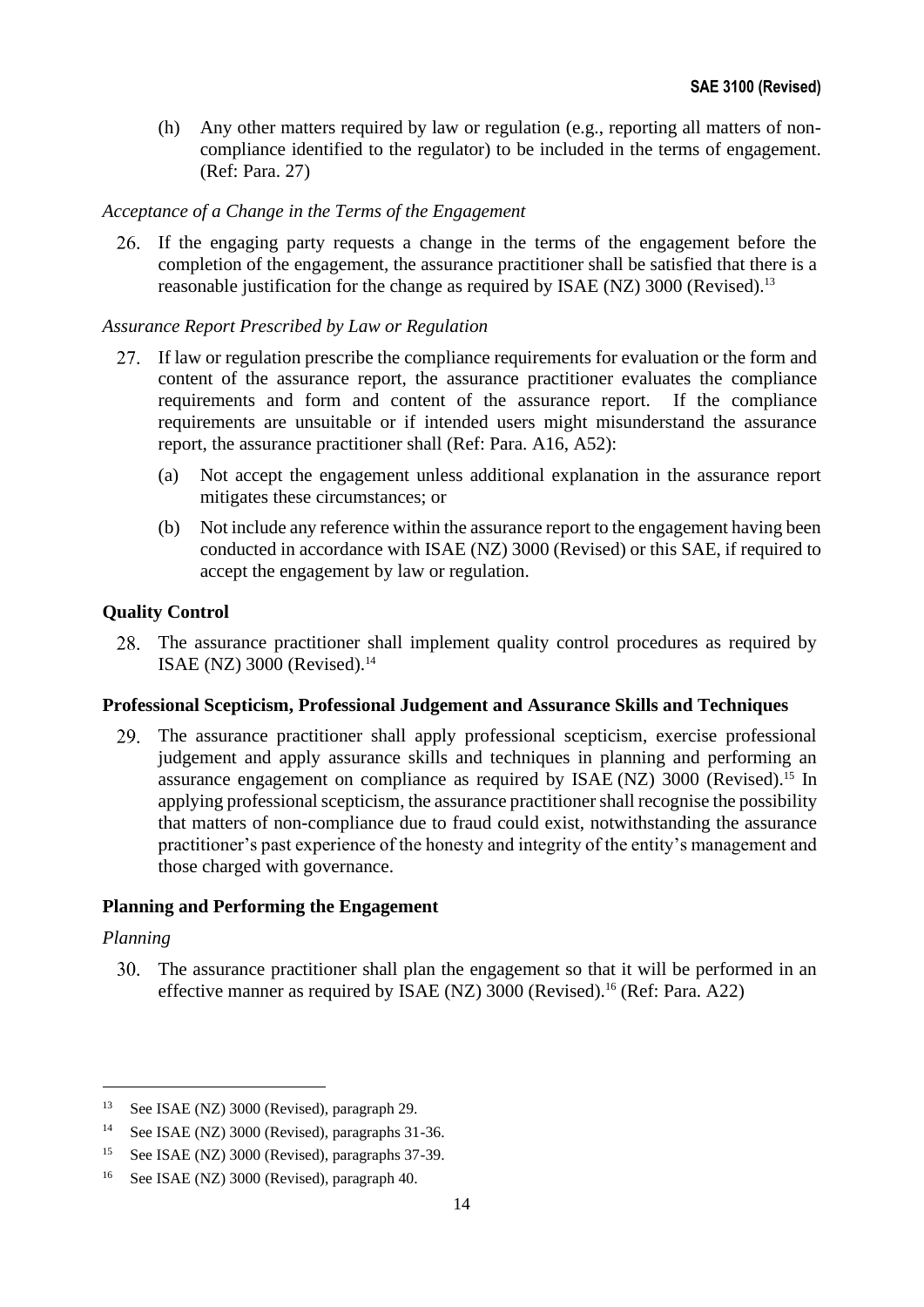J.

# *Materiality*

The assurance practitioner shall consider materiality, as required by ISAE (NZ) 3000  $(Revised)$ ,<sup>17</sup> when determining the nature, timing and extent of procedures.  $(Ref: Para.$ A24-A29)

| <b>Limited Assurance</b>                                                                                                                                                                                                                                                                                                                                                                                                                                                                                                                                                                                                                                                                    | <b>Reasonable Assurance</b>                                                                                                                                                                                                                                                                                                                                                                                                                                                                                                                                                                                                                                                                                                                  |  |  |
|---------------------------------------------------------------------------------------------------------------------------------------------------------------------------------------------------------------------------------------------------------------------------------------------------------------------------------------------------------------------------------------------------------------------------------------------------------------------------------------------------------------------------------------------------------------------------------------------------------------------------------------------------------------------------------------------|----------------------------------------------------------------------------------------------------------------------------------------------------------------------------------------------------------------------------------------------------------------------------------------------------------------------------------------------------------------------------------------------------------------------------------------------------------------------------------------------------------------------------------------------------------------------------------------------------------------------------------------------------------------------------------------------------------------------------------------------|--|--|
| 32L The assurance practitioner shall obtain<br>an understanding of the entity's<br>compliance framework and its key<br>elements, the compliance requirements<br>which are included in the scope of the<br>engagement, and other engagement<br>circumstances, and on the basis of that<br>understanding,<br>the<br>assurance<br>practitioner shall (Ref: Para. A30-<br>$A32$ :<br>(a)<br>For<br>direct<br>engagement,<br>a<br>whether<br>consider<br>the<br>identification<br>of<br>criteria<br>is<br>appropriate;<br>For both attestation and direct<br>(b)<br>engagements:<br>Identify areas where the<br>(i)<br>risks that may cause non-<br>compliance with each of<br>compliance<br>the | 32R<br>The assurance practitioner shall obtain<br>understanding of the entity's<br>an<br>compliance framework and its key<br>elements, the compliance requirements<br>which are included in the scope of the<br>engagement, and other engagement<br>circumstances, and on the basis of that<br>understanding,<br>the<br>assurance<br>practitioner shall (Ref: Para. A30-A32):<br>(a)<br>direct<br>For<br>$\mathbf a$<br>engagement,<br>whether<br>consider<br>the<br>identification<br>of criteria<br><i>is</i><br>appropriate;<br>For both attestation and direct<br>(b)<br>engagements:<br>Identify and assess the risks<br>(i)<br>that<br>may<br>cause<br>non-compliance with each<br>of<br>the<br>compliance<br>requirements<br>to<br>be |  |  |
| requirements<br>be<br>to<br>concluded upon are likely<br>to arise; and<br>Respond to<br>risks<br>(ii)<br>the<br>identified<br>in<br>paragraph<br>$32L(b)(i)$ and use as a basis<br>designing<br>for<br>and<br>performing<br>assurance<br>procedures.                                                                                                                                                                                                                                                                                                                                                                                                                                        | concluded upon; and<br>Respond<br>the<br>risks<br>(ii)<br>to<br>identified<br>in<br>paragraph<br>$32R(b)(i)$ and use as a basis<br>for<br>designing<br>and<br>performing<br>assurance<br>procedures; and<br>Obtain an understanding of the<br>(c)<br>relevant internal controls over<br>the compliance activity to meet<br>the compliance requirements,<br>evaluate the design of those<br>controls and determine whether<br>they have been implemented.                                                                                                                                                                                                                                                                                     |  |  |

*Obtaining an Understanding of the Compliance Framework and Compliance Requirements*

<sup>17</sup> See ISAE (NZ) 3000 (Revised), paragraph 44.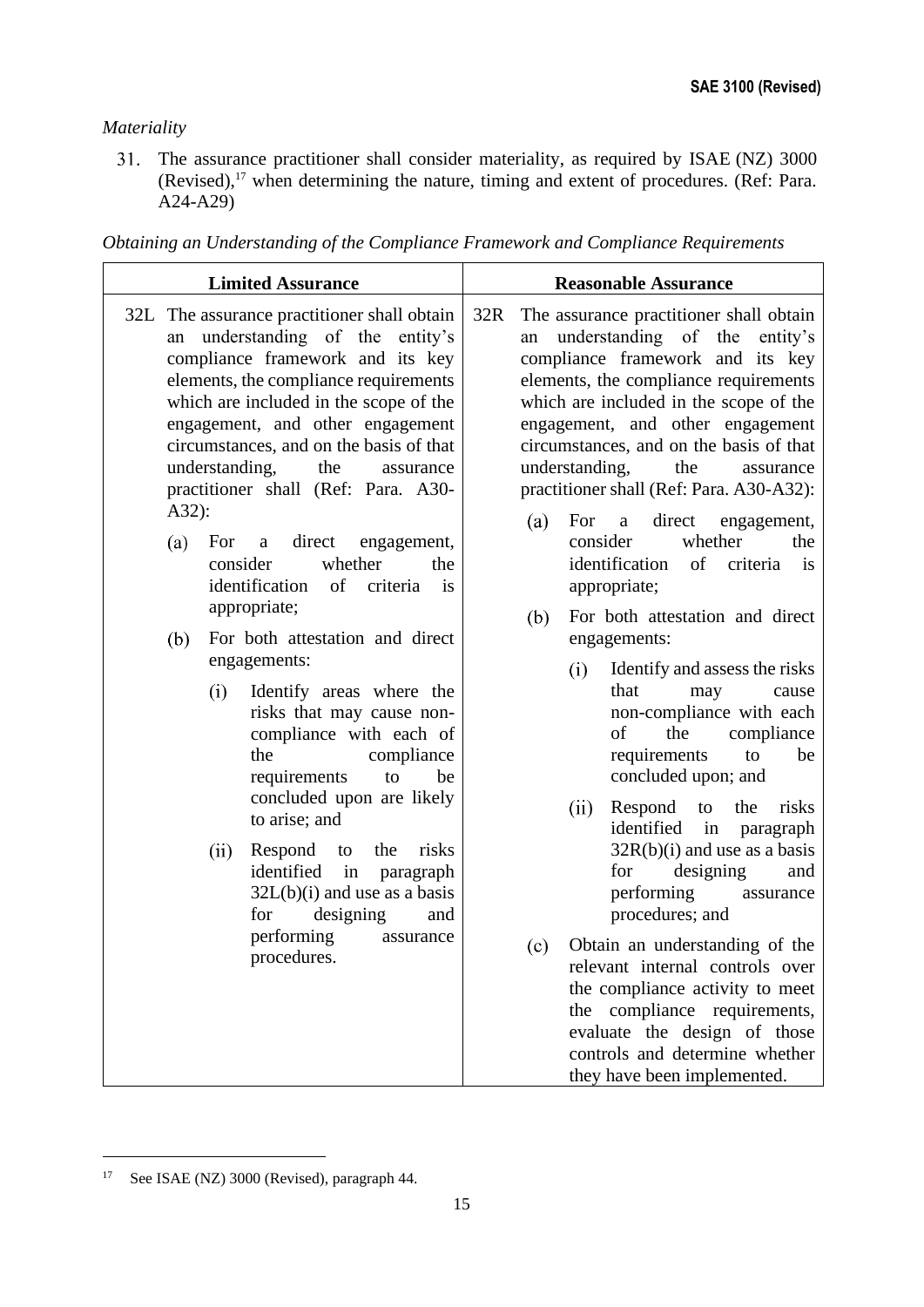# *Identifying Risks of Fraud*

When performing risk assessment procedures and related activities to obtain an understanding of the compliance framework and other engagement circumstances, the assurance practitioner shall obtain sufficient information for use in identifying the risks of the compliance requirements not being met due to fraud. (Ref: Para. A33-A34)

# *Obtaining an Understanding of the Internal Audit Function*

- The assurance practitioner shall determine whether the entity has an internal audit function and, if so, makes further enquiries to obtain an understanding of the activities and main findings of the internal audit function with respect to the compliance engagement. (Ref: Para. A35)
- The assurance practitioner shall consider based on the compliance engagement circumstances whether it is appropriate to use the work of the internal audit function.
- If the assurance practitioner plans to use the work of the internal audit function in accordance with paragraph 37, the assurance practitioner shall evaluate it as required by ISAE (NZ) 3000 (Revised). 18

# *Using the Work of the Internal Audit Function*

- If the assurance practitioner's evaluation of the internal audit function confirms that the work of the internal audit function can be used for purposes of the compliance engagement, then the assurance practitioner shall determine the planned effect of the work of the internal audit function on the nature, timing or extent of the assurance practitioner's procedures and in doing so, shall consider: (Ref: Para. A36, A43-A44)
	- (a) The nature and scope of work performed, or to be performed, on the compliance framework by the internal audit function;
	- (b) The significance of that work to the assurance practitioner's conclusions;
	- (c) The degree of subjectivity involved in the evaluation of the evidence obtained in support of those conclusions; and
	- (d) Re-performing some of the work of the internal audit function that is planned to be used.

# **Obtaining Evidence**

- Based on the assurance practitioner's understanding obtained under paragraph 32L and 32R the assurance practitioner shall perform assurance procedures to respond to identified or assessed risks in paragraph 32L(b) to obtain limited or 32R(b) to obtain reasonable assurance to support the assurance practitioner's conclusion. (Ref: Para. A37-A39)
- The assurance practitioner shall design and perform additional procedures, the nature, timing and extent of which are responsive to the risks of material deficiency in the compliance framework or matters of non-compliance with compliance requirements, having regard to the level of assurance required, reasonable or limited, as appropriate. (Ref: Para. A40)

See ISAE (NZ) 3000 (Revised), paragraph 55.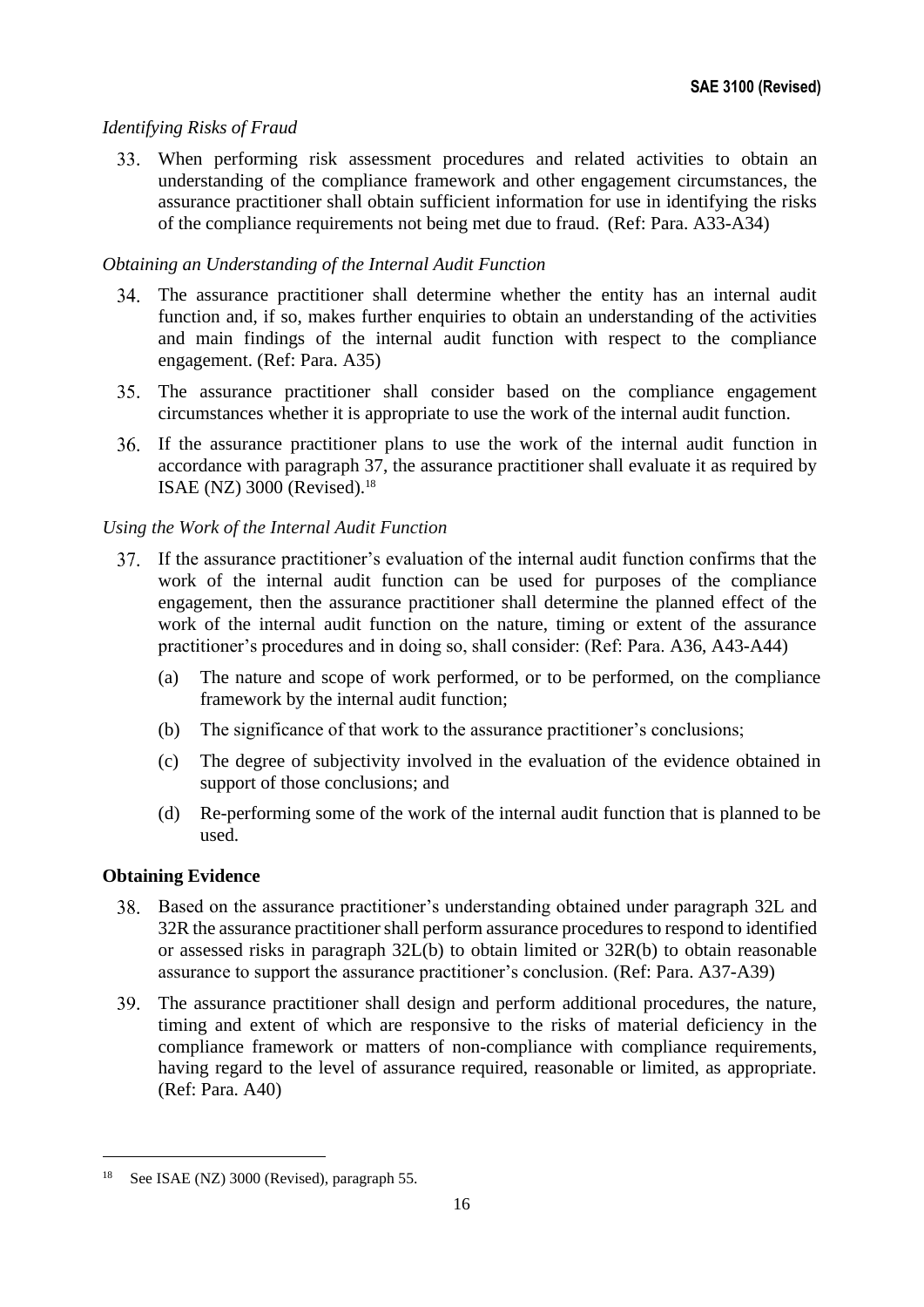# *Responses to Assessed Risks of Fraud*

The assurance practitioner shall treat those assessed risks of compliance requirements not being met due to fraud as significant risks. Accordingly, the assurance practitioner shall design and perform procedures, on controls designed to mitigate such risks, and whose nature, timing and extent are responsive to those assessed risks. In doing this the assurance practitioner shall have regard to the level of assurance required, reasonable or limited, as appropriate. (Ref: Para. A34)

# *Obtaining Evidence Regarding the Compliance Activity*

When reporting on compliance throughout the specified period or as at a specified date, the assurance practitioner shall evaluate those compliance activities that the assurance practitioner has determined are necessary to meet the compliance requirements identified, and assess their compliance throughout the specified period or as at a specified date. (Ref: Para. A37)

| <b>Limited Assurance</b>                                                                                                                                                                                                                                                                                               | <b>Reasonable Assurance</b>                                                                                                                                                                                                                                                                                                                                                                                                                                              |  |  |
|------------------------------------------------------------------------------------------------------------------------------------------------------------------------------------------------------------------------------------------------------------------------------------------------------------------------|--------------------------------------------------------------------------------------------------------------------------------------------------------------------------------------------------------------------------------------------------------------------------------------------------------------------------------------------------------------------------------------------------------------------------------------------------------------------------|--|--|
| 42L. The nature, timing and extent of<br>evaluation of compliance activities,<br>shall be limited to:                                                                                                                                                                                                                  | 42R.<br>The nature, timing and extent of testing<br>and evaluation of compliance<br>activities, shall include:                                                                                                                                                                                                                                                                                                                                                           |  |  |
| discussion and enquiries with<br>(a)<br>entity personnel; and                                                                                                                                                                                                                                                          | discussion and enquiries with<br>(a)<br>entity personnel; and                                                                                                                                                                                                                                                                                                                                                                                                            |  |  |
| (b)<br>observation of the activity in<br>operation for compliance; and                                                                                                                                                                                                                                                 | observation of the activity in<br>(b)<br>operation for compliance; and                                                                                                                                                                                                                                                                                                                                                                                                   |  |  |
| walk-through for an appropriate<br>(c)<br>number of material compliance                                                                                                                                                                                                                                                | re-performance on a test basis of<br>(c)<br>compliance activities; or                                                                                                                                                                                                                                                                                                                                                                                                    |  |  |
| activities<br>to<br>identify<br>any<br>instances of non-compliance.<br>The results of exception reporting,<br>other<br>monitoring<br>management<br><b>or</b><br>controls may be examined to provide<br>evidence about the operation of the<br>compliance activity rather than directly<br>testing it. (Ref: Para. A37) | other examination and follow up<br>(d)<br>of the application of compliance<br>activities, on a test basis to<br>provide sufficient appropriate<br>evidence on which to base a<br>conclusion.<br>The results of exception reporting,<br>monitoring or other management<br>controls may be examined to reduce<br>the extent of direct testing<br>and<br>evaluation of the operation of the<br>compliance activity but shall not<br>eliminate it entirely. (Ref: Para. A37) |  |  |
| 43L. The assurance practitioner shall apply<br>professional judgement in determining<br>the specific nature, timing and extent of<br>procedures to be conducted, which will<br>depend on the assessed risks of material<br>non-compliance with the compliance                                                          | 43R. The assurance practitioner shall apply<br>professional judgement in determining<br>the specific nature, timing and extent of<br>procedures to be conducted, which will<br>depend on the assessed risks of material                                                                                                                                                                                                                                                  |  |  |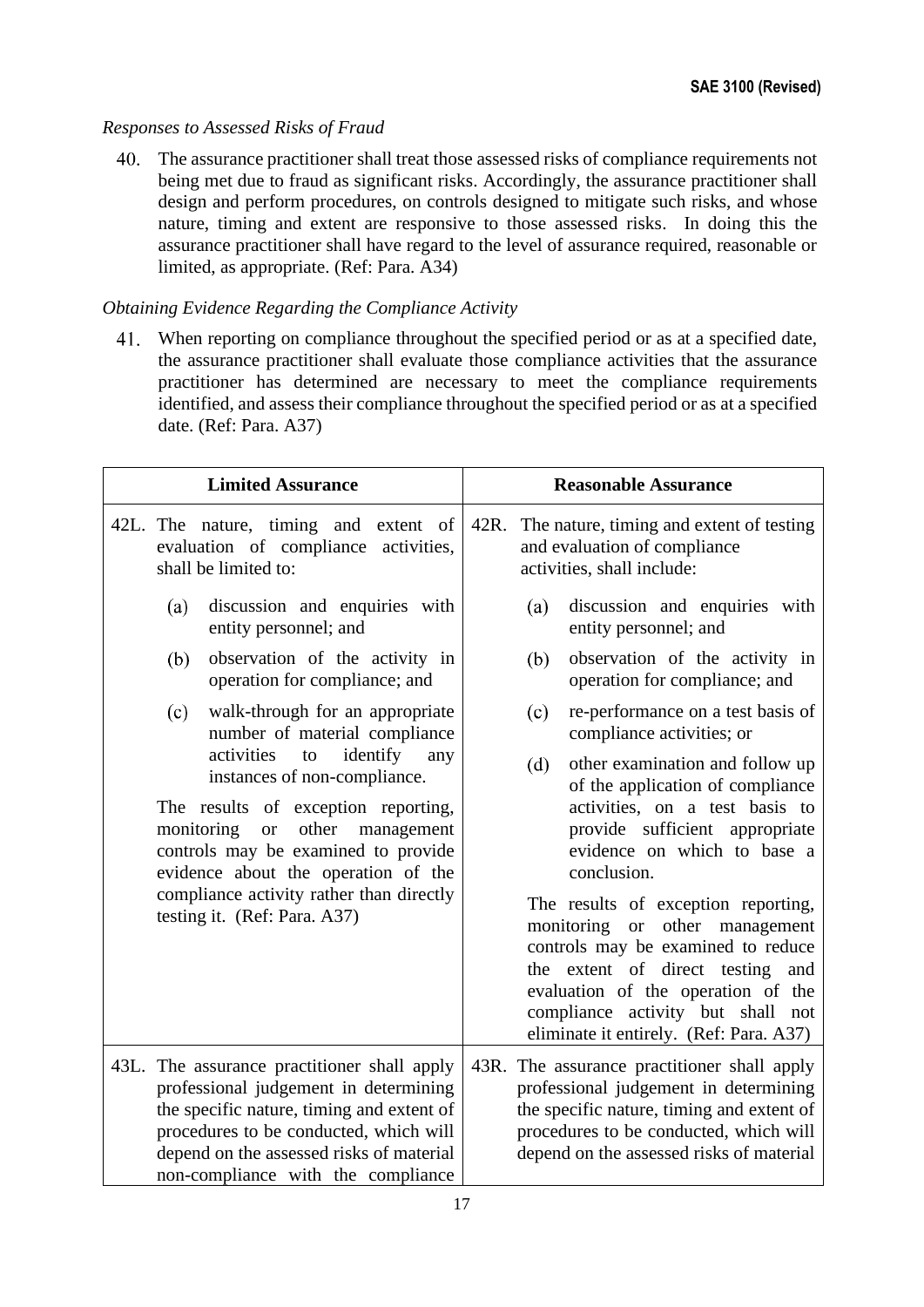| <b>Limited Assurance</b>                                                                                                                                                                                                                                                                                                                                                                                                                                                                               | <b>Reasonable Assurance</b>                                                                                                                                                                                                                                                                                                                                                                                                                                                                                                                                                                                                                                                                                                                                                     |
|--------------------------------------------------------------------------------------------------------------------------------------------------------------------------------------------------------------------------------------------------------------------------------------------------------------------------------------------------------------------------------------------------------------------------------------------------------------------------------------------------------|---------------------------------------------------------------------------------------------------------------------------------------------------------------------------------------------------------------------------------------------------------------------------------------------------------------------------------------------------------------------------------------------------------------------------------------------------------------------------------------------------------------------------------------------------------------------------------------------------------------------------------------------------------------------------------------------------------------------------------------------------------------------------------|
| If<br>the<br>requirements.<br>assurance<br>practitioner determines that additional<br>assurance procedures are required to<br>dispel or confirm a suspicion that a<br>material matter of non-compliance<br>the<br>performance<br>of<br>exists.<br>such<br>additional procedures shall not convert<br>engagement to<br>the<br>a reasonable<br>assurance engagement as they relate to<br>the reduction of risk to an acceptable<br>level with respect to that matter alone.<br>(Ref: Para. A39-A40, A46) | non-compliance with the compliance<br>requirements. (Ref: Para. A39, A46)                                                                                                                                                                                                                                                                                                                                                                                                                                                                                                                                                                                                                                                                                                       |
|                                                                                                                                                                                                                                                                                                                                                                                                                                                                                                        | 44R. When determining the extent of testing<br>and evaluation of compliance activities,<br>the assurance practitioner shall consider<br>matters including the characteristics of<br>the population to be tested and<br>evaluated, which includes the nature of<br>the compliance activity, the frequency<br>of their occurrence (for example,<br>monthly, daily, a number of times per<br>day), and the expected rate of matter(s)<br>of non-compliance. Some compliance<br>activities operate continuously, while<br>others operate only at particular times,<br>the testing and evaluation<br>of<br>SO.<br>compliance<br>shall<br>be<br>performed<br>throughout the specified period of time<br>that is sufficient to allow the practitioner<br>to conclude. (Ref: Para. A40) |

*Sampling*

- When the assurance practitioner uses sampling to test compliance, the assurance practitioner shall: (Ref: Para. 44R)
	- (a) Consider the purpose of the procedure and the characteristics of the compliance activity from which the sample will be drawn when designing the sample;
	- (b) Determine a sample size sufficient to reduce sampling risk to an acceptably low level;
	- (c) Select items for the sample in such a way that each sampling unit in the population has a chance of selection and the sample is representative of the population; and
	- (d) If unable to apply the designed procedures, or suitable alternative procedures, to a selected item, treat that item as a deviation.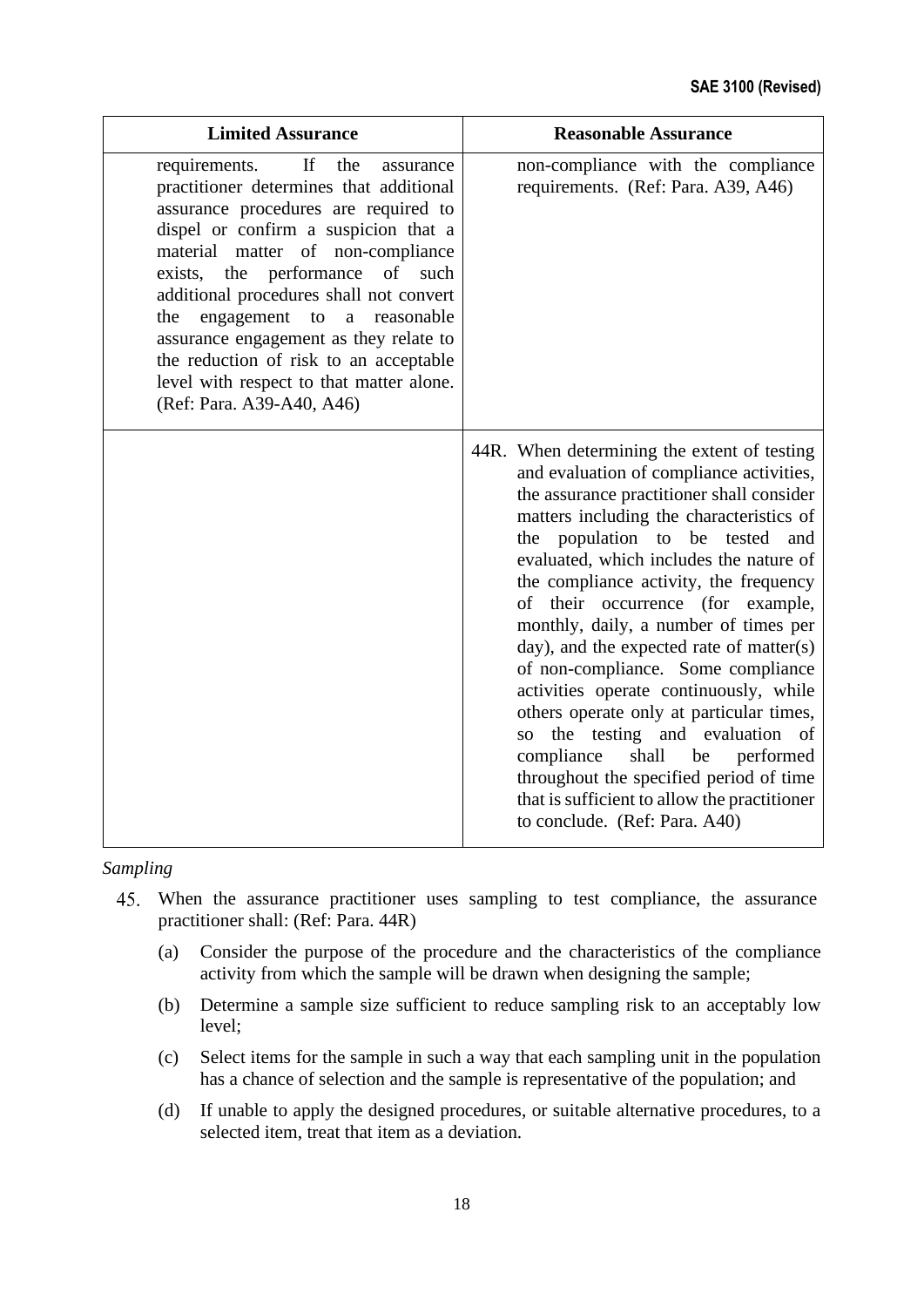### *Non-compliance with Laws or Regulations*

If the assurance practitioner becomes aware of information concerning an instance of non-compliance or suspected non-compliance with respect to laws and regulations, the assurance practitioner shall comply with Professional and Ethical Standard 1, or other professional requirements, or requirements imposed by law or regulation, that are at least as demanding. (Ref. Para. A65)

### **Work Performed by an Assurance Practitioner's Expert**

When the assurance practitioner plans to use the work of an assurance practitioner's expert, the assurance practitioner shall comply with the requirements in ISAE (NZ) 3000 (Revised). <sup>19</sup> (Ref: Para. A41)

# **Work Performed by Another Assurance Practitioner or a Responsible Party's or Evaluator's Expert**

If the assurance practitioner plans to use information prepared using the work of another assurance practitioner or a responsible party's or evaluator's expert, as evidence, the assurance practitioner shall comply with the requirements of ISAE (NZ) 3000 (Revised). <sup>20</sup> (Ref: Para. A42-A43)

### **Evaluation of Evidence**

- In an attestation engagement on compliance the assurance practitioner shall accumulate instances of non-compliance identified by the entity and the assurance practitioner, other than those that are clearly trivial, in order to form a conclusion on the Statement. In a direct engagement on compliance the assurance practitioner shall accumulate identified matters of non-compliance other than those that are clearly trivial in order to provide a conclusion.
- The assurance practitioner shall evaluate individually and in aggregate, whether the matter of non-compliance with the compliance requirements is material. (Ref: Para. A45)

### **Written Representations**

- 51. The assurance practitioner shall request the responsible party, or other relevant person(s) within the entity to provide written representations, in addition to those required by ISAE (NZ) 3000 (Revised), <sup>21</sup> that the responsible party (Ref: Para. A46):
	- (a) In the case of an attestation engagement, reaffirms their Statement regarding the outcome of the responsible party's evaluation of the compliance activity against the compliance requirements throughout the specified period or as at a specified date;
	- (b) Acknowledges its responsibility for the compliance activity, including identifying the risks that threaten the compliance requirements being met, and designing, implementing and maintaining internal controls to mitigate those risks, including the risk of fraud, so that those risks will not prevent achievement of the compliance requirements;

<sup>19</sup> See ISAE (NZ) 3000 (Revised), paragraph 52.

<sup>&</sup>lt;sup>20</sup> See ISAE (NZ) 3000 (Revised), paragraphs 53-54.

<sup>21</sup> See ISAE (NZ) 3000 (Revised), paragraph 56.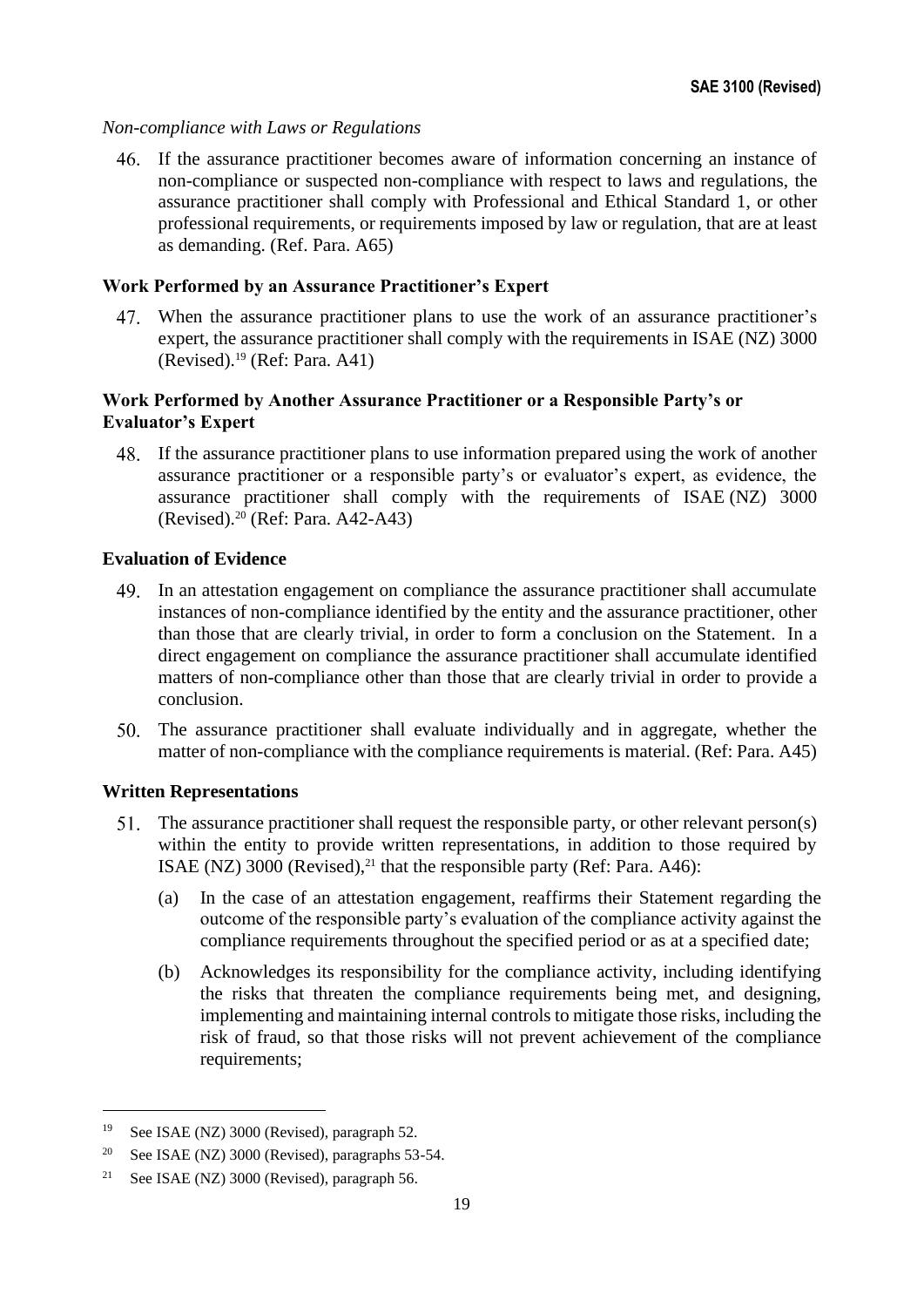- (c) Has provided the assurance practitioner with all relevant information and access agreed to, as set out in paragraph  $24(c)(i)$ ;
- (d) Has disclosed to the assurance practitioner any of the following of which it is aware may be relevant to the engagement:
	- Instances of non-compliance with the compliance requirements; or  $(i)$
	- Any events subsequent to the specified period or as at the specified date covered by the assurance practitioner's conclusion up to the date of the assurance report that could have a significant effect on the assurance practitioner's conclusion.
	- The assurance practitioner shall evaluate written representations in accordance with ISAE (NZ) 3000 (Revised). (Ref: Para. A47)

# **Subsequent Events**

When relevant to the compliance engagement, the assurance practitioner shall consider the effect on the compliance outcome of events up to the date of the assurance report, and shall respond appropriately to facts that become known to the assurance practitioner after the date of the assurance conclusion, that had they been known to the assurance practitioner at that date, may have caused the assurance practitioner to amend the assurance conclusion. The extent of consideration of subsequent events depends on the potential for such events to impact the assurance practitioner's conclusion. The assurance practitioner has no responsibility to perform any procedures regarding the compliance outcome after the date of the assurance report. (Ref: Para. A49-A50)

### **Forming the Assurance Conclusion**

- The assurance practitioner shall evaluate the sufficiency and appropriateness of the evidence obtained in the context of the engagement and, if necessary, attempt to obtain further evidence. If the assurance practitioner is unable to obtain necessary further evidence, the assurance practitioner shall consider the implications for the assurance practitioner's conclusion in accordance with ISAE (NZ) 3000 (Revised).<sup>22</sup> The assurance practitioner shall qualify their conclusion if the possible effects of undetected matters of non-compliance with the compliance requirements due to an inability to obtain sufficient appropriate evidence could be material, and shall disclaim their conclusion if the possible effects could be both material and pervasive.
- When the assurance practitioner forms a conclusion in accordance with ISAE (NZ) 3000 (Revised), <sup>23</sup> the assurance practitioner shall evaluate the materiality, individually and in aggregate whether due to fraud or error, of any matter(s) of non-compliance with the compliance requirements. If the matters of non-compliance identified are: (Ref: Para. A45-A46)
	- (a) Material but not pervasive, the assurance practitioner shall qualify their assurance conclusion with respect to the relevant matter; or
	- (b) Material and pervasive, the assurance practitioner shall issue an adverse conclusion.

<sup>22</sup> See ISAE (NZ) 3000 (Revised), paragraph 66.

<sup>&</sup>lt;sup>23</sup> See ISAE (NZ) 3000 (Revised), paragraphs  $64-65$ .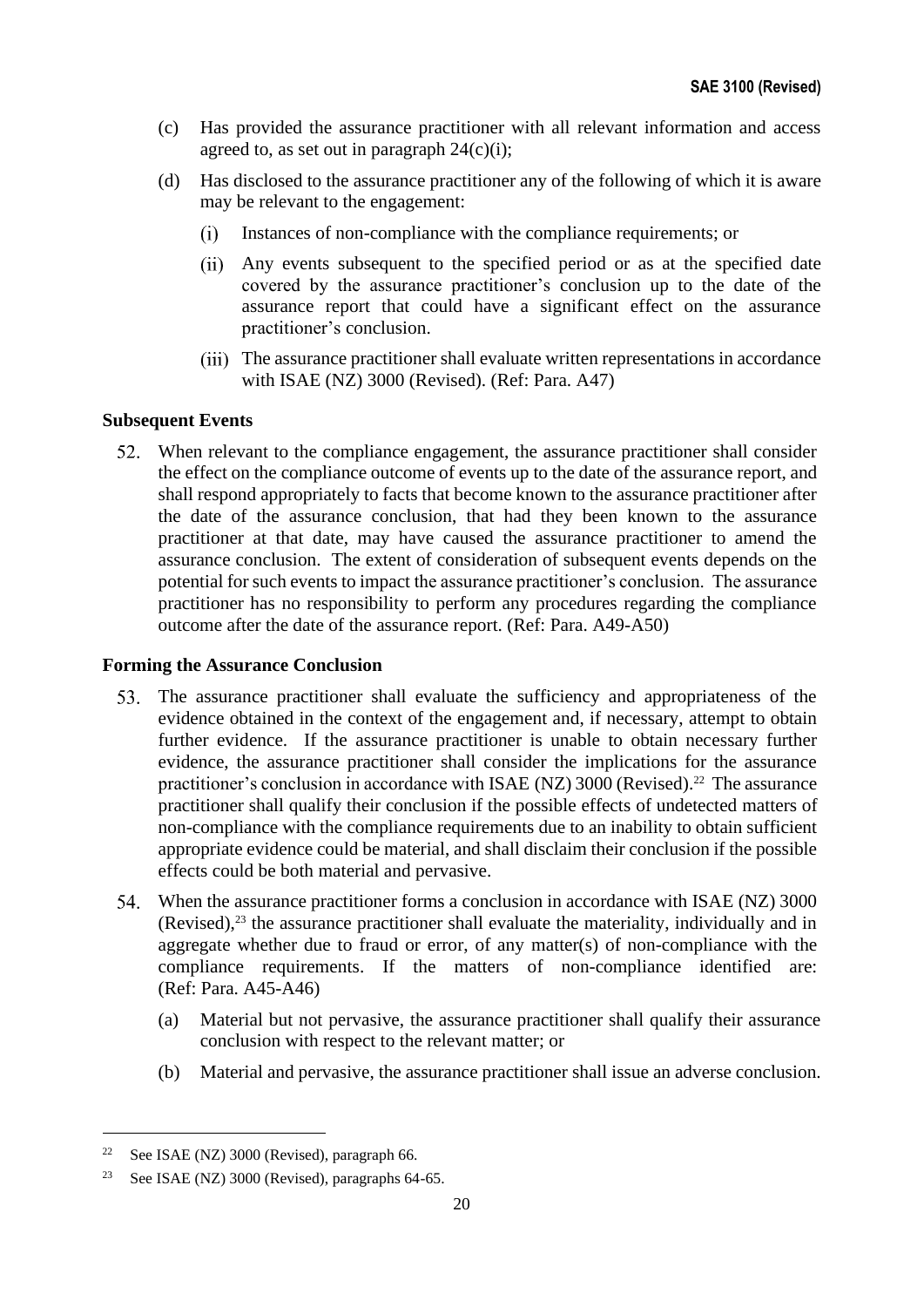# **Preparing the Assurance Report**

55. The assurance practitioner shall prepare the assurance report in accordance with ISAE (NZ) 3000 (Revised)<sup>24</sup> for attestation engagements and shall also apply those requirements for direct engagements.

### *Assurance Report Content*

- For both attestation and direct engagements, the assurance practitioner shall include in the assurance report the basic elements required by ISAE (NZ)  $3000$  (Revised),<sup>25</sup> which are at a minimum:
	- (a) A title, indicating that it is an independent assurance report;
	- (b) An addressee;
	- (c) An identification of whether reasonable or limited assurance has been obtained by the assurance practitioner;
	- (d) Identification of the compliance requirements;
	- (e) Whether the assurance practitioner is reporting on compliance throughout the specified period or as at a specified date;
	- (f) In the case of an attestation engagement, reference to the responsible party's Statement as required by paragraph 24(a) and whether that Statement is available to intended users by accompanying the assurance report, reproduction in the assurance report or another identified source;
	- (g) Identification of the overall and/or specific criteria used for evaluating the compliance activity;
	- (h) If appropriate, a description of any significant inherent limitations associated with the evaluation of the compliance activity against the compliance requirements;
	- (i) A statement that the responsible party or evaluator is responsible for:
		- In an attestation engagement:  $(i)$ 
			- Providing a Statement with respect to the outcome of the evaluation of the compliance activity against the compliance requirements;
			- b. Identifying the compliance requirements (where not identified by Parliament, the Government, law or regulation, or another party, for example, a user group or a professional body); and
		- (ii) In both an attestation and a direct engagement:
			- The compliance activity covered by the assurance practitioner's report;
			- b. Identifying, designing and implementing controls to enable the compliance requirements to be met and to monitor ongoing compliance;
	- (j) A statement that the assurance practitioner's responsibility is to express a conclusion on whether the compliance requirements have, in all material respects, been met;

<sup>24</sup> See ISAE (NZ) 3000 (Revised), paragraphs 67-69.

<sup>&</sup>lt;sup>25</sup> See ISAE (NZ) 3000 (Revised), paragraph  $69$  - NZ69.1.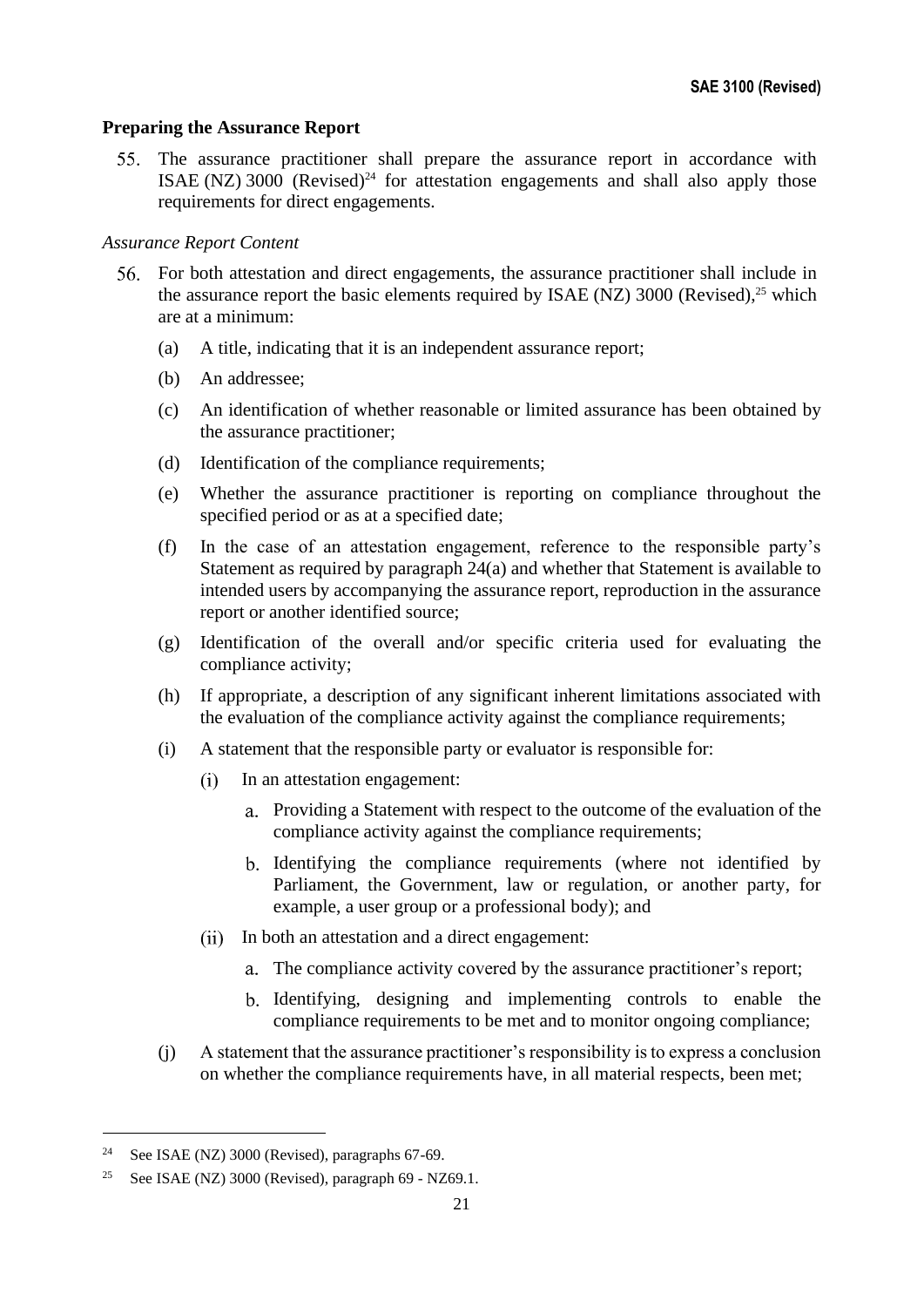- (k) A statement that the engagement was performed in accordance with Standard on Assurance Engagements 3100 (Revised) *Compliance Engagements*;
- (l) A statement that the firm of which the assurance practitioner is a member applies *Professional and Ethical Standard 3 (Amended),* or other professional requirements, or requirements in law and regulation, that are at least as demanding as *Professional and Ethical Standard 3 (Amended).* If the assurance practitioner is not a professional accountant, the statement shall identify the professional requirements, or requirements in law and regulation, applied that are at least as demanding as *Professional and Ethical Standard 3 (Amended)*;
- (m) A statement that the assurance practitioner complies with the independence and other relevant ethical requirements related to assurance engagements.
- (n) An informative summary of the work performed as a basis for the assurance practitioner's conclusion. In the case of a limited assurance engagement, an appreciation of the nature, timing, and extent of procedures performed is essential to understanding the assurance practitioner's conclusion. In a limited assurance engagement, the summary of the work performed shall state that (Ref: Para. A53- A57):
	- $(i)$ The procedures performed in a limited assurance engagement vary in nature and timing from, and are less in extent than for, a reasonable assurance engagement; and
	- Consequently, the level of assurance obtained in a limited assurance engagement is substantially lower than the assurance that would have been obtained had a reasonable assurance engagement been performed;
- (o) When the criteria used to evaluate the compliance requirements are available only to specific intended users, or are relevant only for a specific purpose, a statement restricting the use of the assurance report to those intended users or that purpose; (Ref: Para. A58)
- (p) Either, the assurance practitioner's opinion for a reasonable assurance engagement or the assurance practitioner's conclusion for a limited assurance engagement about whether, in all material respects the entity complied with the compliance requirements throughout the specified period or as at a specified date;
- (q) When the assurance practitioner expresses a modified conclusion, the assurance report shall contain:
	- A section (entitled: Basis for Qualified/Adverse/Disclaimer of  $(i)$ Conclusion/Opinion) that provides a description of the matter(s) giving rise to the modification; and
	- A section that contains the assurance practitioner's modified conclusion;
- (r) The assurance practitioner's signature, the date of the assurance report and the location in the jurisdiction where the assurance practitioner practices.
- (s) A statement as to the existence of any relationship (other than that of assurance practitioner) which the assurance practitioner has with, or any interests which the assurance practitioner has in, the entity or any of its subsidiaries. Appendix 8 provides an example of wording that may be used in the assurance practitioner's report to identify any relationships with, or interests in, the entity.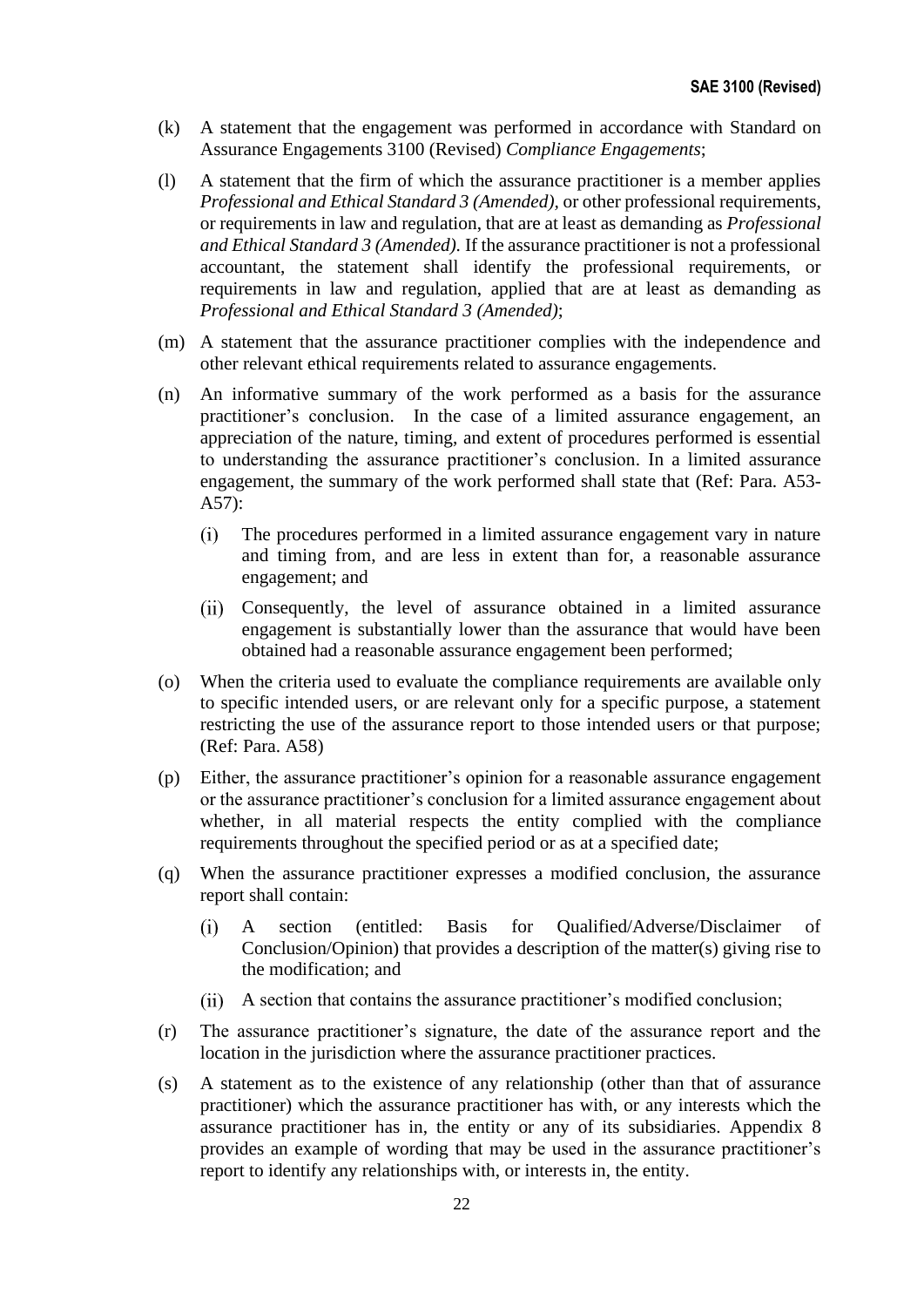- If the assurance practitioner provides a long-form assurance report to meet the information needs of users, as agreed in the terms of engagement, or as required by law or regulation, the assurance practitioner's report shall include a separate section, or an attachment, containing any other information and explanations that are not intended to affect the assurance practitioner's conclusion and are clearly identified as such. (Ref: Para. A51)
- 58. If the assurance practitioner is required to conclude on other subject matters under different NZAuASB standards in conjunction with an engagement to report under this SAE, the assurance report shall include a separate section for each subject matter in the assurance report, clearly differentiated by appropriate section headings.

### *Emphasis of Matter and Other Matter Paragraphs*

The assurance practitioner shall include an Emphasis of Matter or Other Matter paragraph in the circumstances provided for in ISAE (NZ) 3000 (Revised)<sup>26</sup> for an attestation engagement. In a direct engagement, if the assurance practitioner considers it necessary to communicate a matter that, in the assurance practitioner's judgement, is relevant to intended users' understanding of the engagement, the assurance practitioner's responsibilities or the assurance report, the assurance practitioner shall include in the assurance report an Other Matter paragraph, with an appropriate heading, that clearly indicates the assurance practitioner's conclusion is not modified in respect of the matter.

### *Modified Conclusions*

If the assurance practitioner concludes that the compliance activity has not met the compliance requirements throughout the specified period or as at a specified date; or the assurance practitioner is unable to obtain sufficient appropriate evidence, the assurance practitioner's conclusion shall be modified, and the assurance practitioner's report shall include a section with a clear description of all the reasons for the modification. (Ref: Para. A59-A61)

### *Scope Limitation*

When a scope limitation is imposed by the circumstances of the particular engagement, the assurance practitioner shall attempt to perform alternative procedures to overcome the limitation. When a scope limitation exists and remains unresolved, the wording of the assurance practitioner's conclusion shall indicate that it is qualified as to the effects of any instances of non-compliance with the compliance requirements, which might have been identified had the limitation not existed. If the effect of the unresolved scope limitation is both material and pervasive, the assurance practitioner shall express a disclaimer of conclusion. (Ref: Para. A62)

# **Other Communication Responsibilities**

The assurance practitioner shall consider whether, pursuant to the terms of the engagement, if applicable, and other engagement circumstances, any matter has come to the attention of the assurance practitioner that is to be communicated with the responsible party, the evaluator, the engaging party, those charged with governance or others, as

<sup>26</sup> See ISAE (NZ) 3000 (Revised), paragraph 73.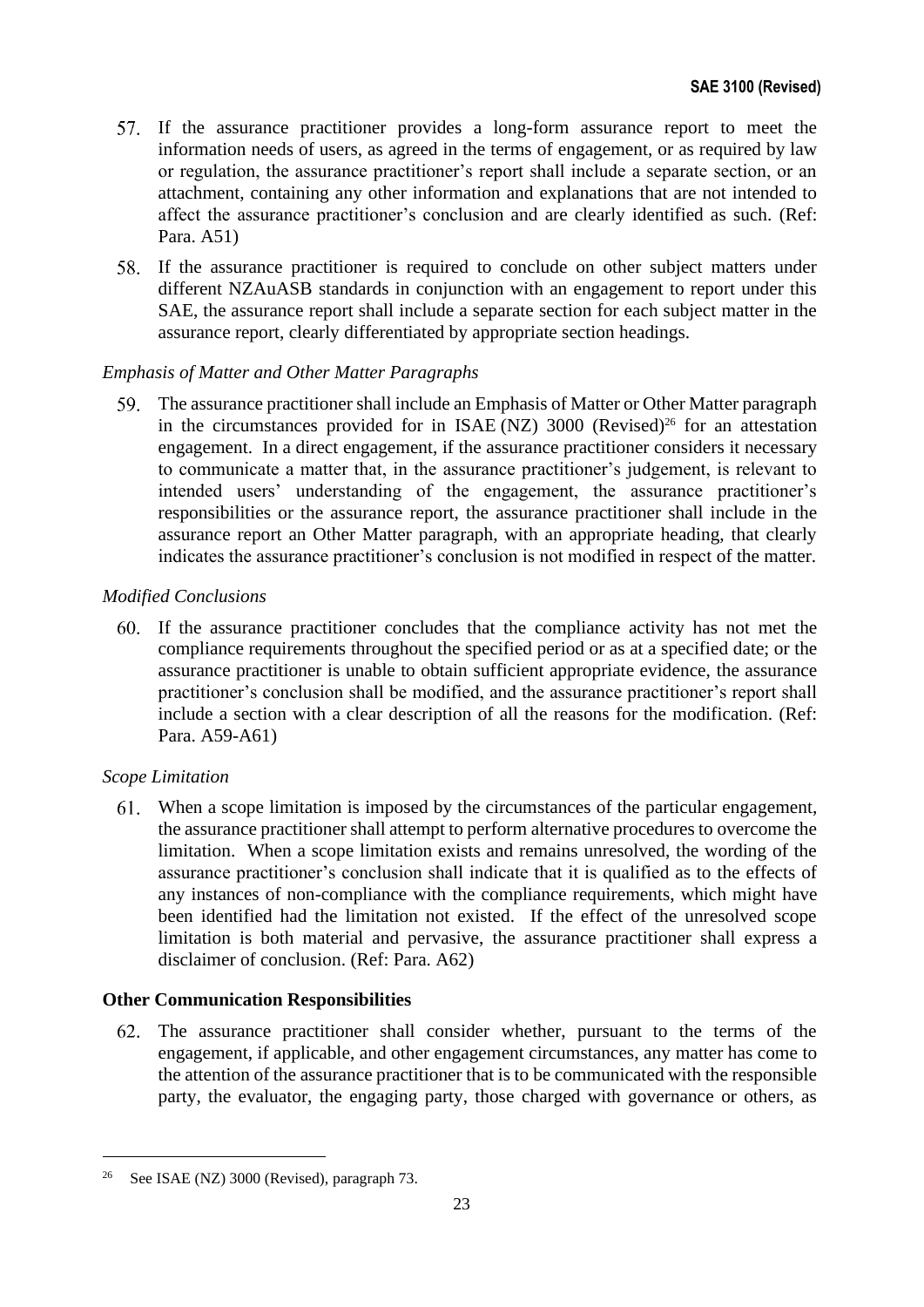required by ISAE (NZ) 3000 (Revised).<sup>27</sup> If during the course of the engagement the assurance practitioner identifies any matters of non-compliance with the entity's compliance requirements other than those which are clearly trivial, the assurance practitioner shall communicate on a timely basis to an appropriate level of management or those charged with governance those matters of non-compliance. (Ref: Para. A64)

- In limited circumstances the assurance practitioner may be required by law or regulation and the terms of the engagement to report all instances of non-compliance with the compliance requirements to the regulator.
- If the assurance practitioner has identified a fraud or has obtained information that indicates that a fraud may exist, the assurance practitioner shall communicate these matters on a timely basis to the appropriate level of management or those charged with governance in order to inform those with primary responsibility for the prevention and detection of fraud of matters relevant to their responsibilities. The assurance practitioner shall determine whether there is a responsibility to report the occurrence or suspicion to a party outside the entity. (Ref: Para. A63)
- The assurance practitioner shall design engagement procedures to gather sufficient appropriate evidence to form a conclusion in accordance with the terms of the engagement. In the absence of a specific requirement in the terms of engagement the assurance practitioner does not have a responsibility to design procedures to identify matters outside the scope of the engagement that may be appropriate to report to management or those charged with governance.

### **Documentation**

- The assurance practitioner shall prepare documentation in accordance with ISAE (NZ) 3000 (Revised). 28 In documenting the nature, timing and extent of procedures performed as required by ISAE (NZ) 3000 (Revised), the assurance practitioner shall record (Ref: Para. A65):
	- (a) The identifying characteristics of the compliance activity being tested;
	- (b) Who performed the work and the date such work was completed; and
	- (c) Who reviewed the work performed and the date and extent of such review.
- If the assurance practitioner uses specific work of the internal audit function, the assurance practitioner shall document the conclusions reached regarding the evaluation of the adequacy of the work of the internal audit function, and the procedures performed by the assurance practitioner on that work.

\* \* \*

# **Application and Other Explanatory Material**

### **Introduction (Ref: Para. 1-13)**

Engagements which are covered by this SAE and those that are covered by other subject matter specific ISAEs (NZ) have been further illustrated at Appendix 4.

<sup>27</sup> See ISAE (NZ) 3000 (Revised), paragraph 78.

<sup>28</sup> See ISAE (NZ) 3000 (Revised), paragraphs 79-83.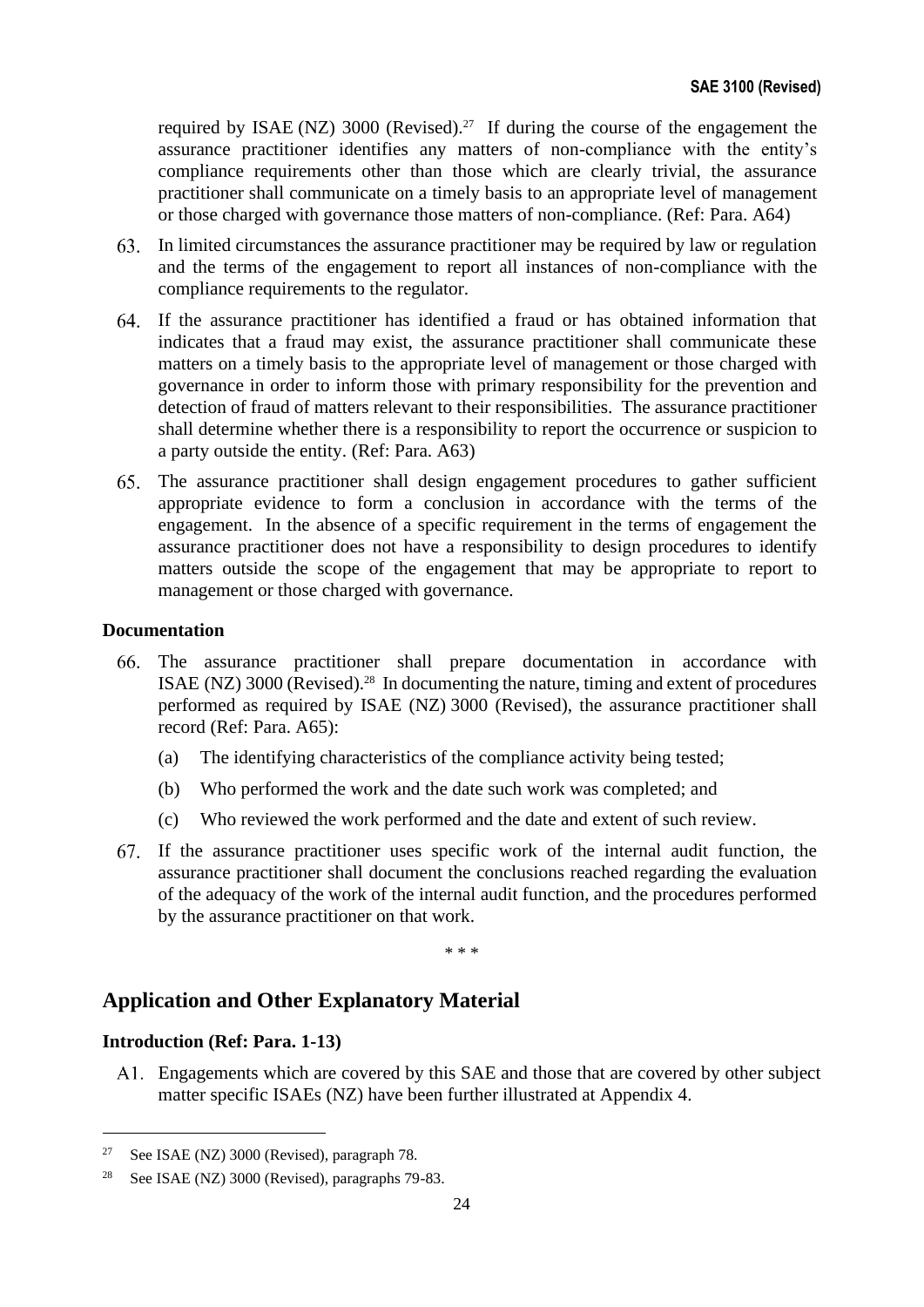- A2. The primary purpose of an assurance engagement is the conduct of assurance procedures to provide an assurance conclusion. However, the assurance practitioner is not precluded from providing recommendations for improvements to the compliance framework or compliance activities in conjunction with or as a result of conducting an assurance engagement to report on compliance.
- A3. In a direct engagement, the assurance practitioner evaluates the compliance activity conducted by the responsible party to meet the compliance requirement. In an attestation engagement, the responsible party evaluates the compliance activity against the compliance requirements and provides a statement on the compliance outcome.
- A4. The primary practical difference for the assurance practitioner between an attestation and a direct engagement is the additional work effort for a direct engagement when planning the engagement and understanding the compliance framework and other engagement circumstances (e.g., criteria to be applied). In a direct engagement the assurance practitioner selects, or is required to use, the criteria which address the purpose or overall objective of the compliance engagement. This difference affects the assurance practitioner's work effort in planning a direct engagement if the compliance requirements have not been identified or documented and in understanding the entity's compliance framework where a description is not available.
- A5. In a three party relationship, which is an element of an assurance engagement, $29$  the responsible party may or may not be the engaging party, but is responsible for the compliance activities which are the underlying subject matter of the engagement and is a separate party from the intended users. The responsible party and the intended users may both be internal to the entity, for example if the responsible party is at an operational level of management and the intended users are at the level of those charged with governance, such as the Board or Audit Committee. See Appendix 1 for a discussion of how each of these roles relate to an assurance engagement on compliance.

### **Ethical Requirements (Ref: Para. 19)**

A6. The assurance practitioner, in order to comply with relevant ethical requirements gives consideration to whether the assurance practitioner has provided internal audit or consulting services with respect to the compliance framework or implementation of controls at the entity, as any such past or current engagements may impact on the assurance practitioner's independence and are likely to preclude acceptance of the engagement.

# **Acceptance and Continuance**

### *Competence and Capabilities to Perform the Engagement*

Relevant competence and capabilities to perform the compliance engagement, as required by ISAE (NZ) 3000 (Revised)<sup>30</sup> by persons who are to perform the engagement, include matters such as the following:

<sup>29</sup> See EG Au1A *Framework for Assurance Engagements*.

<sup>30</sup> See ISAE (NZ) 3000 (Revised) paragraph 32.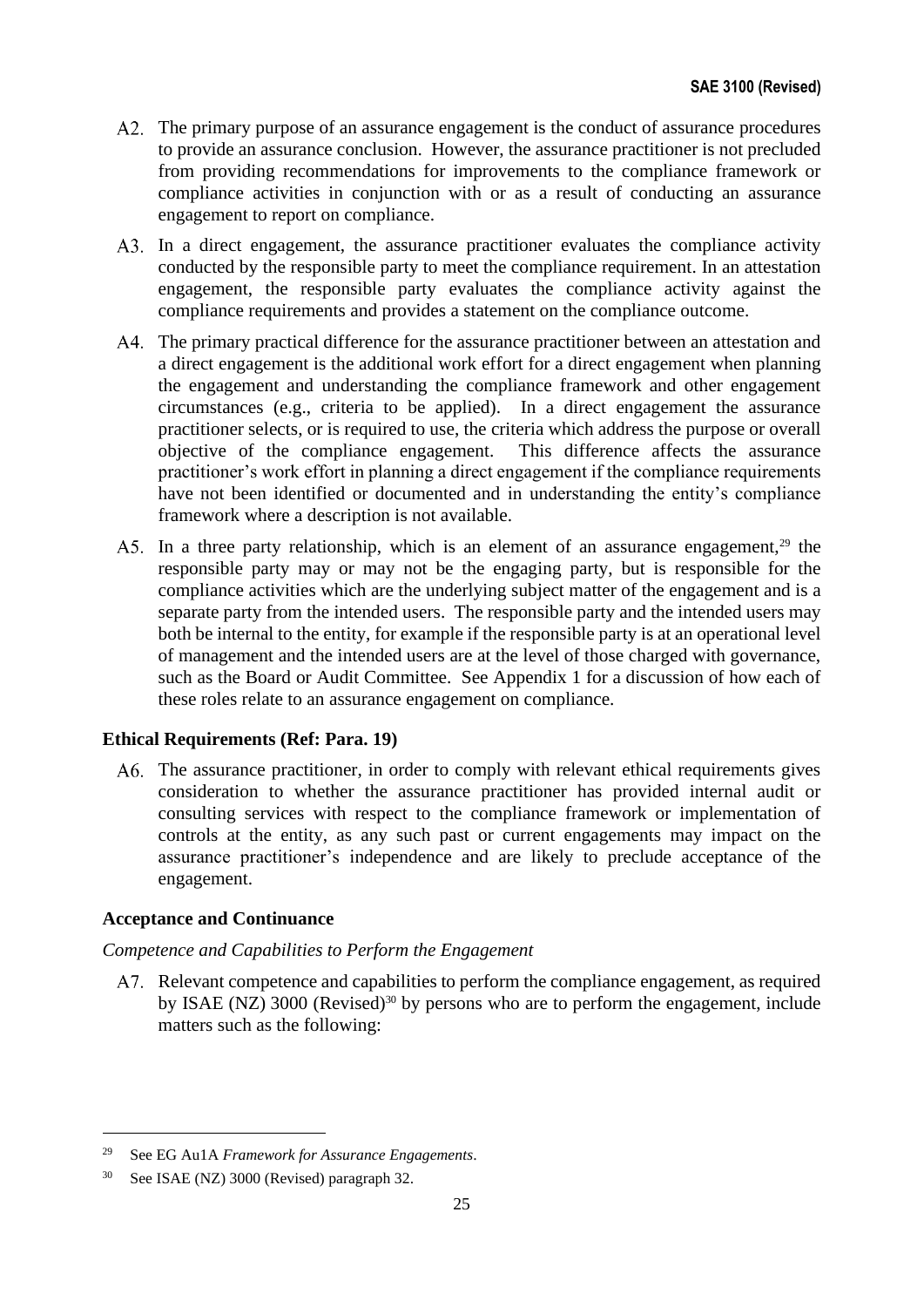- Knowledge of the relevant industry, compliance frameworks, the nature of the overall compliance requirements (for example: emissions quantification or regulatory compliance).
- An understanding of controls, IT and systems.
- Experience in evaluating risks as they relate to the compliance requirements.
- Experience in the design and execution of tests of compliance and the evaluation of the results.

# *Rational Purpose*

A8. When considering the acceptance of a limited assurance engagement on compliance, ISAE (NZ)  $3000$  (Revised)<sup>31</sup> requires the assurance practitioner to determine whether a meaningful level of assurance is expected to be able to be obtained, which may include whether a limited assurance engagement is likely to be meaningful to users. In making this assessment, consideration is given to the intended users of the assurance report and whether they are likely to understand the limitations of a limited assurance engagement, including the need to read the assurance report in detail to understand the assurance procedures performed and the assurance obtained.

*Assessing the Appropriateness of the Subject Matter (Ref: Para. 21)*

- A9. An appropriate subject matter is:
	- (a) Identifiable, and capable of consistent evaluation against the identified criteria; and
	- (b) Able to be subjected to procedures for gathering sufficient appropriate evidence to support a reasonable assurance or limited assurance conclusion, as appropriate.
- Examples of subject matters that may be appropriate for a compliance engagement include compliance with the following:
	- Anti-Money Laundering and Countering Financing of Terrorism Act 2009 (the AML/CFT Act).
	- Student Fee Protection Rules 2013
- A11. For further guidance on assessing the appropriateness of the subject matter refer to Appendix 3 and ISAE (NZ) 3000 (Revised) $32$ .

# *Assessing the Suitability of the Criteria (Ref: Para. 23)*

- A12. Where the criteria are prescribed by legislation or regulation the criteria will ordinarily be deemed to be suitable for the purposes of the compliance engagement. In limited circumstances where this is not the case, the assurance practitioner needs to assess the suitability of the criteria.
- A13. In the context of a compliance engagement, examples of criteria include:
	- Externally imposed criteria under law or directives, including:
		- o Legislation.

 $31$  See ISAE (NZ) 3000 (Revised) paragraph 24(b)(vi).

 $32$  See ISAE (NZ) 3000 (Revised), paragraph 24(b)(i).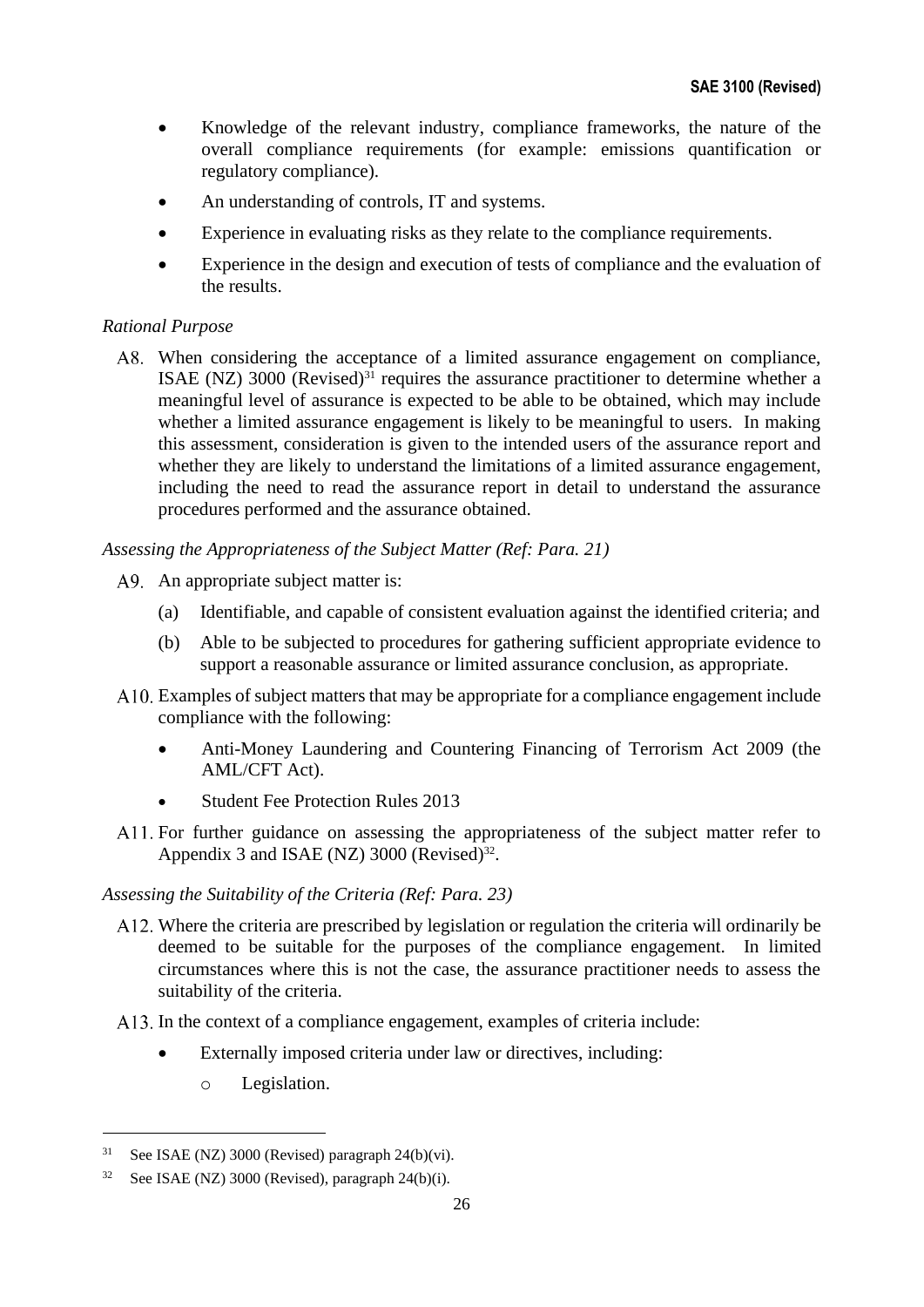- o Regulation.
- o Other statutory requirements.
- o Ministerial directives.
- o Industry or professional obligations (professional standards or guidance, codes of practice or conduct).
- o Enforceable contractual obligations.
- o Enforceable undertakings.
- Internally imposed criteria, as determined by management, including:
	- o Organisational policies and procedures.
	- o Frameworks, for example, compliance framework based on ISO 19600 Compliance Management Systems
- A14. Criteria need to be identified by the parties to the engagement and agreed by the engaging party and the assurance practitioner. The assurance practitioner may need to discuss the criteria to be used with those charged with governance, management and the intended users of the report. Criteria can be either established or specifically developed. The assurance practitioner normally concludes that established criteria embodied in laws or regulations or issued by professional bodies, associations or other recognised authorities that follow due process are suitable when the criteria are consistent with the objective. Other criteria may be agreed to by the intended users of the assurance practitioner's report, or a party entitled to act on their behalf, and may also be specifically developed for the engagement.
- A15. In situations where the criteria have been specifically developed for the engagement, the assurance practitioner may obtain from the intended users or a party entitled to act on their behalf, acknowledgment that the specifically developed criteria are sufficient for the user's purposes. (Ref: Para. 23)
- *Agreeing on the Terms of the Engagement (Ref: Para. 24-25)*
	- A16. When agreeing whether the engagement is to be conducted as an attestation or direct engagement, the assurance practitioner considers factors such as whether:
		- (a) there is a regulatory requirement or users need an evaluation of the compliance activity by the responsible party or evaluator (Ref: Para. 27); or
		- (b) the entity has the resources and expertise to prepare a suitable description or documentation of the compliance activity, compliance requirements and related controls and conduct a meaningful evaluation of the compliance outcome.
	- A17. The needs of users and the period in which the compliance activity has been in place are considered in agreeing the specified date or the specified period to be covered by the assurance engagement, so that the report is not likely to be misleading.
	- A18. If the criteria are available when agreeing the terms of engagement, they may be listed or attached to the engagement letter or other written terms.
	- A19. Where relevant, the terms of the engagement could also include a reference to, and description of, the auditor's responsibility in accordance with:
		- Professional and Ethical Standard 1; and/or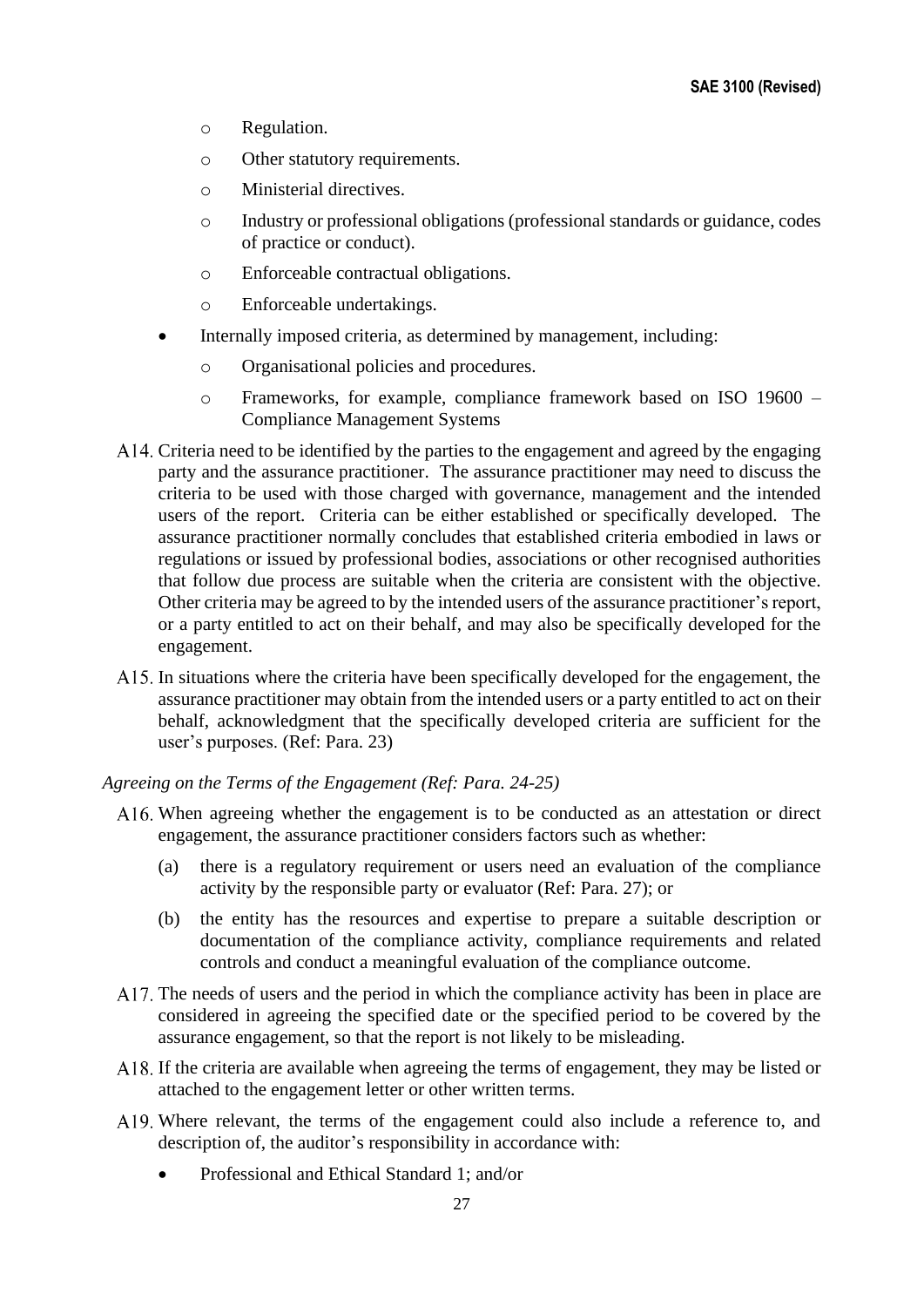- applicable law or regulation, and
- obligations to report identified or suspected matters of non-compliance with laws and regulations to an appropriate authority outside the entity is required or appropriate in the circumstances.
- A20. When agreeing whether the report will be in long-form, including matters such as evaluation of compliance procedures and detailed findings, the assurance practitioner considers both the needs of users and the risks of users misunderstanding the context of the procedures conducted or the findings reported. Reporting evaluation of compliance procedures and findings may be appropriate where the users are knowledgeable with respect to assurance and the compliance requirements and, therefore, not likely to misinterpret those findings.
- A21. Illustrative examples of engagement letters are contained in Appendix 5.

#### **Planning and Performing the Engagement**

#### *Planning (Ref: Para. 30)*

- A22. The nature and extent of planning activities will vary with the compliance engagement circumstances, for example the size and complexity of the compliance activity and requirements, the assurance practitioner's previous experience with this area and the entity as a whole. Examples of the main matters to be considered when developing the engagement plan include:
	- (a) Matters affecting the industry in which the entity operates, for example economic conditions, laws and regulations, and technology;
	- (b) Risks to which the entity is exposed that are relevant to the compliance activity being examined;
	- (c) The quality of the control environment within the entity and the role of the governing body, audit committee and internal audit function;
	- (d) Knowledge of the entity's internal control structure obtained during other engagements;
	- (e) The extent of recent changes if any, in the entity, its operations or its compliance framework;
	- (f) Methods adopted by management to evaluate the effectiveness of the compliance framework;
	- (g) Preliminary judgements about significant risk;
	- (h) The nature and extent of evidence likely to be available;
	- (i) The nature of control procedures relevant to the compliance activity and their relationship to the compliance framework taken as a whole;
	- (j) The assurance practitioner's preliminary judgement about the effectiveness of the compliance framework taken as a whole and of the control procedures within the framework;
	- (k) The terms of the compliance engagement;
	- (l) The characteristics of the compliance activity and the identified criteria;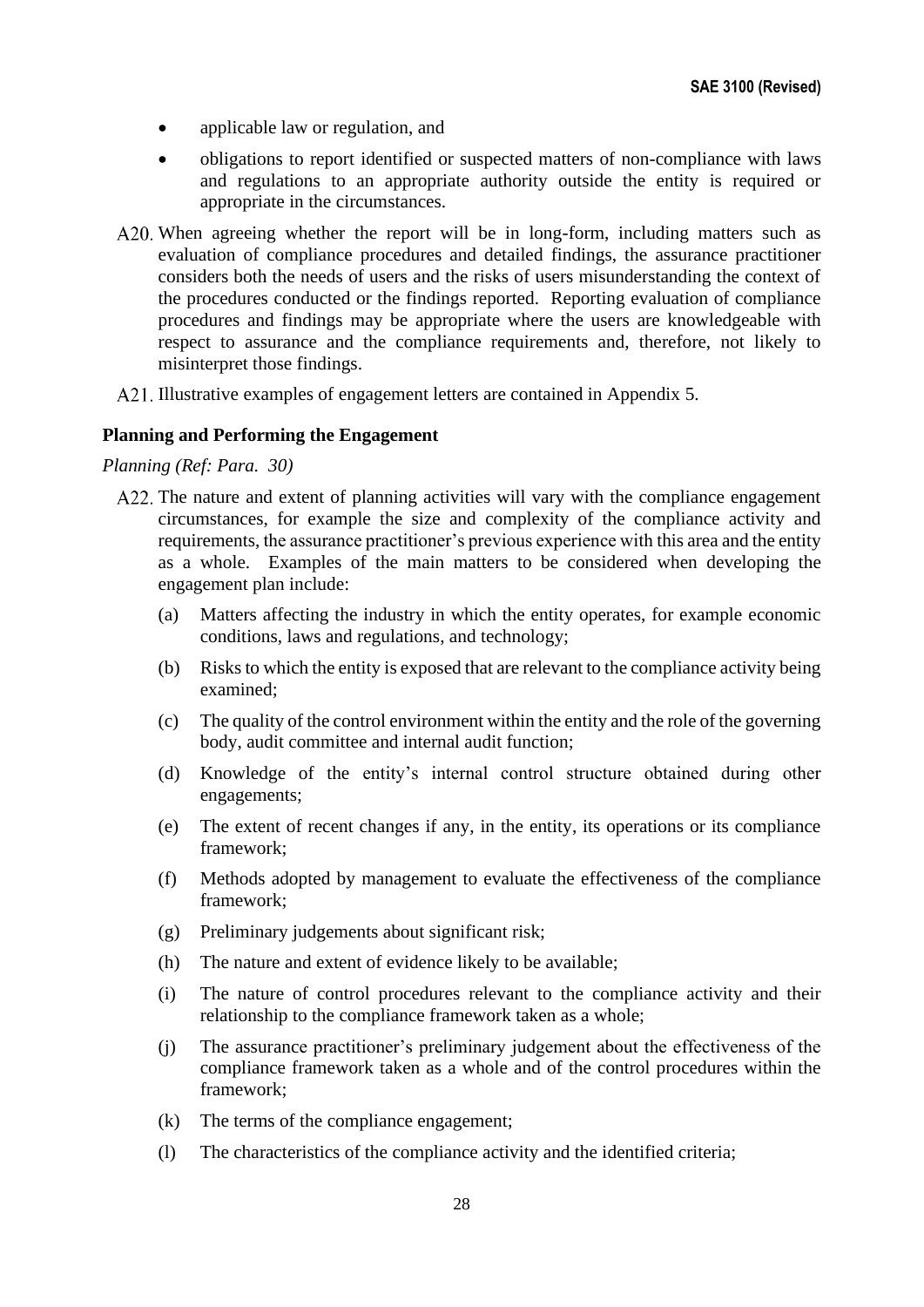- (m) Identification of intended users and their needs, and consideration of materiality and the components of compliance engagement risk; and
- (n) Personnel and expertise requirements, including the nature and extent of involvement by experts.
- A23. The assurance practitioner may decide to discuss elements of planning with management or other appropriate party when determining the scope of the engagement or to facilitate the conduct and management of the engagement (for example, to co-ordinate some of the planned procedures with the work of the entity's personnel). Although these discussions often occur, the overall engagement strategy and the engagement plan remain the assurance practitioner's responsibility. When discussing matters included in the overall engagement strategy or engagement plan, care is required in order not to compromise the effectiveness of the engagement. For example, discussing the nature and timing of detailed procedures with the entity may compromise the effectiveness of the engagement by making the procedures too predictable.

# *Materiality (Ref: Para. 31)*

- A24. The same considerations in both limited and reasonable assurance engagements are applied regarding what represents a material compliance requirement, since such judgements are not affected by the level of assurance being obtained.
- A25. Materiality of the compliance requirements is considered at the planning stage, and is reassessed during the engagement based on the findings. The materiality of any identified deficiencies in the compliance framework and/or non-compliance with compliance requirements is considered when evaluating the findings of the compliance engagement.
- A26. Materiality is considered when determining the nature, timing and extent of evidence gathering procedures, and when evaluating whether a matter of non-compliance is material. In considering materiality, the assurance practitioner understands and assesses what factors might influence the decisions of the intended users.
- A27. Materiality is considered when evaluating the effect of accumulated deficiencies in the compliance framework or matters of non-compliance with the compliance requirements. Material deficiencies or matters of non-compliance are those which could significantly impact the compliance requirements being met and reasonably be expected to influence relevant decisions of the intended users.
- A28. Materiality is considered in the context of quantitative and qualitative factors, such as relative magnitude of instances of detected or suspected matter(s) of non-compliance, the nature and extent of the effect of these factors on the evaluation of compliance with the compliance requirements, and the interests of the intended users. The assessment of materiality and the relative importance of quantitative and qualitative factors in a particular engagement are matters for the assurance practitioner's professional judgement, taking into account specific regulatory reporting requirements.
- A29. Quantitative and qualitative factors which the assurance practitioner may consider when assessing materiality include:
	- The magnitude of the instances of detected or suspected matter $(s)$  of non-compliance with the compliance requirements.
	- The financial impact of the matter(s) of non-compliance on the entity as a whole.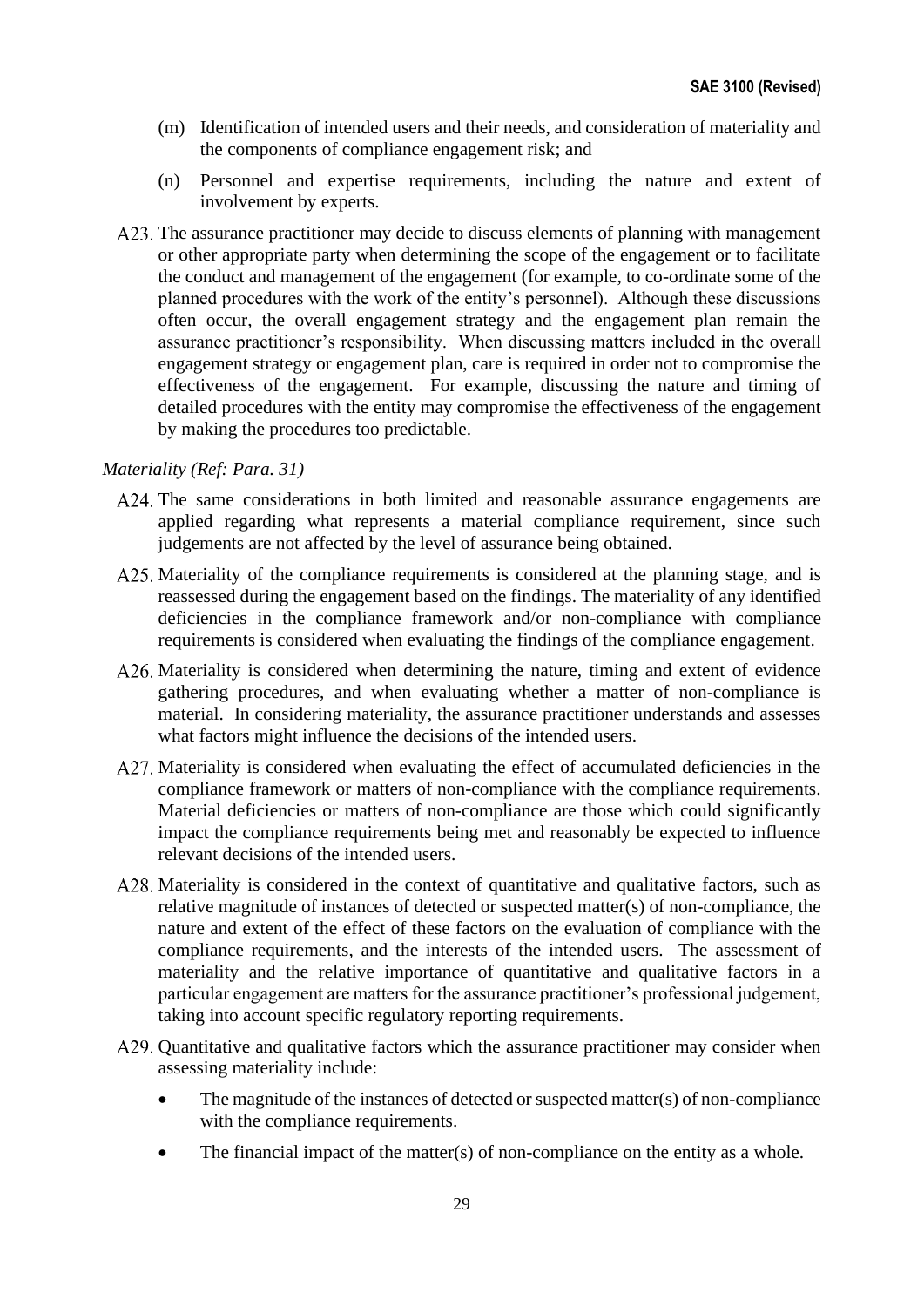- The nature of the matter(s) of non-compliance one off or systemic.
- Evidence of a robust compliance framework in place to detect, rectify and report matter(s) of non-compliance.
- Commonly accepted practices within the relevant industry.
- The nature of relevant transactions, whether they involve high volumes, large dollar values and complex transactions relative to the compliance activity as a whole.
- The extent of interest shown in particular aspects of the compliance activity by, for example, governing body, regulatory authorities and agencies or the public.

# *Obtaining an Understanding of the Compliance Framework and Compliance Requirements (Ref: Para. 32)*

- A30. The assurance practitioner's understanding of the compliance framework and compliance requirements, ordinarily, has a lesser depth for a limited assurance engagement than for a reasonable assurance engagement. The assurance practitioner's procedures to obtain this understanding may include:
	- Review and understand the relevant compliance requirements.
	- Enquiring of those within the entity who, in the assurance practitioner's judgement, may have relevant information.
	- Observing operations.
	- Inspecting documents, reports, printed and electronic records.
	- Re-performing compliance procedures.
- A31. The nature and extent of procedures to gain this understanding are a matter for the assurance practitioner's professional judgement and will depend on factors such as:
	- (a) The entity's size and complexity;
	- (b) The nature of the activity to be examined, including the compliance requirement(s) to which the compliance procedures are directed and the risk that those compliance requirements will not be met;
	- (c) The extent to which IT is used; and
	- (d) The documentation available.
- A32. The nature and extent of planning and subsequent evidence-gathering procedures will vary with the engagement circumstances, and the maturity of the entity's compliance framework.

Elements of an entity's compliance framework ordinarily include the following:

- Procedures for identifying and updating compliance requirements.
- Staff training and awareness programmes.
- Procedures for assessing the impact of compliance requirements on the entity's key business activities.
- Controls embedded within key business processes designed to ensure compliance with requirements.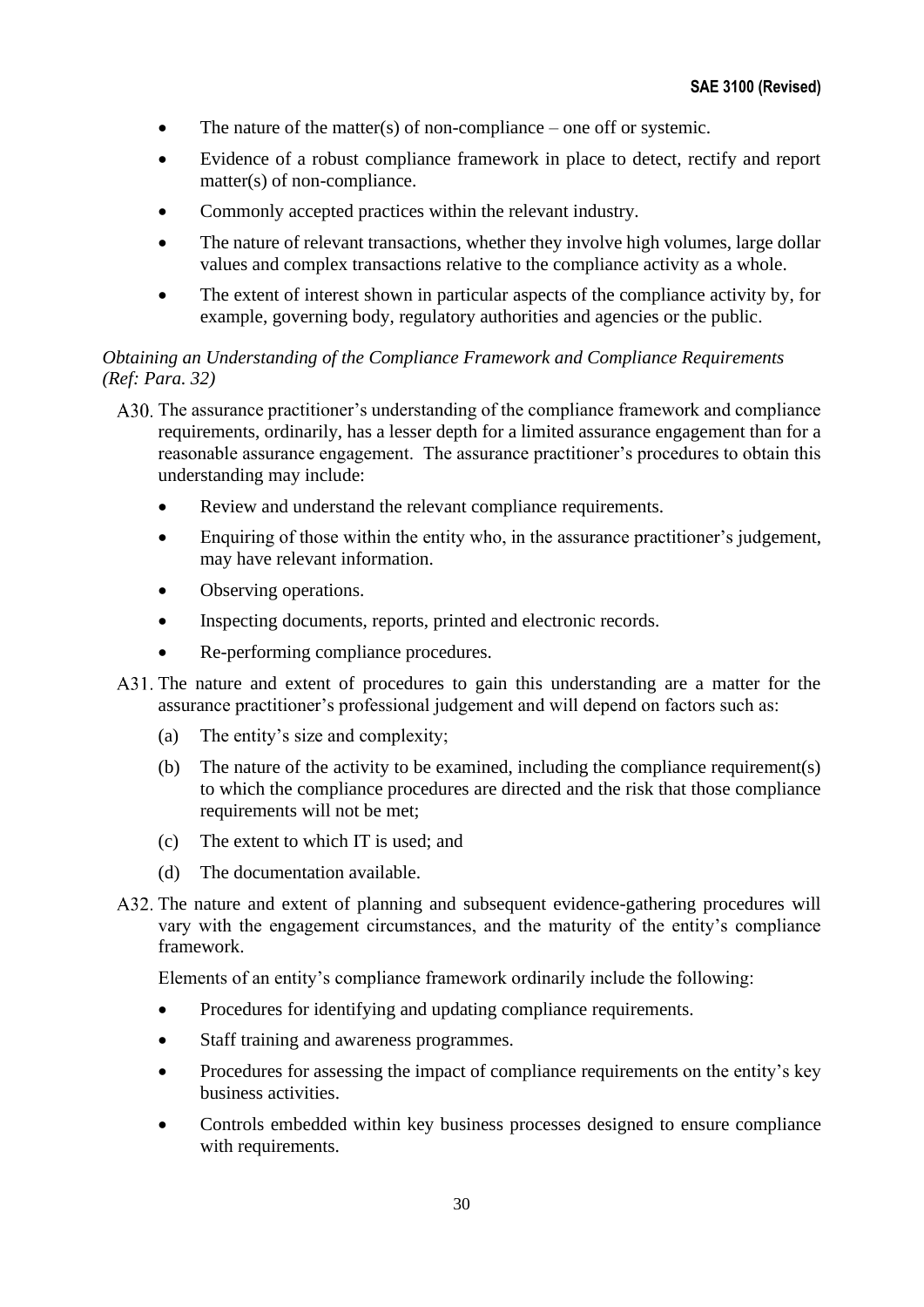- Processes to identify and monitor the implementation of further mitigating actions required to ensure that compliance requirements are met.
- A monitoring plan to test key compliance controls on a periodic basis and report exceptions.
- Procedures for identifying, assessing, rectifying and reporting matters of noncompliance.
- Periodic sign off by management and/or external third party outsourced service providers<sup>33</sup> as to compliance with requirements.
- A compliance governance structure that establishes responsibility for the oversight of compliance control activities with those charged with governance, typically a Board Audit, Risk Management or Compliance Committee.

# *Identifying Risks of Fraud (Ref: Para. 33,40)*

- A33. Management is in a unique position to perpetrate fraud because of their ability to manipulate the entity's records or prepare fraudulent reports by overriding controls that otherwise appear to be operating effectively. Although the level of risk of management override of controls will vary from entity to entity, the risk is nevertheless present in all entities. Due to the unpredictable way in which such override could occur, it is a risk that compliance requirements will not be met due to fraud and thus is a significant risk.
- A34. The assurance practitioner may consider undertaking the following procedures to obtain sufficient appropriate evidence of the risk of fraud in relation to the compliance requirements:
	- (a) Make enquiries of management with respect to compliance regarding:
		- $(i)$ Management's assessment of the risk that controls may be circumvented due to fraud, including the nature, extent and frequency of such assessment;
		- Management's process for identifying and responding to the risks of fraud;
		- (iii) Management's communication, if any, to those charged with governance regarding its processes for identifying and responding to the risks of fraud; and
		- Management's communication, if any, to employees regarding its views on corrupt or fraudulent business practices and unethical behaviour;
	- (b) Make enquiries of those charged with governance, management, and others within the entity as appropriate, to determine whether they have knowledge of any actual, suspected or alleged fraud with respect to compliance affecting the entity;
	- (c) Make enquiries of the internal audit function, where it exists, to determine whether it has knowledge of any actual, suspected or alleged fraud affecting the entity, and to obtain its views about the risks of fraud;

<sup>33</sup> Refer to ISA (NZ) 402, *Audit Considerations Relating to and Entity Using a Service Organisation*, for further guidance.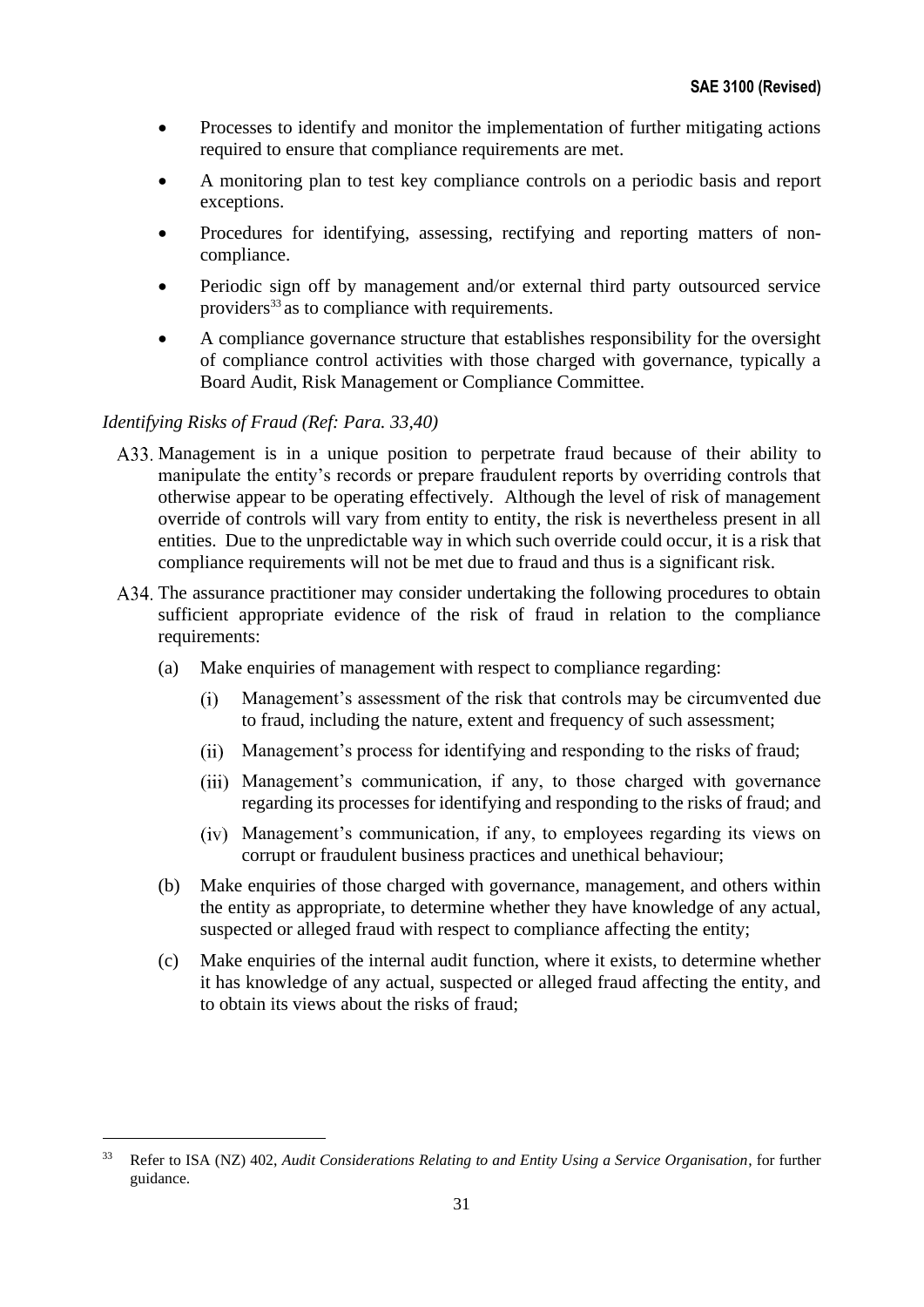- (d) Obtain an understanding of how those charged with governance exercise oversight of processes for identifying and responding to the risks of fraud in the entity and the internal controls that have been established to mitigate these risks as far as they relate to the compliance requirements;
- (e) Consider whether other information obtained by the assurance practitioner indicates risks of compliance requirements not being met due to fraud, for which mitigating controls are necessary;
- (f) Evaluate whether the information obtained from the other risk assessment procedures and related activities performed indicates that one or more fraud risk factors are present; and
- (g) Identify controls over matters for which decisions or actions are not routine, such as adjustments to records, development of estimates and activities outside the normal course of business.

#### *Obtaining an Understanding of the Internal Audit Function (Ref: Para. 34-37)*

- A35. In obtaining an understanding of the compliance framework, including controls, the assurance practitioner determines whether the entity has an internal audit function and its effect on the controls within the compliance framework. The internal audit function ordinarily forms part of the entity's internal control and governance structures. The responsibilities of the internal audit function may include, for example, monitoring of internal control, risk management, and review of compliance with laws and regulations, and is considered as part of the assurance practitioner's assessment of risk.
- A36. An effective internal audit function may enable the assurance practitioner to modify the nature and/or timing, and/or reduce the extent of assurance procedures performed, but cannot eliminate them entirely.

#### Obtaining Evidence (Ref: Para. 41-45)

- A37. Compliance engagements require the application of assurance skills and techniques to gather sufficient appropriate evidence as part of an iterative, systematic assurance engagement process. As the assurance practitioner performs planned procedures, the evidence obtained may differ significantly from that on which the planned procedures were based and cause the assurance practitioner to perform additional procedures.
- A38. When compliance requirements apply throughout a specified period, the assurance practitioner may consider the nature and frequency of the compliance activities undertaken, and modify the nature, timing and extent of evaluation and/or testing to be undertaken on compliance activities. Knowledge of non-compliance observed in prior periods is likely to lead the assurance practitioner to increase the extent of evaluation and/or testing throughout the specified period.
- A39. The assurance practitioner may become aware of a matter $(s)$  that causes the assurance practitioner to believe that there are deficiencies in the compliance framework or the compliance activity is not compliant with the compliance requirements. In such cases, the assurance practitioner may investigate such differences by, for example, enquiring of the appropriate party(ies) or performing other procedures as appropriate in the circumstances.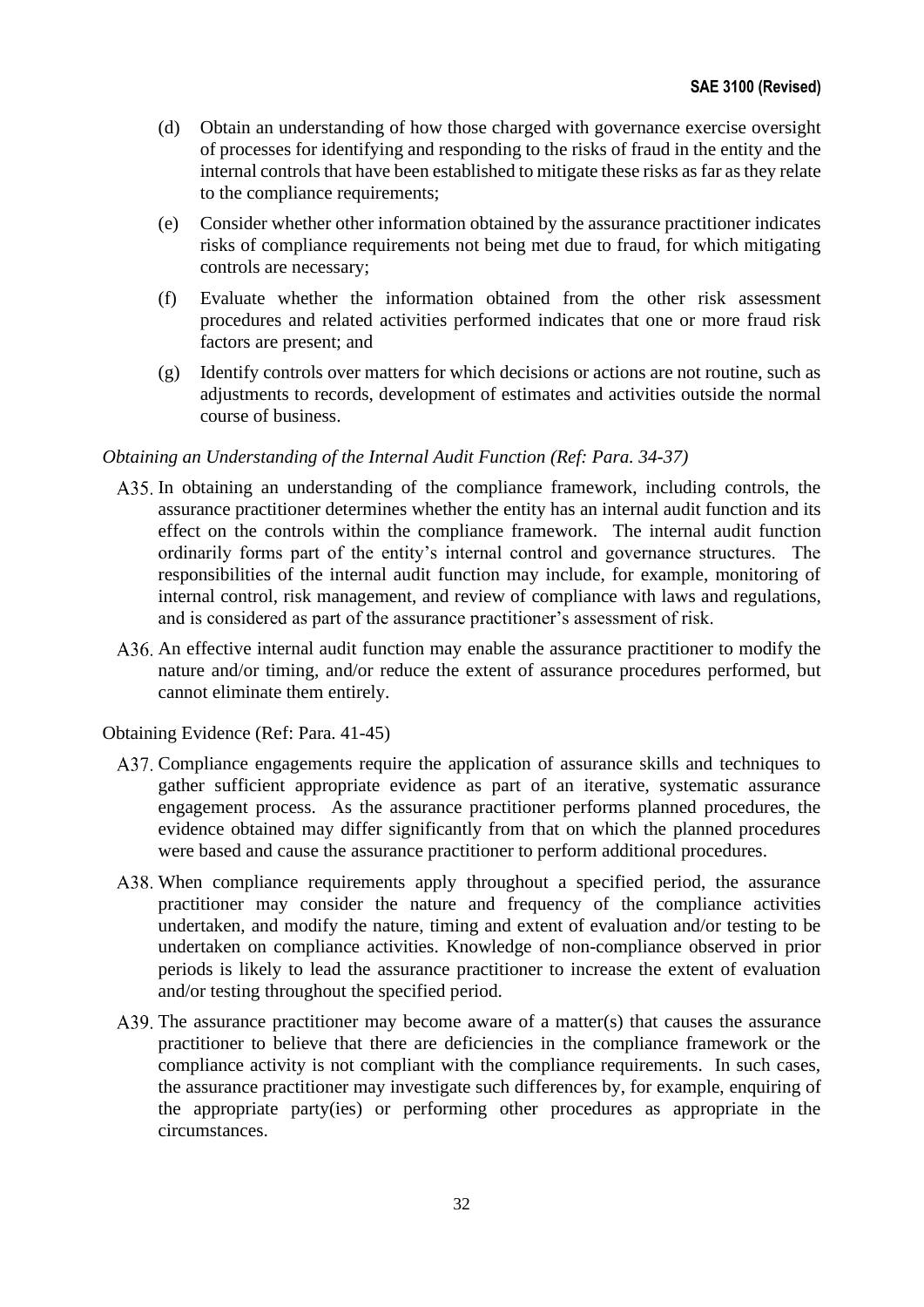# **Limited and Reasonable Assurance Engagements (Ref: Para. 42)**

- A40. The level of assurance obtained in a limited assurance engagement is lower than in a reasonable assurance engagement, therefore the procedures the assurance practitioner performs in a limited assurance engagement are different in nature and timing from, and are less in extent than for, a reasonable assurance engagement. The primary differences between the assurance practitioner's overall responses to assessed risks and further procedures conducted in a reasonable assurance engagement and a limited assurance engagement on compliance include:
	- (a) The emphasis placed on the nature of various procedures as a source of evidence will likely differ, depending on the engagement circumstances. For example, the assurance practitioner may judge it to be appropriate in the circumstances of a particular limited assurance engagement to place relatively greater emphasis on indirect evaluation of compliance activities, such as enquiries of the entity's personnel, and relatively less emphasis, on evaluation of compliance activities, such as observation, re-performance or inspection, than may be the case for a reasonable assurance engagement.
	- (b) In a limited assurance engagement, the further procedures performed are less in extent than in a reasonable assurance engagement in that those procedures may involve:
		- Selecting fewer items for examination;  $(i)$
		- Performing fewer types of procedures; or
		- (iii) Performing procedures at fewer locations.

# **Work Performed by an Assurance Practitioner's Expert (Ref: Para. 47)**

A41. ISAE (NZ) 3000 (Revised) $34$  provides application material for the circumstances where an assurance practitioner's expert is involved in the engagement. This material may also be used as guidance when using the work of another assurance practitioner or a responsible party's or evaluator's expert.

# **Work Performed by Another Assurance Practitioner or a Responsible Party's or Evaluator's Expert (Ref: Para. 48)**

- A42. When information on compliance activities to be used as evidence has been prepared using the work of a responsible party's or evaluator's expert, the nature, timing and extent of procedures with respect to the work of the responsible party's or evaluator's expert may be affected by such matters as:
	- (a) The nature and complexity of the compliance activity to which the expert's work relates;
	- (b) The risks of a material deficiency in the compliance framework or non-compliance with the compliance requirements throughout the specified period or as at a specified date;
	- (c) The availability of alternative sources of evidence or mitigating controls;

<sup>34</sup> See ISAE (NZ) 3000 (Revised), paragraphs A120-A134.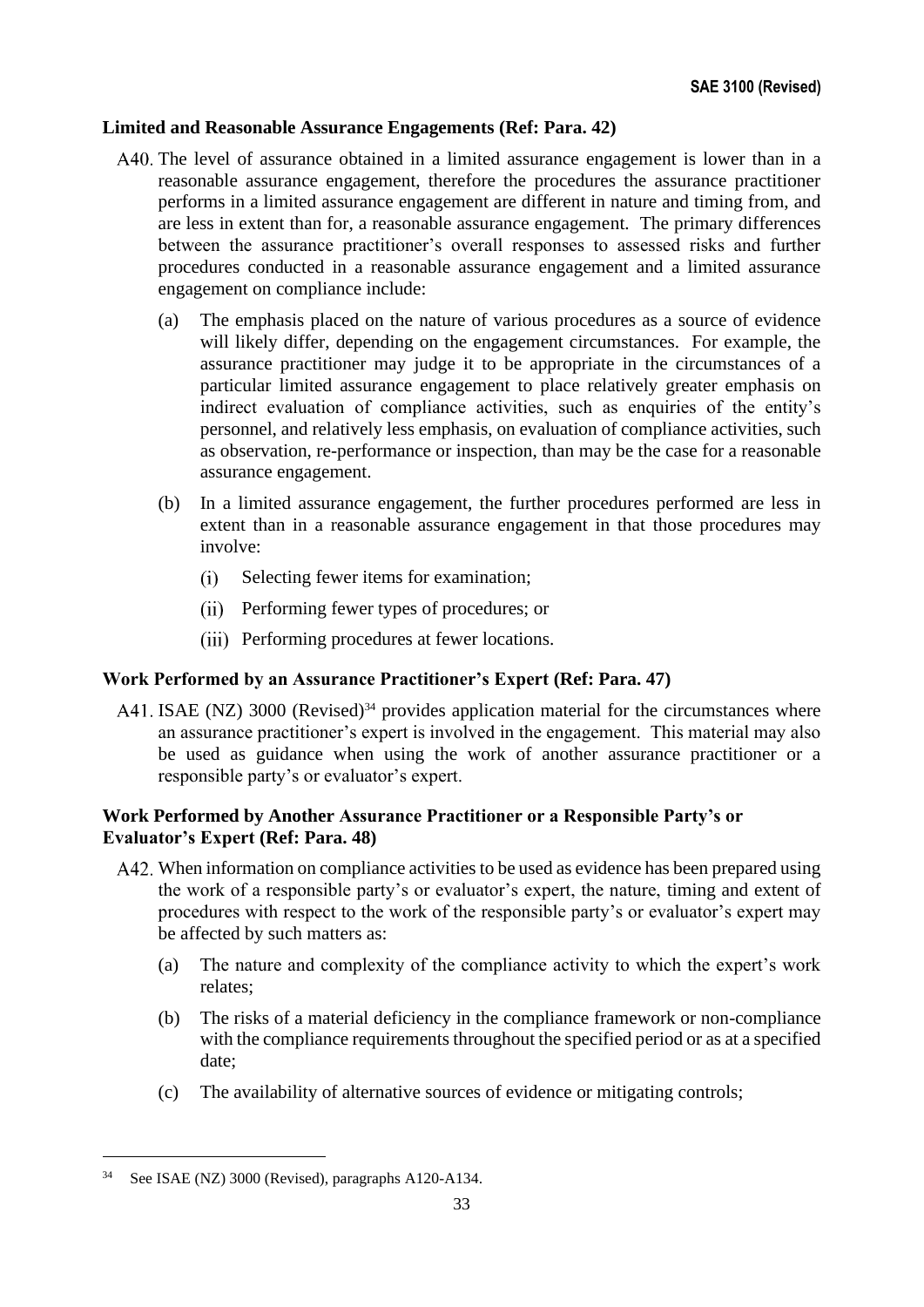- (d) The nature, scope and objectives of the expert's work;
- (e) Whether the expert is employed by the entity, or is a party engaged by it to provide relevant services;
- (f) The extent to which the responsible party or evaluator can exercise control or influence over the work of the expert;
- (g) Whether the expert is subject to technical performance standards or other professional or industry requirements;
- (h) The nature and extent of any controls within the entity over the expert's work;
- (i) The assurance practitioner's knowledge and experience of the expert's field of expertise; and
- (j) The assurance practitioner's previous experience of the work of that expert.

#### *Work Performed by the Internal Audit Function (Ref: Para. 34-37)*

- A43. The nature, timing and extent of the assurance practitioner's procedures on specific work of the internal auditors will depend on the assurance practitioner's assessment of the significance of that work to the assurance practitioner's conclusions, the evaluation of the internal audit function and the evaluation of the specific work of the internal auditors. Such procedures may include:
	- (a) Examination of evidence of the operation of the compliance activity already examined by the internal auditors;
	- (b) Examination of evidence of the operation of other instances of the same compliance activity;
	- (c) Examination of the outcomes of monitoring of controls by internal auditors; and
	- (d) Observation of procedures performed by the internal auditors.
- A44. Irrespective of the degree of autonomy and objectivity of the internal audit function, such a function is not independent of the entity as is required of the assurance practitioner when performing the compliance engagement. The assurance practitioner has sole responsibility for the conclusion expressed in the assurance report, and that responsibility is not reduced by the assurance practitioner's use of the work of the internal auditors.

#### **Evaluation of Evidence**

- A45. In evaluating any matter(s) of non-compliance (corrected or un-corrected) with the compliance requirements materiality is considered as specified in the terms of the engagement where relevant, any relevant legislative, regulatory or other (e.g., contractual) requirements which may apply and the effect on the decisions of the intended users of the assurance report and the assurance practitioner's conclusion. (Ref: Para. 49-50)
- A46. For both reasonable and limited assurance engagements, if the assurance practitioner becomes aware of a matter that leads the assurance practitioner to question whether a material matter of non-compliance exists, the assurance practitioner would ordinarily pursue the matter by performing other evidence gathering procedures sufficient to enable the assurance practitioner to form a conclusion. (Ref: Para. 43)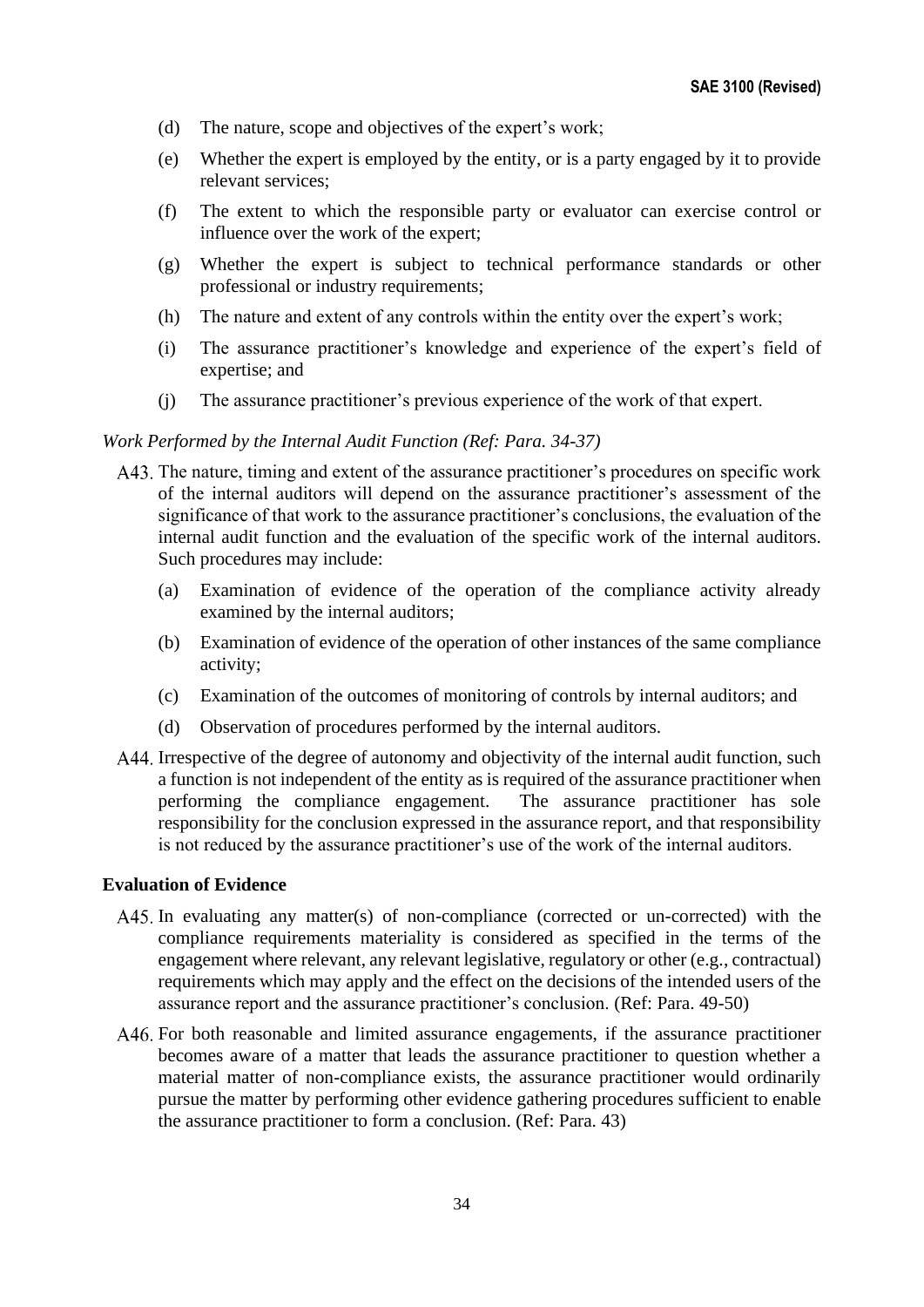# **Written Representations (Ref: Para. 51)**

- A47. For application material on using written representations refer to ISAE (NZ) 3000 (Revised). 35
- A48. The person(s) from whom the assurance practitioner requests written representations will ordinarily be a member of senior management or those charged with governance. However, because management and governance structures vary by entity, reflecting influences such as different cultural and legal backgrounds, and size and ownership characteristics, it is not possible for this SAE to specify for all engagements the appropriate person(s) from whom to request written representations. The process to identify the appropriate person(s) from whom to request written representations requires the exercise of professional judgement.

### **Subsequent Events (Ref: Para 52)**

- A49. Assurance procedures with respect to the identification of subsequent events after period end are limited to examination of relevant reports, for example reports on compliance procedures, minutes of relevant committees and enquiry of management or other personnel as to significant matter(s) of non-compliance with compliance requirements.
- A 50. The assurance practitioner does not have any responsibility to perform procedures or make any enquiry after the date of the report. If however, after the date of the report, the assurance practitioner becomes aware of a matter identified, the assurance practitioner may consider re-issuing the report. In an attestation engagement where the report has already been issued, the new report includes an Emphasis of Matter discussing the reason for the new report. In a direct engagement, the new report discusses the reason for the new report under a heading "Subsequent Events".

### **Preparing the Assurance Report (Ref: Para. 55-58)**

### *Assurance Report Content*

- A51. The assurance practitioner may expand the report to include other information not intended as a qualification of the assurance practitioner's conclusion. If the report includes other information it is a long-form report as the information is additional to the basic elements required in paragraph 56 for a short-form report. This additional information may be required by regulation or agreed in the terms of the engagement to meet the needs of users. When considering whether to include any such information the assurance practitioner assesses the materiality of that information in the context of the objectives of the engagement. Other information is not to be worded in such a manner that it may be regarded as a qualification of the assurance practitioner's conclusion and may include for example:
	- Relevant background information and historical context.
	- The assurance approach.
	- Underlying facts and criteria applied.
	- Disclosure of materiality levels.
	- Findings relating to particular aspects of the compliance engagement.

See ISAE (NZ) 3000 (Revised), paragraphs A136-A139.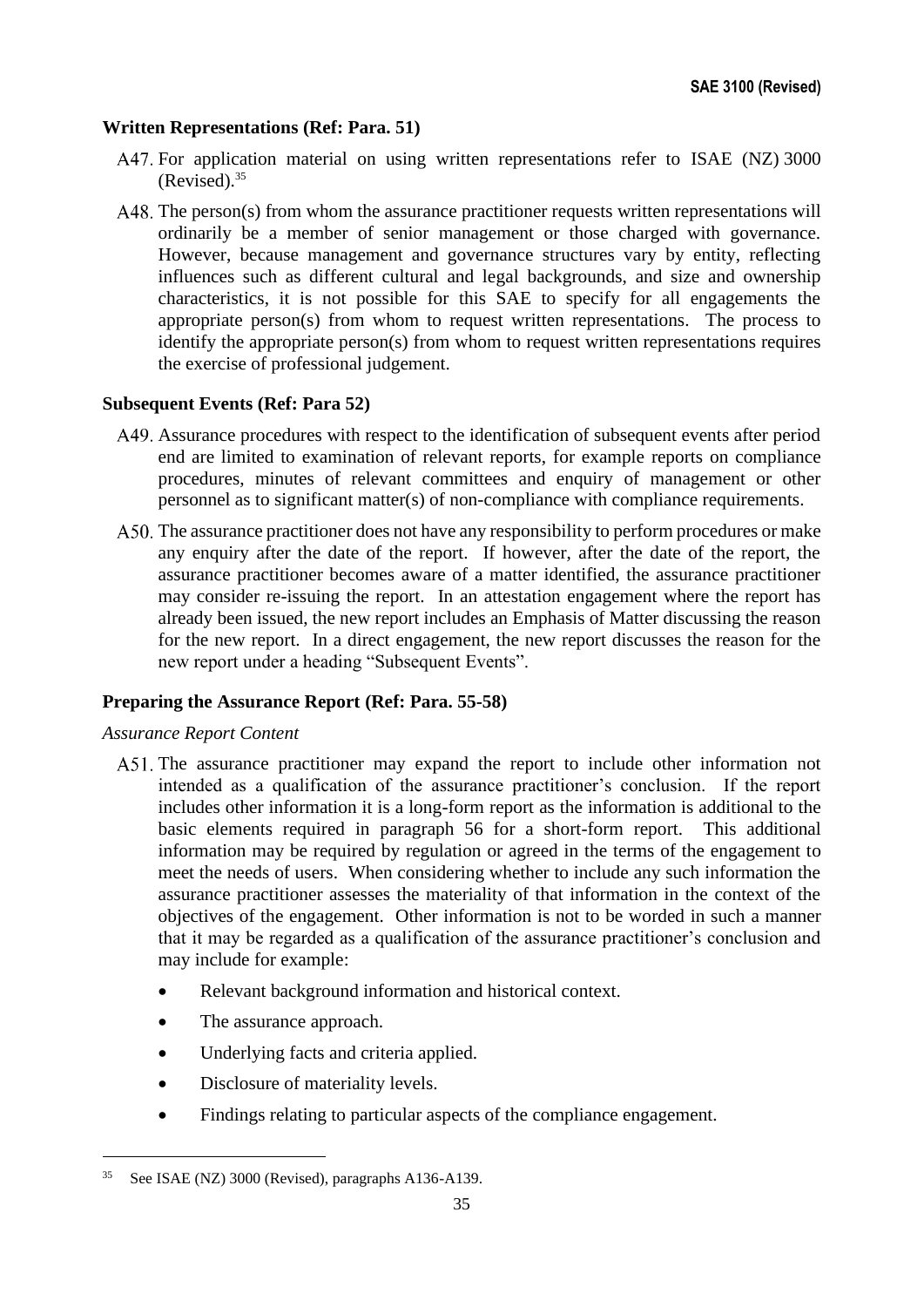- Analysis of the causes of non-compliance with the compliance requirements.
- Recommendations for improvements to address identified compliance framework deficiencies.
- A52. In some circumstances, the form and/or content of the assurance report is prescribed by law or regulation. In such cases, the assurance practitioner compares the prescribed report with the reporting requirements under this SAE to ensure the minimum basic elements have been met. (Ref: Para. 27)

#### *Summary of the Work Performed (Ref: Para 56(n))*

- A53. The summary of the work performed helps the intended users understand the nature of the assurance conveyed by the assurance report. For many assurance engagements, infinite variations in procedures are possible in theory. It may be appropriate to include in the summary a statement that the work performed included evaluating the suitability of the criteria and the compliance requirements and the risks that threaten those compliance requirements not being met. ISAE (NZ) 3000 (Revised) provides application material on reporting on the applicable criteria.
- A54. In a limited assurance engagement an appreciation of the nature, timing, and extent of procedures performed is essential to understanding the assurance conveyed by the conclusion, therefore the summary of the work performed is ordinarily more detailed than for a reasonable assurance engagement and identifies the limitations on the nature, timing, and extent of procedures. It also may be appropriate to indicate certain procedures that were not performed that would ordinarily be performed in a reasonable assurance engagement. However, a complete identification of all such procedures may not be possible because the assurance practitioner's required understanding and consideration of engagement risk is less than in a reasonable assurance engagement.
- A55. Factors to consider in determining the level of detail to be provided in the summary of the work performed include:
	- (a) Circumstances specific to the entity (e.g., the maturity of the entity's compliance framework compared to those typical in the industry sector);
	- (b) Specific engagement circumstances affecting the nature and extent of the procedures performed; and
	- (c) The intended users' expectations of the level of detail to be provided in the report, based on market practice, or applicable law or regulation.
- A56. It is important that the summary be written in an objective way that allows intended users to understand the work done as the basis for the assurance practitioner's conclusion. In most cases this will not involve detailing the entire work plan, but on the other hand it is important for it not to be so summarised as to be ambiguous, nor written in a way that is overstated or embellished.
- A57. Illustrative examples of assurance practitioner's reports are contained in Appendix 6.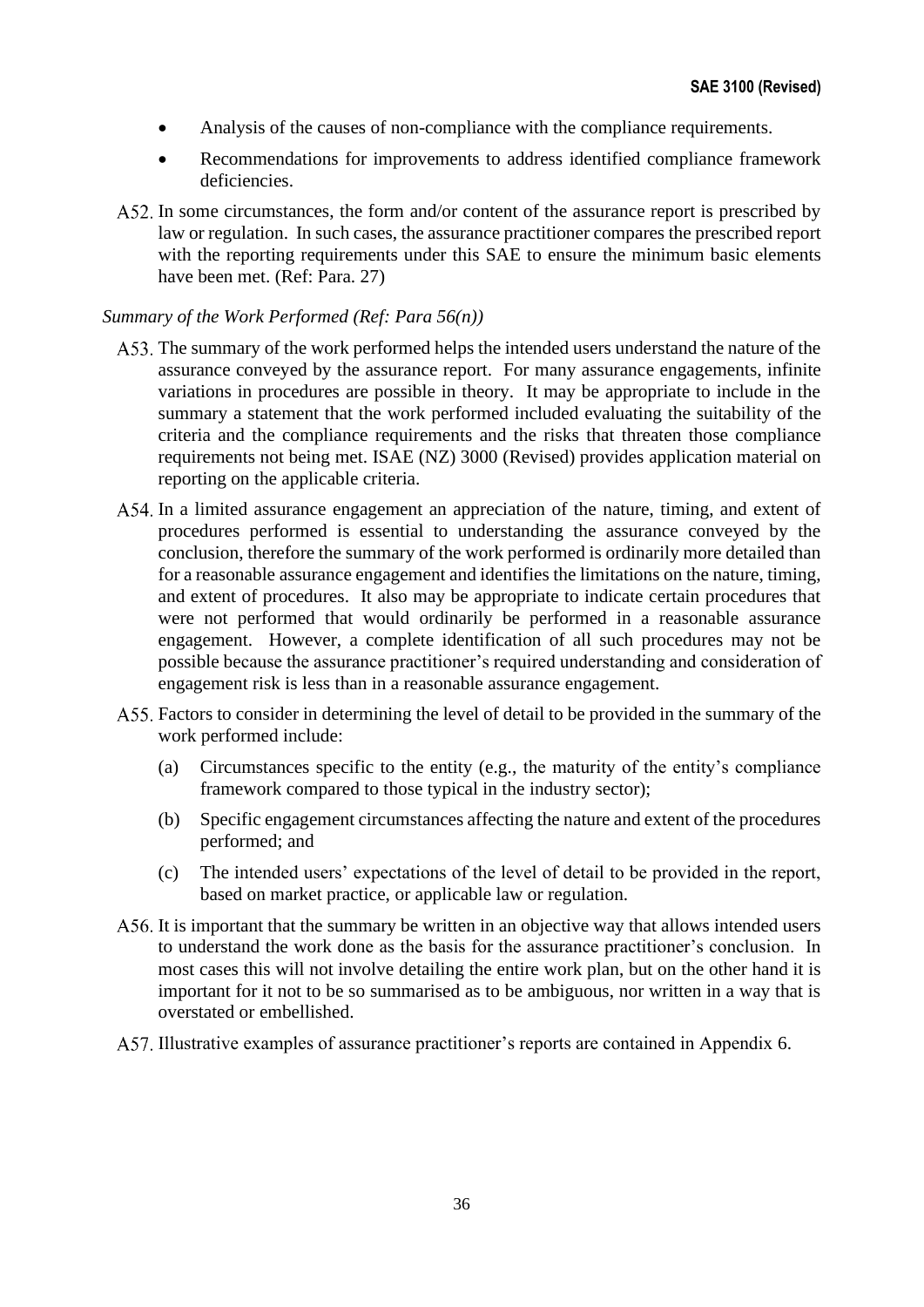### *Intended Users and Specific Purpose of the Assurance Report (Ref: Para. 56(o))*

A58. If the assurance practitioner's report on compliance has been prepared for a specific purpose and is only relevant to the intended users, this is stated in the assurance practitioner's report. In addition, the assurance practitioner may consider it appropriate to include wording that specifically restricts distribution of the assurance report other than to intended users, its use by others, or its use for other purposes.

#### *Modified Conclusions (Ref: Para. 60-61)*

A59. Modifications to the assurance report may be made in the following circumstances:

- (a) a qualified conclusion may be issued if the following matters are material but not pervasive:
	- $(i)$ Unsuitable criteria mandated by legislation or regulation where the assurance practitioner is unable to resign from the engagement;
	- (ii) Scope limitation;
	- (iii) Non-compliance with the compliance requirements;
	- Misstatement in the Statement;
- (b) an adverse conclusion may be issued if the following matters are both material and pervasive:
	- $(i)$ unsuitable criteria mandated by legislation or regulation where the assurance practitioner is unable to resign from the engagement;
	- Non-compliance with the compliance requirements;
	- (iii) Misstatement in the Statement;
- (c) a disclaimer may be issued if there is a limitation of scope which is both material and pervasive.
- A60. Illustrative examples of elements of modified assurance practitioner's reports are contained in Appendix 7.
- Even if the assurance practitioner has expressed an adverse conclusion or a disclaimer of conclusion, it may be appropriate to describe in the basis for modification paragraph the reasons for any other matters of which the assurance practitioner is aware that would have required a modification to the conclusion, and the effects thereof.
- When expressing a disclaimer of conclusion, because of a scope limitation, it is not ordinarily appropriate to identify the procedures that were performed nor include statements describing the characteristics of the assurance practitioner's engagement; to do so might overshadow the disclaimer of conclusion.

#### **Other Communication Responsibilities (Ref: Para. 62-65)**

- A63. Appropriate actions to respond to the circumstances identified in paragraph 65 may include:
	- Obtaining legal advice about the consequences of different courses of action.
	- Communicating with those charged with governance of the entity.
	- Communicating with third parties (e.g., a regulator) when required to do so.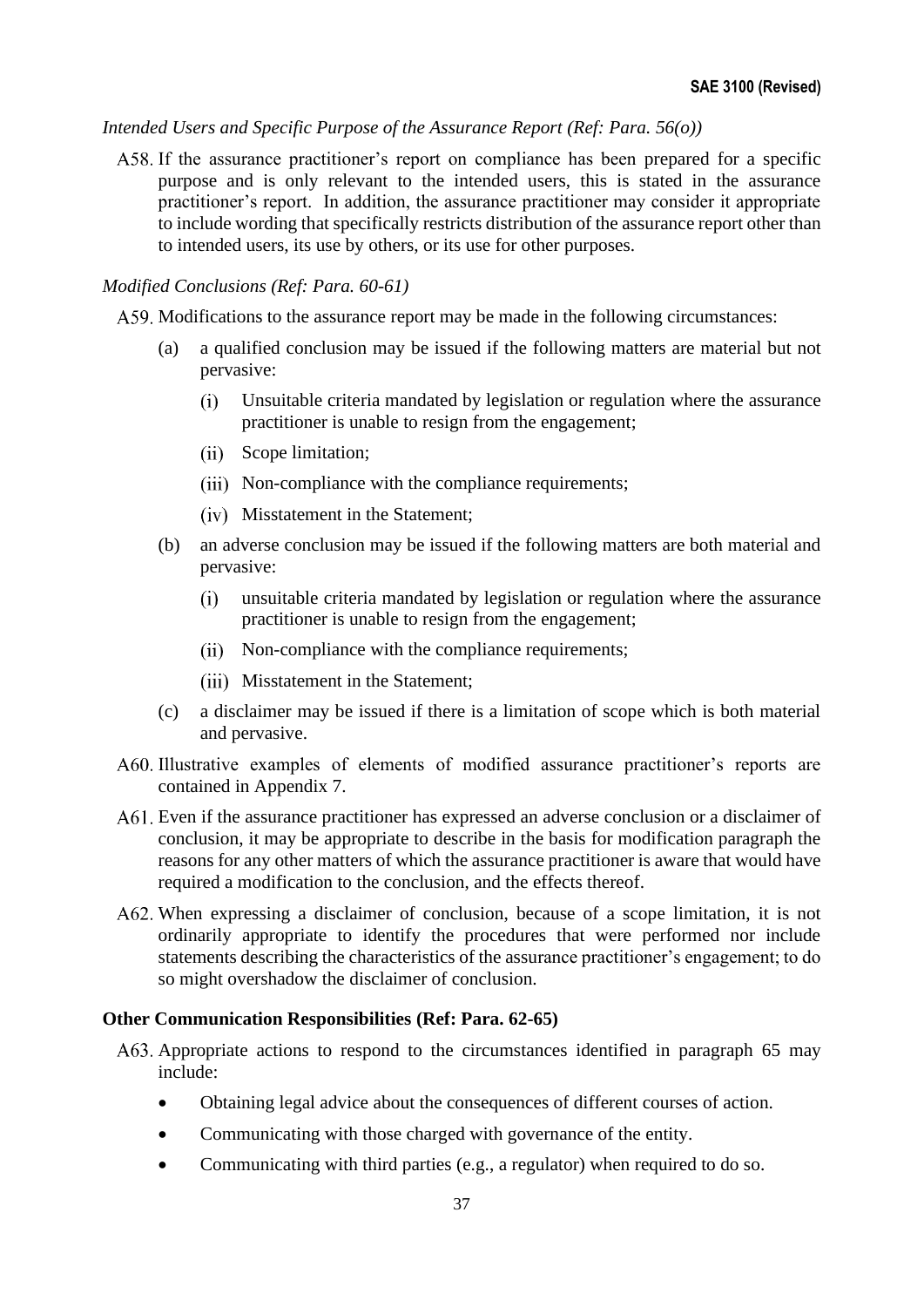- Modifying the assurance practitioner's conclusion, or adding an Other Matter paragraph.
- Withdrawing from the engagement.
- A64. Certain matters identified during the course of the engagement may be of such importance that they would be communicated to those charged with governance. Unless stated otherwise in the terms of engagement, less important matters would be reported to a level of management that has the authority to take appropriate action.
- Professional and Ethical Standard  $1^{36}$ , sets out the approach to be taken by an assurance practitioner who encounters or is made aware of matter(s) of non-compliance or suspected matter(s) of non-compliance with laws or regulations, In these circumstances, the assurance practitioner shall consider the appropriate response to the identified matter(s) of non-compliance with laws and regulations in accordance with Professional and Ethical Standard 1 (Revised).

### **Documentation (Ref: Para. 66-67)**

A66. For application material on preparing and maintaining documentation refer ISAE (NZ) 3000 (Revised). 37

<sup>36</sup> See Professional and Ethical Standard 1 (Revised), Section 225, *Responding to Non-Compliance with Laws and Regulations*

<sup>37</sup> See ISAE (NZ) 3000 (Revised), paragraphs A193-A200.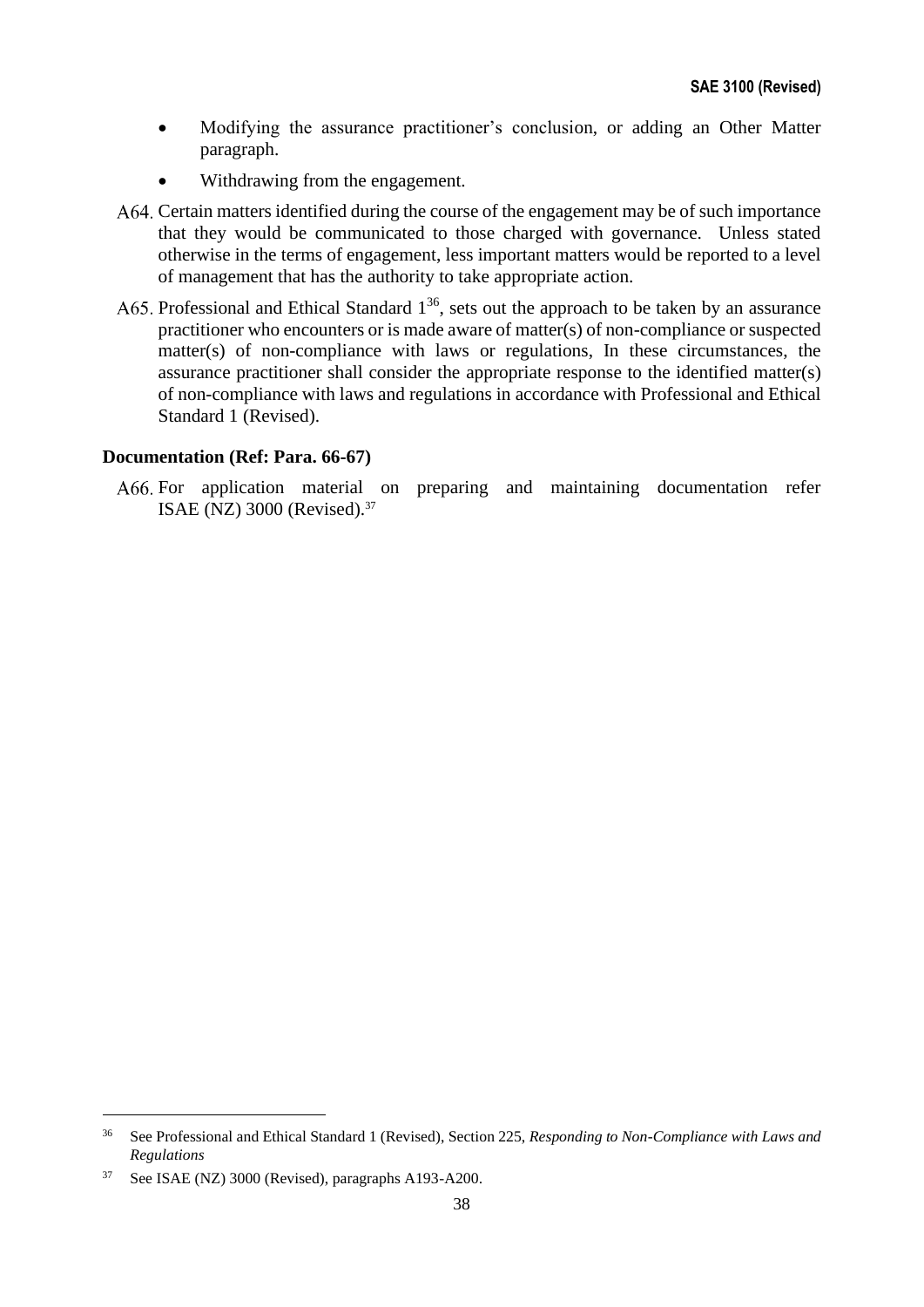# **Appendix 1**

(Ref: Para A5)

# **ROLES AND RESPONSIBILITIES – DIRECT AND ATTESTATION COMPLIANCE ENGAGEMENTS**

The diagram below illustrates the relationships in a direct and attestation compliance engagement conducted by an Assurance Practitioner.



Under a direct engagement, the Assurance Practitioner evaluates the compliance activity, conducted by the responsible party to meet the compliance requirement.

Under an attestation engagement, the Responsible Party evaluates the compliance activity against the compliance requirements and provides a statement on the compliance outcome.

In both attestation and direct engagements the Assurance Practitioner evaluates the compliance activity against the compliance requirement(s) using the criteria, and obtains assurance on which to base their assurance conclusion. The compliance assurance report is provided to the intended users.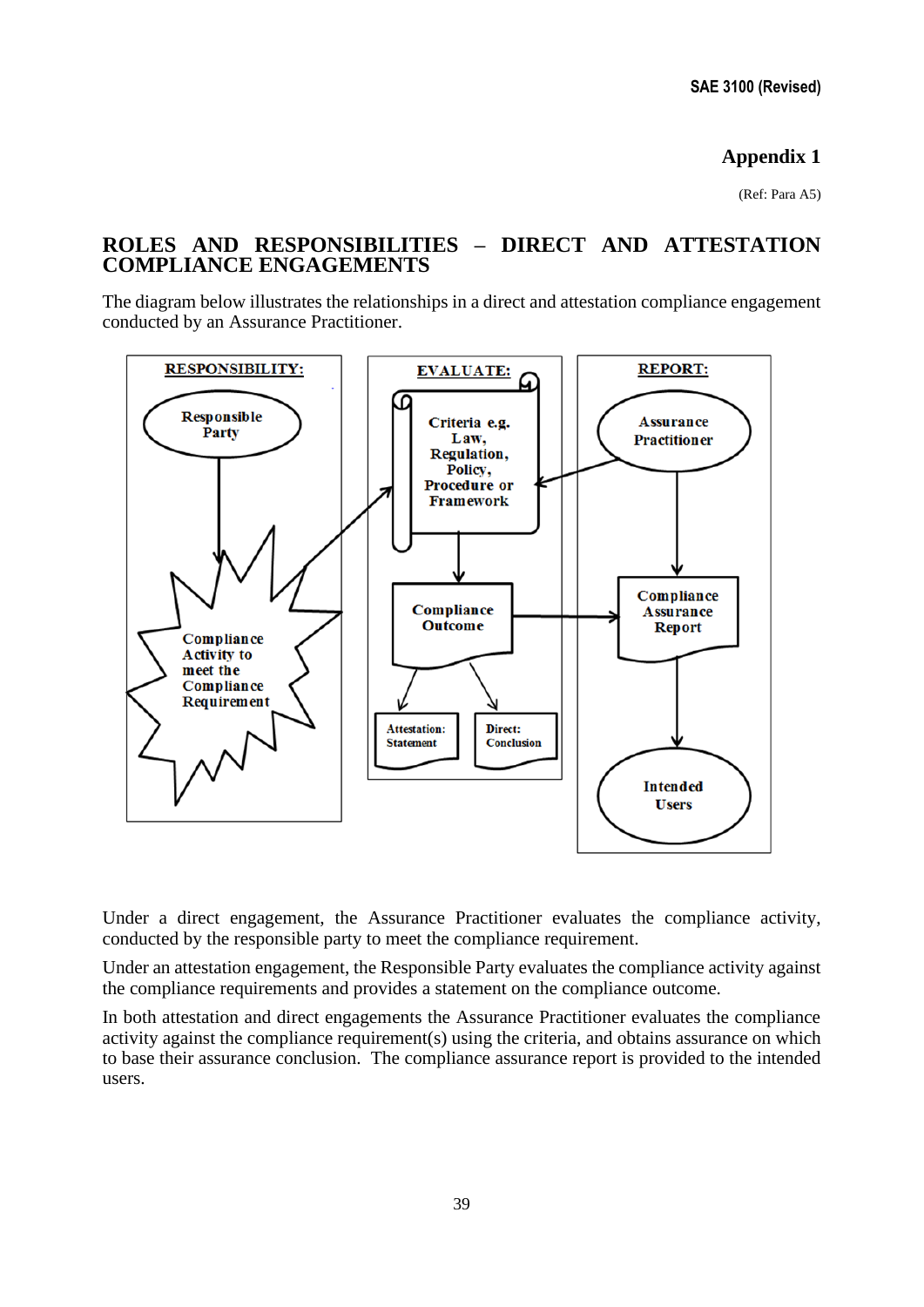# **Appendix 2**

 $(Ref: Para. 8)$ 

# **TERMINOLOGY TABLE - ISAE (NZ) 3000 (REVISED) AND SAE 3100 (REVISED)**

| <b>Terminology as applied in</b><br><b>ISAEs</b> (NZ)                                                                                                                             | ISAE (NZ) 3000 (Revised)                                                                                                                                                                                     | SAE 3100 (Revised)                                                                                                                                                                                                                                                                                                                                                                                                                            |  |  |
|-----------------------------------------------------------------------------------------------------------------------------------------------------------------------------------|--------------------------------------------------------------------------------------------------------------------------------------------------------------------------------------------------------------|-----------------------------------------------------------------------------------------------------------------------------------------------------------------------------------------------------------------------------------------------------------------------------------------------------------------------------------------------------------------------------------------------------------------------------------------------|--|--|
| Objective                                                                                                                                                                         | To obtain either reasonable assurance or limited assurance,<br>as appropriate, about whether the subject matter<br>information is free from material misstatement;                                           | To obtain reasonable or limited assurance, about whether the<br>entity has complied in all material respects, with compliance<br>requirements as evaluated against the suitable criteria.                                                                                                                                                                                                                                                     |  |  |
| <b>Criteria</b><br>The benchmarks used to measure or evaluate the underlying<br>subject matter. The "applicable criteria" are the criteria<br>used for the particular engagement. |                                                                                                                                                                                                              | The benchmark, framework or legislation used to evaluate<br>whether the compliance requirements have been met. The<br>"applicable criteria" are the criteria used for the particular<br>engagement.                                                                                                                                                                                                                                           |  |  |
| <b>Compliance Requirement(s)</b>                                                                                                                                                  | No equivalent term.                                                                                                                                                                                          | The specific requirements established in law, regulations,<br>other statutory requirements (e.g., sections 27-29 of the Non-<br>bank Deposit Takers Act 2013 requirements for establishing<br>and maintaining a risk management framework) contractual<br>arrangements, ministerial directives, industry or professional<br>obligations or internally via company policies, procedures<br>and frameworks.                                     |  |  |
| <b>Subject Matter Information</b>                                                                                                                                                 | The outcome of the measurement or evaluation of the<br>underlying subject matter against the criteria, i.e., the<br>information that results from applying the criteria to the<br>underlying subject matter. | <b>Compliance Outcome:</b><br>The outcome of the evaluation of the compliance activity<br>(underlying subject matter) against the compliance<br>requirements, using the criteria. The compliance outcome is<br>the Statement of the responsible party or evaluator in an<br>attestation compliance engagement, or the assurance<br>practitioner's conclusion in a direct compliance engagement,<br>providing the outcome of their evaluation. |  |  |
| <b>Underlying Subject Matter</b>                                                                                                                                                  | The phenomenon that is measured or evaluated by applying<br>criteria.                                                                                                                                        | <b>Compliance Activity:</b><br>The activity that is undertaken to meet the compliance<br>$requirement(s)$ .                                                                                                                                                                                                                                                                                                                                   |  |  |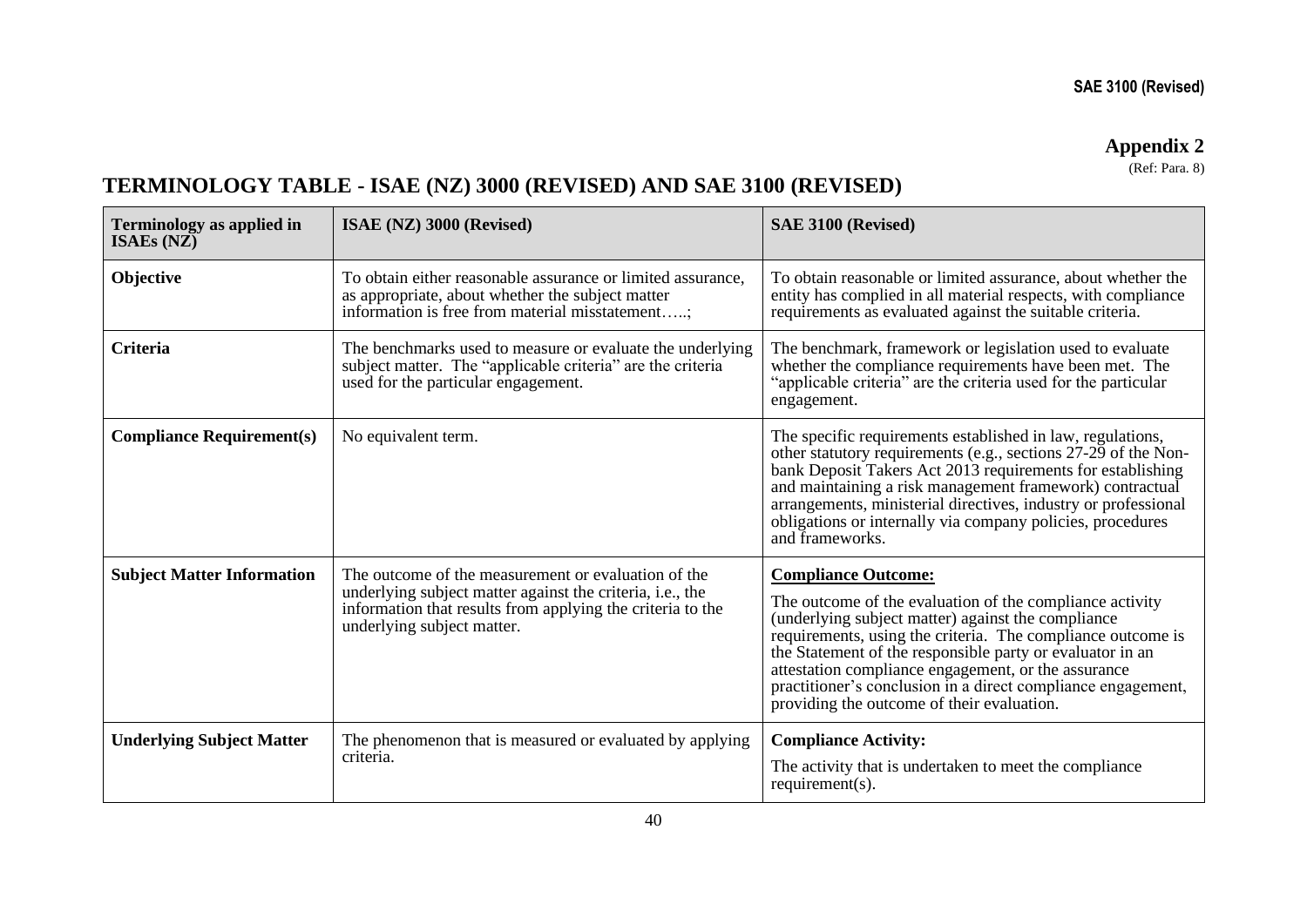# **Appendix 3**

(Ref: Para.6, A11)

# **EXAMPLES: NATURE OF ASSURANCE ENGAGEMENTS ON COMPLIANCE**

Examples of assurance engagements which may be conducted with respect to compliance is set out in the following table:

| <b>Scope of Engagement</b>                                                                                                                                                                                           | Compliance<br><b>Requirement</b>                                                                                                                                    | <b>Subject Matter /</b><br><b>Compliance Activity</b>                                                                                                                                                                                                    | <b>Criteria</b> for<br><b>Evaluating</b><br>Compliance<br><b>Activity</b>                     | <b>Compliance Outcome</b><br>of the Evaluation<br>(Subject Matter<br>Information)                                                                                                                                                                    | <b>Assurance Conclusion</b>                                                                                               |
|----------------------------------------------------------------------------------------------------------------------------------------------------------------------------------------------------------------------|---------------------------------------------------------------------------------------------------------------------------------------------------------------------|----------------------------------------------------------------------------------------------------------------------------------------------------------------------------------------------------------------------------------------------------------|-----------------------------------------------------------------------------------------------|------------------------------------------------------------------------------------------------------------------------------------------------------------------------------------------------------------------------------------------------------|---------------------------------------------------------------------------------------------------------------------------|
| Compliance of a Real<br>Estate Agent with the<br>requirements of the Real<br>Estate Agents Act 2008<br>(the Act) and Real<br>Estate Agents (Audit)<br>Regulations 2009 in<br>respect of identified<br>Trust accounts | Applicable<br>compliance<br>requirements as<br>specified under<br>section 22 of the Act<br>and the Regulations in<br>respect of identified<br><b>Trust accounts</b> | <b>Trustee Account</b><br>procedures<br><b>Trustee Bank Account</b><br>and cash book<br>procedures                                                                                                                                                       | Section 22 of the<br>Act and the<br>Regulations in<br>respect of identified<br>Trust accounts | Evaluator's Statement<br>or assurance<br>practitioner's<br>conclusion whether the<br>Real Estate Agent has<br>complied in all material<br>respects with the Act in<br>respect of identified<br>Trust accounts.                                       | Reasonable Assurance -<br>complied in all material<br>respects with the compliance<br>requirements.                       |
| Compliance of an<br><b>Electricity Distribution</b><br>Business with part 4 of<br>the Commerce Act 1986<br>in respect of the default<br>price-quality path<br>determination return                                   | Set by the Commerce<br>Commission.<br>Requirements are set<br>in Subpart 9 of Part 4<br>of the Commerce Act<br>1986                                                 | As an example:<br>Components of the<br>default price-quality<br>path determination<br>return procedures by<br>the supplier of<br>electricity covering:<br>price setting;<br>price increases;<br>reliability of<br>service;<br>information<br>disclosure. | Set in Subpart 9 of<br>Part 4 of the<br>Commerce Act 1986                                     | Evaluator's Statement<br>or assurance<br>practitioner's<br>conclusion whether the<br>EDB has complied in all<br>material respects with<br>the requirements of the<br>default/customised<br>price-quality regulation<br>and information<br>disclosure | Reasonable Assurance -<br>complied in all material<br>respects with requirements of<br>Part 4 of the Commerce Act<br>1986 |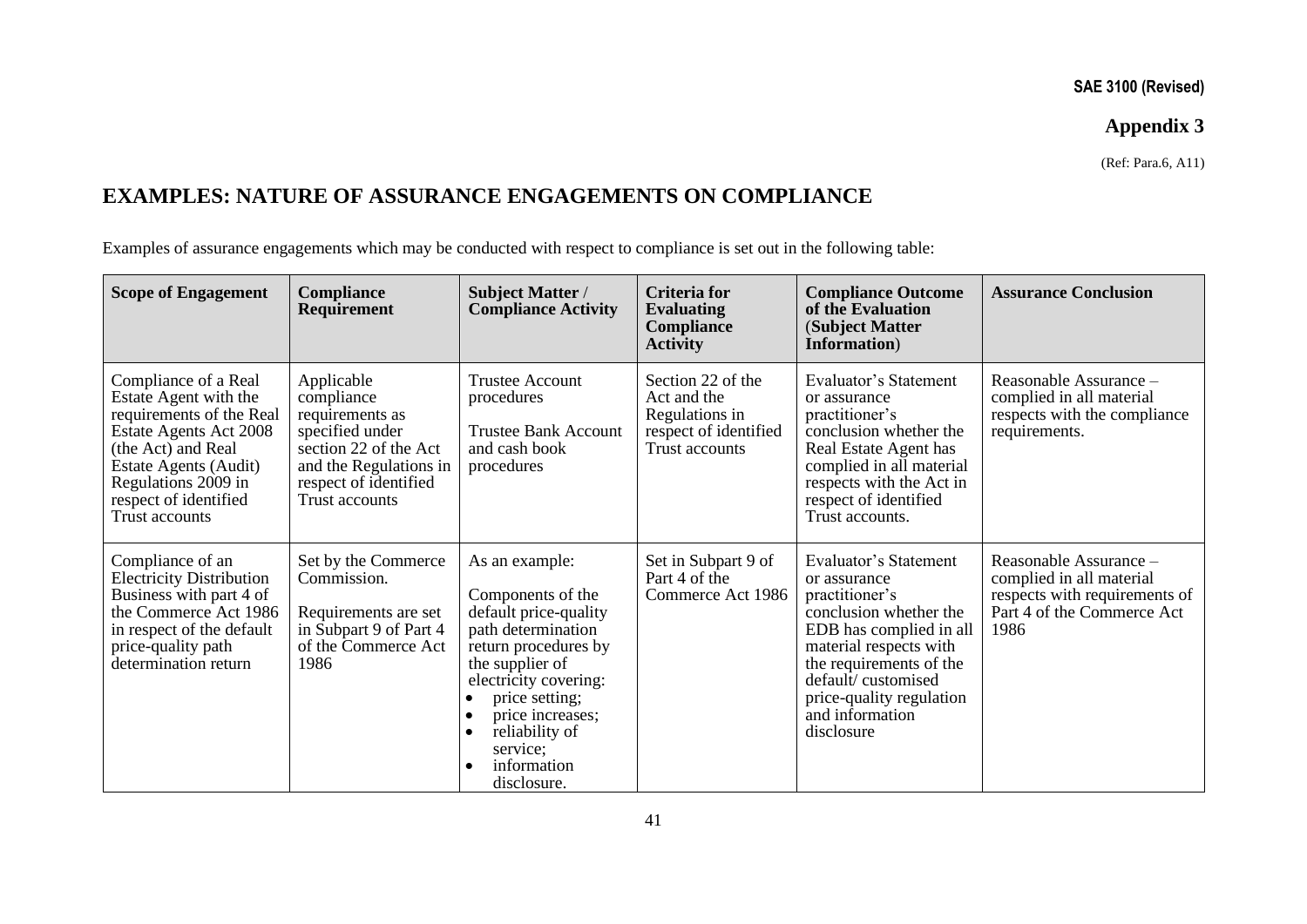| <b>Scope of Engagement</b>                                                                                                                                                       | <b>Compliance</b><br><b>Requirement</b>                                                                                            | <b>Subject Matter /</b><br><b>Compliance Activity</b>                                                                                                                                                           | <b>Criteria for</b><br><b>Evaluating</b><br><b>Compliance</b><br><b>Activity</b> | <b>Compliance Outcome</b><br>of the Evaluation<br>(Subject Matter<br>Information)                                                                                                                                                                                                                    | <b>Assurance Conclusion</b>                                                                                                                                                                                                                                                                                                                                                                                        |
|----------------------------------------------------------------------------------------------------------------------------------------------------------------------------------|------------------------------------------------------------------------------------------------------------------------------------|-----------------------------------------------------------------------------------------------------------------------------------------------------------------------------------------------------------------|----------------------------------------------------------------------------------|------------------------------------------------------------------------------------------------------------------------------------------------------------------------------------------------------------------------------------------------------------------------------------------------------|--------------------------------------------------------------------------------------------------------------------------------------------------------------------------------------------------------------------------------------------------------------------------------------------------------------------------------------------------------------------------------------------------------------------|
| Compliance of a non-<br>bank deposit taker<br>$(NBDT)$ with the risk<br>management framework<br>as set out in sections 27-<br>29 of the Non-bank<br>Deposit Takers Act<br>(2013) | Applicable<br>compliance<br>requirements as<br>specified in sections<br>$27-29$ of the Non-<br>bank Deposit Takers<br>Act $(2013)$ | Licensed NBDTs<br>maintenance of a risk<br>management<br>programme that<br>complies with the<br>Non-bank Deposit<br>Takers Act 2013, and<br>the NBDT's<br>compliance with that<br>risk management<br>programme. | Sections 27-29 of<br>the Non-bank<br>Deposit Takers Act<br>(2013)                | Evaluator's Statement<br>or assurance<br>practitioner's<br>conclusion whether the<br>NBDT has a risk<br>management<br>programme that<br>complies with the Act in<br>all material respects,<br>and that the NBDT has<br>complied in all material<br>respects with its risk<br>management<br>programme | Limited Assurance – nothing<br>has come to our attention that<br>causes us to believe that for<br>[the period] the NBDT's risk<br>management programme did<br>not comply, in all material<br>respects, with the<br>requirements set out in<br>sections 27-29 of the Non-<br>bank Deposit Takers Act<br>2013, and that the NBDT did<br>not comply in all material<br>respects with its risk<br>management programme |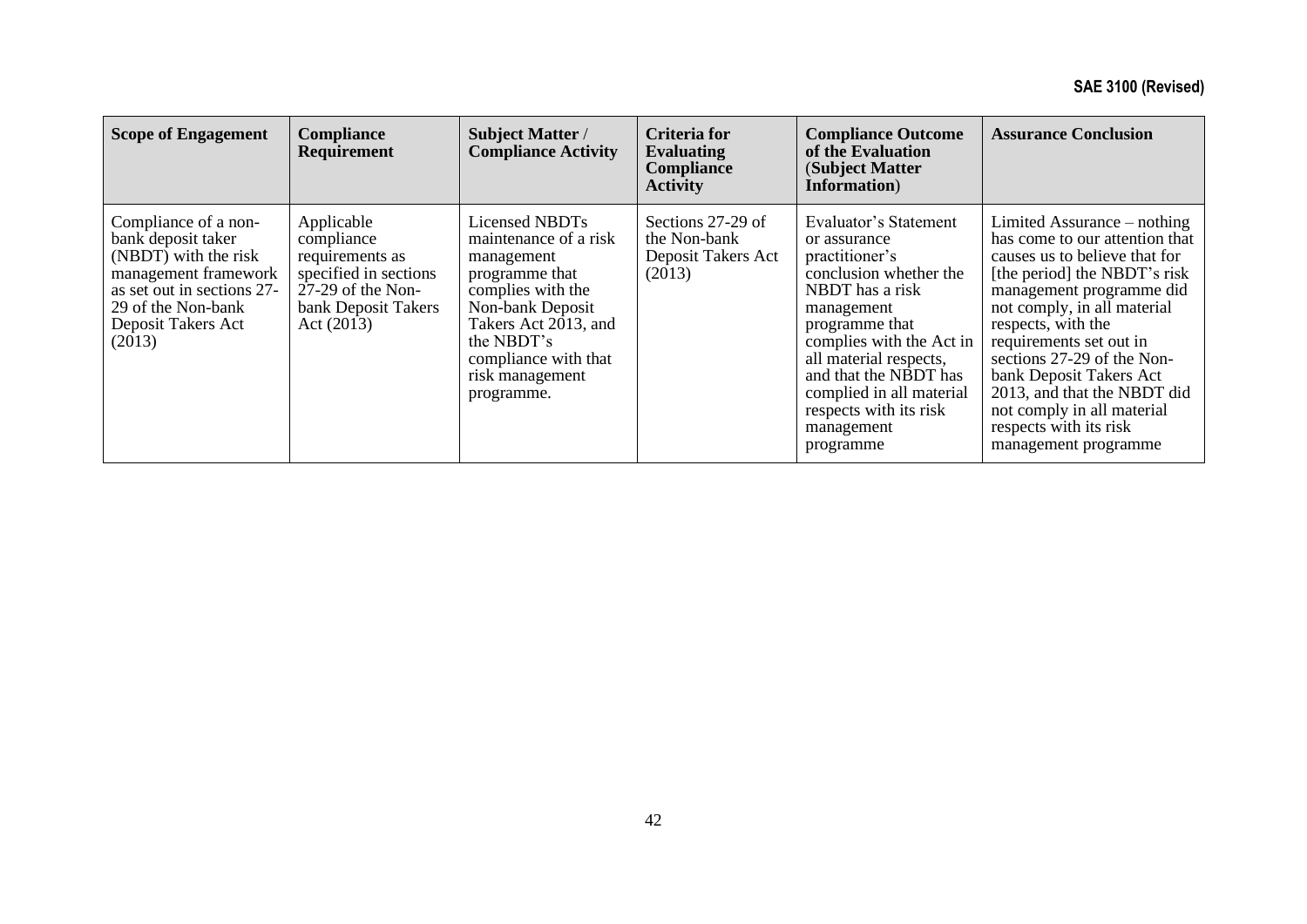# **Appendix 4**

(Ref: para. 13)

# **STANDARDS APPLICABLE TO EXAMPLE ENGAGEMENTS ON COMPLIANCE**

|                                     |                                                                                    | APPLICABLE NZAuASB STANDARDS FOR ASSURANCE<br><b>ENGAGEMENTS</b>                                                          |                                                                                                              |                                                                                      |                                                          | <b>NON-ASSURANCE</b><br><b>STANDARDS</b> |
|-------------------------------------|------------------------------------------------------------------------------------|---------------------------------------------------------------------------------------------------------------------------|--------------------------------------------------------------------------------------------------------------|--------------------------------------------------------------------------------------|----------------------------------------------------------|------------------------------------------|
|                                     |                                                                                    | <b>ISAE</b> (NZ)<br><b>3000 (Revised)</b><br>Assurance<br><b>Engagements</b><br>(not Historical<br><b>Financial Info)</b> | <b>SAE 3100</b><br>(Revised)<br><i><b>Assurance</b></i><br><b>Engagements</b><br>on Compliance<br>(This SAE) | <b>ISAE</b><br>$(NZ)$ 3402<br>Controls at a<br><b>Service</b><br><b>Organisation</b> | <b>SAE 3150</b><br><b>Controls</b><br><b>Engagements</b> | Agreed-upon<br>Procedures <sup>38</sup>  |
|                                     | Entity's compliance with:                                                          |                                                                                                                           |                                                                                                              |                                                                                      |                                                          |                                          |
| ssurance<br>ð                       | - Laws and regulation                                                              |                                                                                                                           |                                                                                                              |                                                                                      |                                                          |                                          |
|                                     | - Contractual obligations                                                          |                                                                                                                           |                                                                                                              |                                                                                      |                                                          |                                          |
|                                     | - Policies and procedures                                                          |                                                                                                                           |                                                                                                              |                                                                                      |                                                          |                                          |
| <b>Subject Matter</b><br>Engagement | Entity's controls <sup>39</sup> over compliance with<br>requirements <sup>40</sup> |                                                                                                                           |                                                                                                              |                                                                                      |                                                          |                                          |
| Compliance                          | Entity's compliance with requirements<br>3.<br>specifying controls                 |                                                                                                                           |                                                                                                              |                                                                                      |                                                          |                                          |
|                                     | Procedures restricted to those specified by<br>4.<br>engaging party                |                                                                                                                           |                                                                                                              |                                                                                      |                                                          |                                          |

<sup>&</sup>lt;sup>38</sup> The External Reporting Board's legislative mandate is restricted to standards relating for use in assurance engagements required by statute. Other types of engagements, including compilations and agreed-upon procedures, fall outside of the Board's authority.

<sup>&</sup>lt;sup>39</sup> The subject matter of the assurance engagement determines which ISAE (NZ) or SAE to apply.

<sup>&</sup>lt;sup>40</sup> Where controls not specified in law, regulation or quasi-regulation.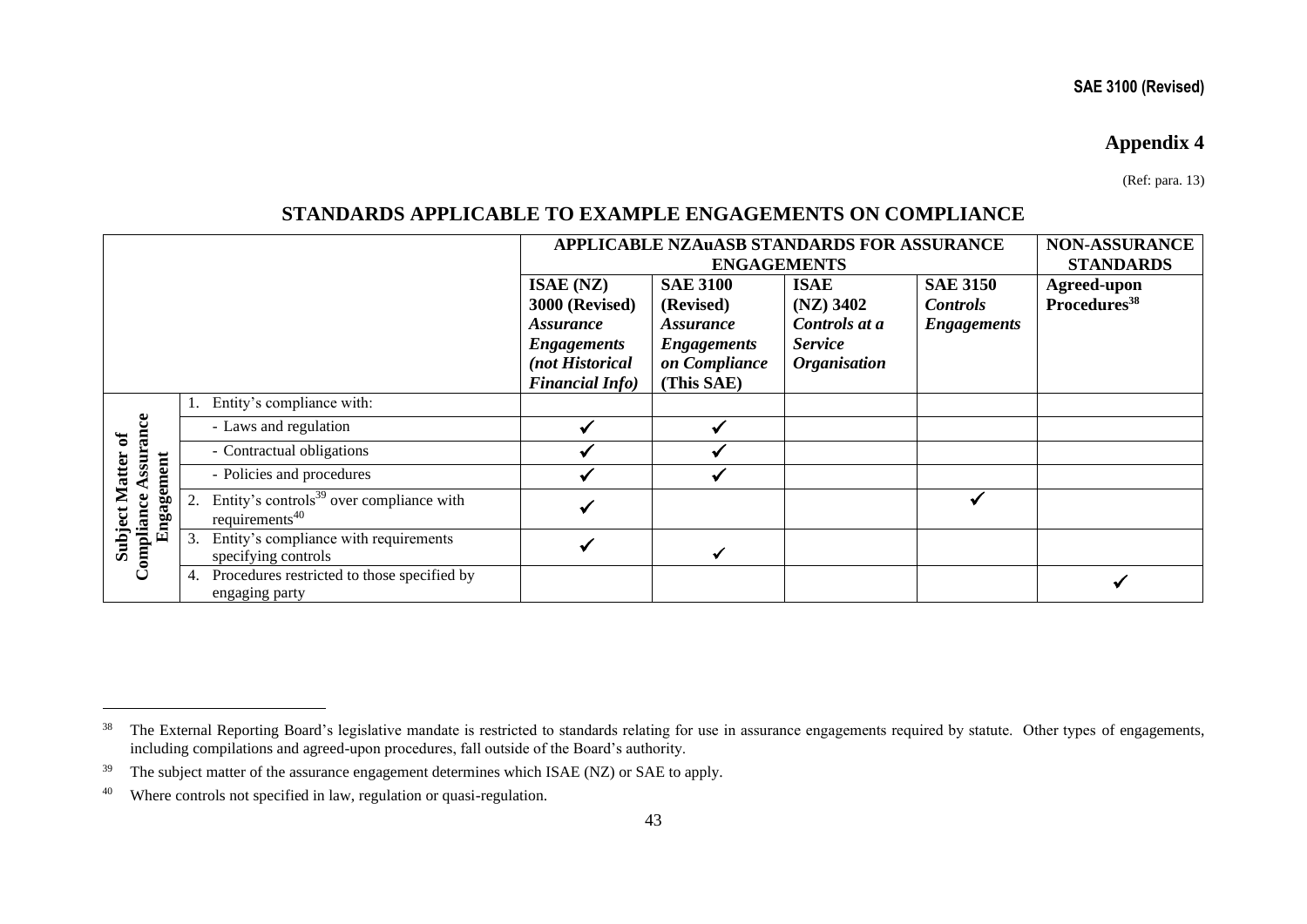# **Appendix 5**

(Ref: Para. A21)

# **EXAMPLE ENGAGEMENT LETTERS**

Example 1: Engagement Letter for an Attestation Engagement for Limited Assurance on ABC's Statement of compliance with the [compliance requirements] as evaluated against the [suitable criteria]

Example 2: Engagement Letter for an Attestation Engagement for Reasonable Assurance on ABC's Statement of compliance with the [compliance requirements] as evaluated against the [suitable criteria]

Example 3: Engagement Letter for a Direct Engagement for Reasonable Assurance on ABC's compliance with the [compliance requirements] as evaluated against the [suitable criteria]

*The following examples of assurance practitioner's engagement letters are for guidance only and are not intended to be exhaustive or applicable to all situations.*

**Example 1: Engagement Letter for an Attestation Engagement for Limited Assurance on ABC's Statement of compliance with the [compliance requirements] as evaluated against the [suitable criteria]**

*To [the appropriate representative of management or those charged with governance of ABC or the engaging party]:*

### *[Objective and scope of the engagement]*

You have requested that we undertake a limited assurance engagement on ABC's Statement [which will accompany our report] of compliance with the [compliance requirements], in all material respects, as evaluated against the [suitable criteria], which you will provide and which will accompany our report, [throughout the specified period or as at a specified date] for the purpose of reporting to [identify intended users: the Board of Directors/Regulator/Customers of ABC].

We are pleased to confirm our acceptance and our understanding of this limited assurance engagement by means of this letter. Our assurance engagement will be conducted with the objective of reaching a conclusion on whether  $[ABC]$ 's Statement<sup>41</sup> of compliance with the [compliance requirements] is, in all material respects, fairly presented as evaluated against the [suitable criteria] [throughout the specified period or as at a specified date].

### *[Our Independence and Quality Control]*

We will comply with the independence and other relevant ethical requirements relating to assurance engagements, and apply Professional and Ethical Standard 3 (Amended), *Quality Control for Firms that Perform Audits and Reviews of Financial Statements, and Other Assurance Engagements* in undertaking this assurance engagement.

<sup>&</sup>lt;sup>41</sup> This attestation example engagement letter is expressed in terms of the responsible party's or evaluator's Statement of compliance. If a Statement is not provided the assurance practitioner's conclusion would be expressed in terms of whether the compliance requirements have been met.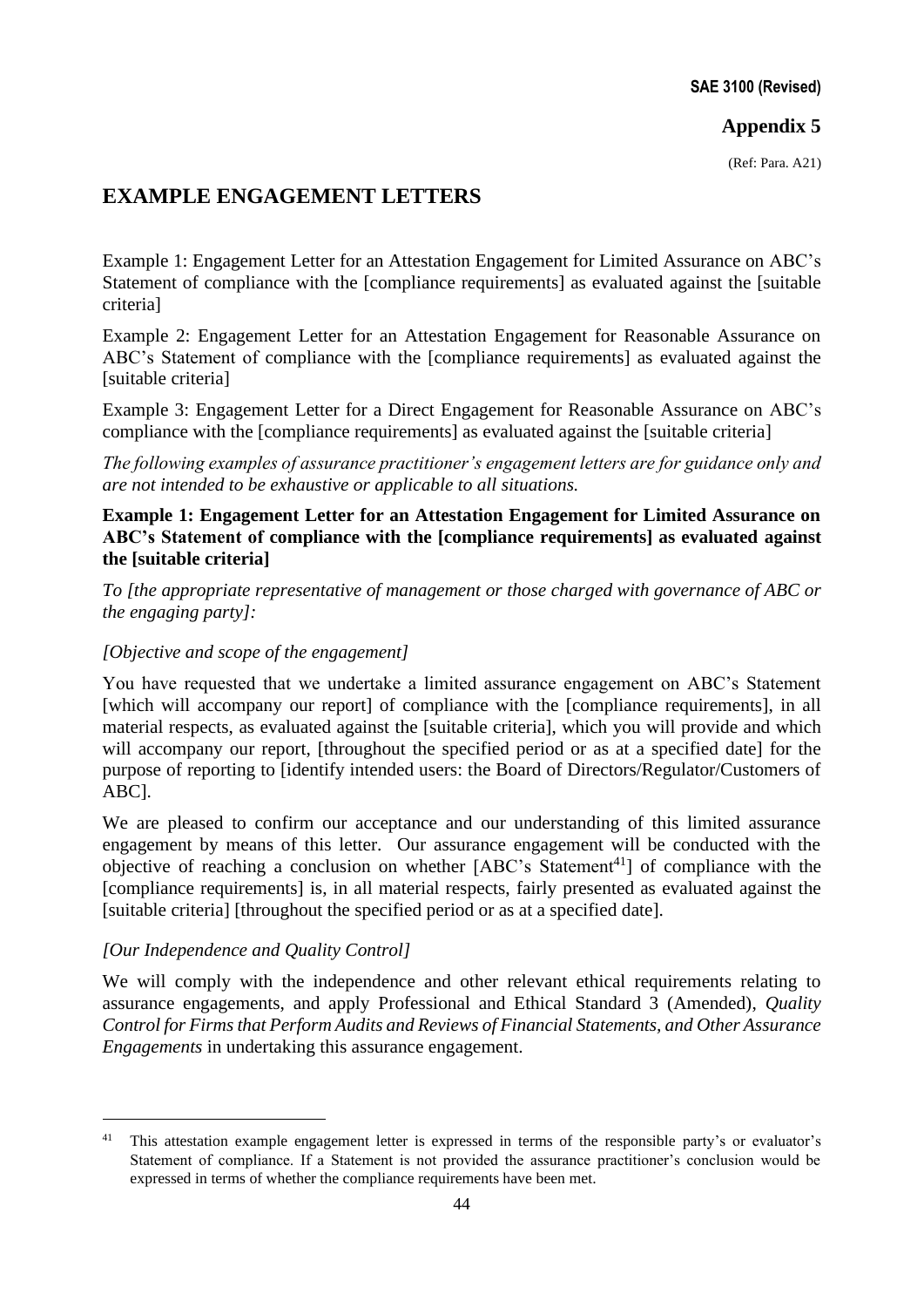# *[Responsibilities of the assurance practitioner]*

We will conduct our assurance engagement in accordance with Standard on Assurance Engagements (SAE) 3100 (Revised) *Compliance Engagements*. That standard requires that we comply with ethical requirements applicable to assurance engagements and plan and perform procedures to obtain limited assurance about whether anything has come to our attention that causes us to believe that [ABC's Statement] is not fairly presented in that compliance with the [compliance requirements] as evaluated against the [suitable criteria] have not been met, in all material respects.

An assurance engagement on compliance involves performing procedures to obtain evidence about the compliance with the [compliance requirements] as evaluated against the [suitable criteria]. The procedures selected depend on the assurance practitioner's professional judgement, including identifying areas where the risk of material deficiencies in the compliance framework or misstatements in ABC's Statement are likely to arise. We will perform procedures primarily consisting of discussion and enquiries of management and others within the entity, as appropriate, observation and walkthroughs of compliance activities and evaluation of the evidence obtained about compliance with the [compliance requirements] as evaluated against the [suitable criteria] as provided in ABC's Statement. We will also perform additional procedures if we become aware of matters that cause us to believe there are deficiencies in the compliance framework or misstatements in ABC's Statement. The procedures selected depend on what we consider necessary applying our professional judgement, including the assessment of risks of material deficiencies in the compliance framework or misstatements in ABC's Statement.

Because of the inherent limitations of an assurance engagement, together with the inherent limitations of any system of internal control there is an unavoidable risk that some deficiencies in the compliance framework or misstatements in ABC's Statement may not be detected, even though the engagement is properly planned and performed in accordance with Standards on Assurance Engagements.

The procedures performed in a limited assurance engagement vary in nature and timing from, and are less in extent than for, a reasonable assurance engagement and consequently the level of assurance obtained in a limited assurance engagement is substantially lower than the assurance that would have been obtained had a reasonable assurance engagement been performed. Therefore there is a higher risk than there would be in a reasonable assurance engagement, that any material deficiencies in the compliance framework and relevant controls that exist may not be revealed by the engagement, even though the engagement is properly performed in accordance with SAE 3100 (Revised). In expressing our conclusion, our report on ABC's Statement of compliance with the [compliance requirements] as evaluated against the suitable criteria will expressly disclaim any reasonable assurance conclusion on the compliance framework and relevant controls.

### *[Responsibilities of the responsible party/ management/ those charged with governance]*

Our assurance engagement will be conducted on the basis that [the responsible party/ management/ those charged with governance] acknowledge and understand that they have responsibility:

(a) for the preparation of a written Statement [which will be attached to our report] that ABC has complied [throughout the specified period or at a specified date], in all material respects, with the [compliance requirements] as evaluated against the [suitable criteria];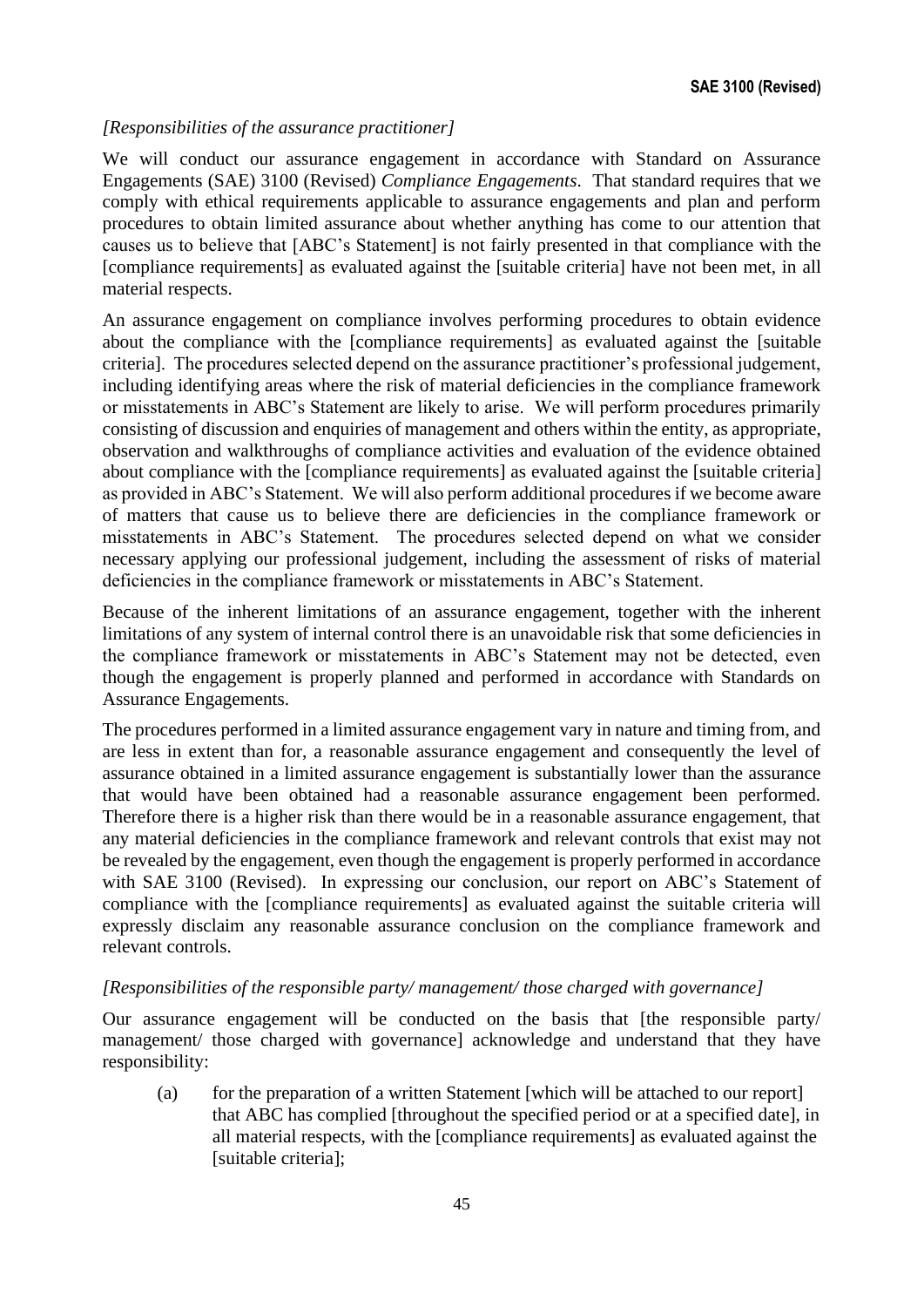- (b) for identification of the [compliance requirements] if not identified by law or regulation;
- (c) for the identification of risks that threaten the [compliance requirements] identified above not being met and for controls which will mitigate those risks and monitor ongoing compliance; and
- (d) to provide us with:
	- (i) access to all information of which those charged with governance and management are aware that is relevant to ABC's Statement of compliance with the [compliance requirements] as evaluated against the [suitable criteria];
	- (ii) additional information that we may request from those charged with governance and management for the purposes of this assurance engagement; and
	- (iii) unrestricted access to persons within the entity from whom we determine it necessary to obtain evidence.

As part of our engagement, we will request from [the responsible party/ management/ those charged with governance] written confirmation concerning representations made to us in connection with the engagement.

# *[Assurance Report]*

The format of the report will be in accordance with SAE 3100 (Revised) with respect to limited assurance engagements [and will be in long form, including assurance procedures, findings and recommendations]. An example of the proposed report is contained in the appendix to this letter.

[Our report will be issued [frequency] and will cover [the specified period or will be at a specified date].<sup>42</sup>

[ABC's Statement] will be attached to the limited assurance report and our conclusion will be phrased in terms of whether anything has come to our attention that causes us to believe that [ABC's Statement] is not fairly presented and compliance with the [compliance requirements] as evaluated against the [suitable criteria] have not been met, in all material respects [throughout the specified period or as at a specified date].

# *[Use of the Assurance Report]<sup>43</sup>*

[Our report will be prepared for the use of ABC and [intended users] for [purpose] and may not be suitable for any other purpose.

The assurance report will be prepared for this purpose only and we disclaim any assumption of responsibility for any reliance on our report to any person other than ABC and [intended users], or for any purpose other than that for which it was prepared.]

We look forward to full cooperation from your staff during our assurance engagement.

<sup>42</sup> Insert this sentence for recurring engagements.

<sup>&</sup>lt;sup>43</sup> Insert this section if the report is to be for restricted use only.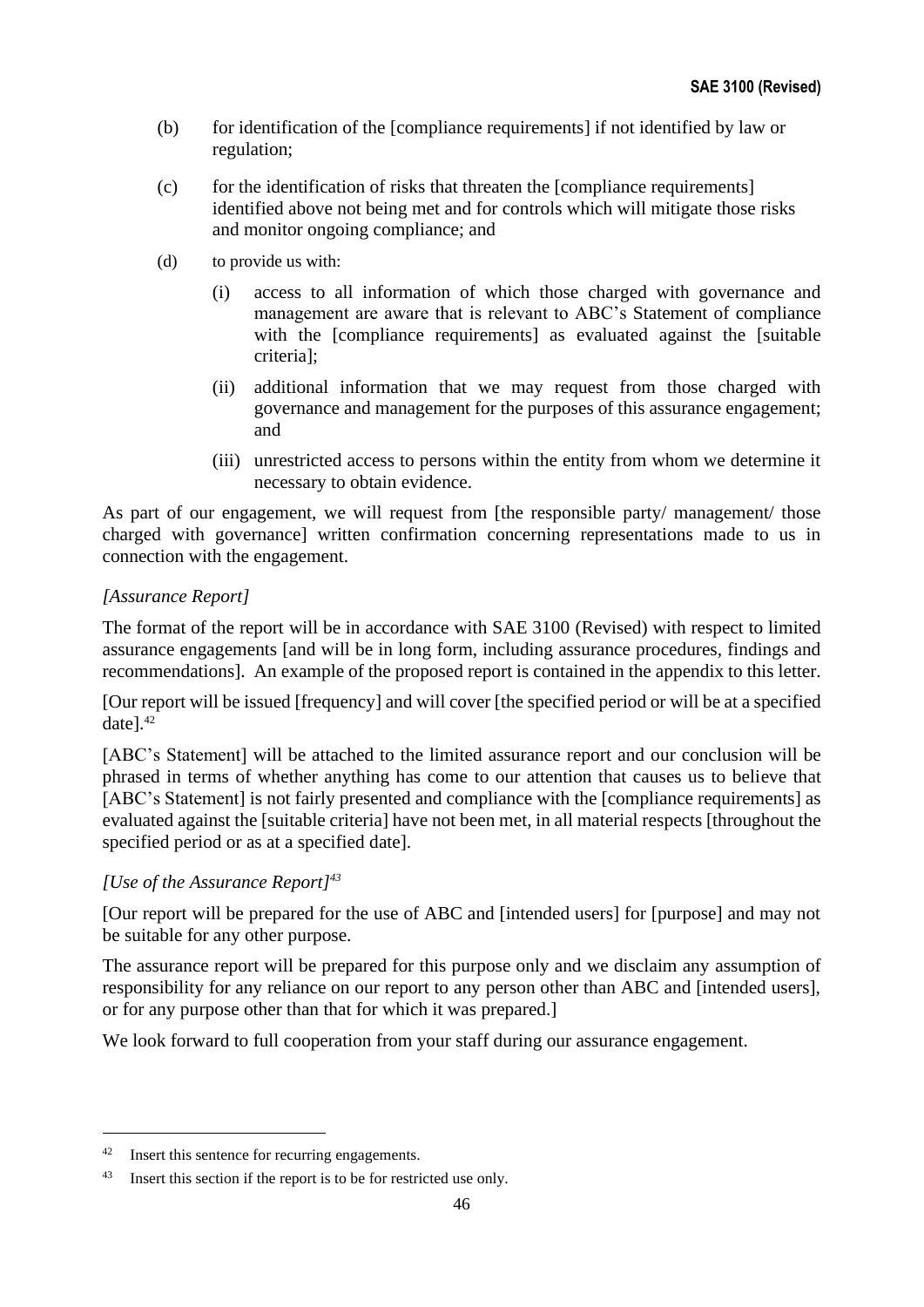*[Other relevant information]*

*[Insert other information, such as fee arrangements, billings and other specific terms, as appropriate.]*

Please sign and return the attached copy of this letter to indicate your acknowledgement of, and agreement with, the arrangements for our assurance engagement to report on ABC's Statement of compliance with the [compliance requirements] as evaluated against the [suitable criteria], including our respective responsibilities.

Yours faithfully,

(signed)

…………………………

Name and Title

Date

Acknowledged on behalf of [engaging party]

(signed)

………………………….

Name and Title

Date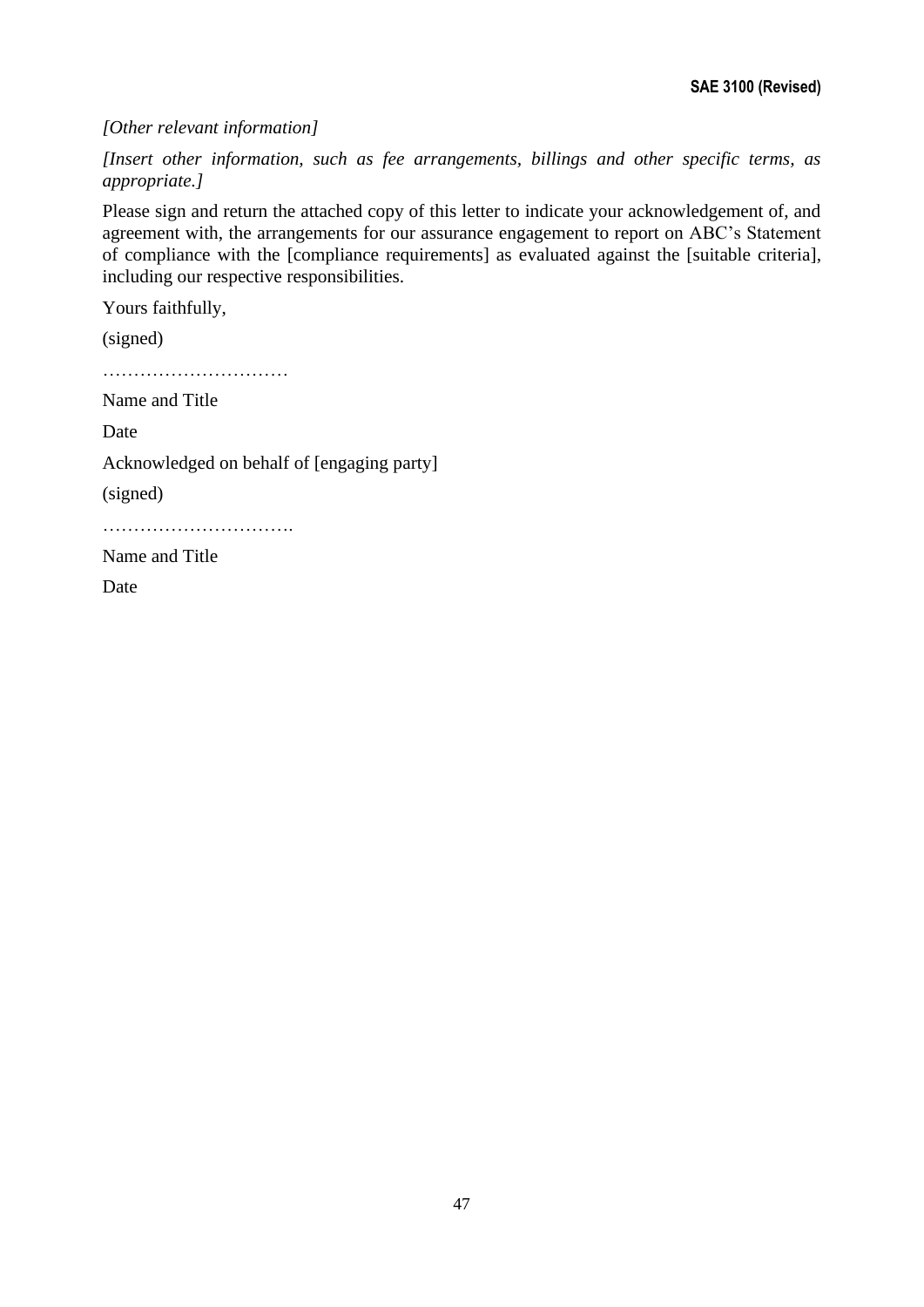# **Example 2: Engagement Letter for an Attestation Engagement for Reasonable Assurance on ABC's Statement of compliance with the [compliance requirements] as evaluated against the [suitable criteria]**

*To [the appropriate representative of management or those charged with governance of ABC or the engaging party]:*

# *[Objective and scope of the engagement]*

You have requested that we undertake a reasonable assurance engagement on ABC's Statement [which will accompany our report] of compliance with the [compliance requirements] as evaluated against the [suitable criteria], in all material respects, which you will provide and which will accompany our report, [throughout the specified period or as at a specified date] for the purpose of reporting to [identify intended users: the Board of Directors/Regulator/Customers of ABC].

We are pleased to confirm our acceptance and our understanding of this reasonable assurance engagement by means of this letter. Our assurance engagement will be conducted with the objective of expressing an opinion on whether  $[ABC]$ 's Statement $]$ <sup>44</sup> that the entity has complied with the [compliance requirements] is, in all material respects, fairly presented as evaluated against the [suitable criteria] [throughout the specified period or as at a specified date].

# *[Our Independence and Quality Control]*

We will comply with the independence and other relevant ethical requirements relating to assurance engagements, and apply Professional and Ethical Standard 3, *Quality Control for Firms that Perform Audits and Reviews of Financial Statements, and Other Assurance Engagements* in undertaking this assurance engagement.

### *[Responsibilities of the assurance practitioner]*

We will conduct our assurance engagement in accordance with Standard on Assurance Engagements (SAE) 3100 (Revised) *Compliance Engagements*. That standard requires that we comply with ethical requirements applicable to assurance engagements and plan and perform procedures to obtain reasonable assurance about whether, [ABC's Statement] is fairly stated, in all material respects.

An assurance engagement on compliance involves performing procedures to obtain evidence about ABC's Statement of compliance with the [compliance requirements] as evaluated against the [suitable criteria]. We will perform procedures to obtain evidence about compliance activities and controls implemented to meet the [compliance requirements]. The procedures selected depend on the assurance practitioner's professional judgement, including the identification and assessment of risks of material deficiencies in the compliance framework or misstatements in ABC's Statement.

Because of the inherent limitations of an assurance engagement, together with the inherent limitations of any system of internal control there is an unavoidable risk that some deficiencies in

This attestation example engagement letter is expressed in terms of the responsible party's or evaluator's Statement of compliance. If a Statement is not provided the assurance practitioner's conclusion would be expressed in terms of whether the compliance requirements have been met.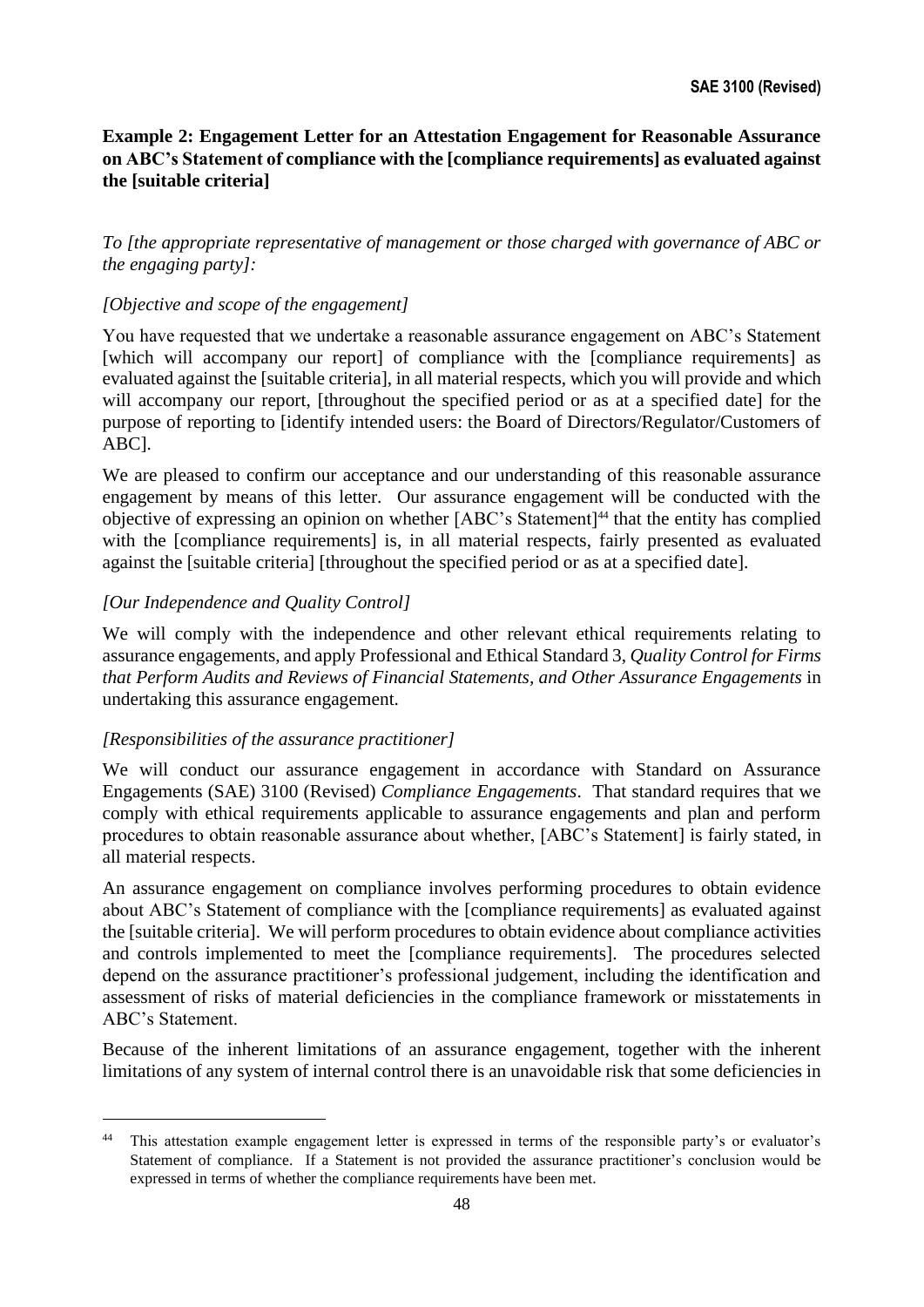the compliance framework or misstatements in ABC's Statement may not be detected, even though the engagement is properly planned and performed in accordance with Standards on Assurance Engagements.

# *[Responsibilities of the responsible party/ management/ those charged with governance]*

Our assurance engagement will be conducted on the basis that [the responsible party/management/those charged with governance] acknowledge and understand that they have responsibility:

- (a) for the preparation of a written Statement [which will be attached to our report] that ABC has complied [throughout the specified period or as at a specified date], in all material respects, with the [compliance requirements] as evaluated against the [suitable criteria];
- (b) identification of the [compliance requirements] if not identified by law or regulation;
- (c) for the identification of risks that threaten the [compliance requirements] identified above being met and controls which will mitigate those risks and monitor ongoing compliance; and
- (d) to provide us with:
	- (i) access to all information of which those charged with governance and management are aware that is relevant to ABC's Statement of compliance with the [compliance requirements] as evaluated against the suitable criteria;
	- (ii) additional information that we may request from those charged with governance and management for the purposes of this assurance engagement; and
	- (iii) unrestricted access to persons within the entity from whom we determine it necessary to obtain evidence.

As part of our engagement, we will request from [the responsible party/ management/ those charged with governance] written confirmation concerning representations made to us in connection with the engagement.

# *[Assurance Report]*

The format of the report will be in accordance with SAE 3100 (Revised) with respect to reasonable assurance engagements [and will be in long form, including assurance procedures, findings and recommendations]. An example of the proposed report is contained in the appendix to this letter.

[Our report will be issued [frequency] and will cover [the specified period or will be at a specified date].<sup>45</sup>

[ABC's Statement] will be attached to the reasonable assurance report and our opinion will be phrased in terms of whether [ABC's Statement] that the entity has complied with the [compliance requirements] is, in all material respects, fairly presented as evaluated against the [suitable criteria], [throughout the specified period or as at a specified date].

Insert this sentence for recurring engagements.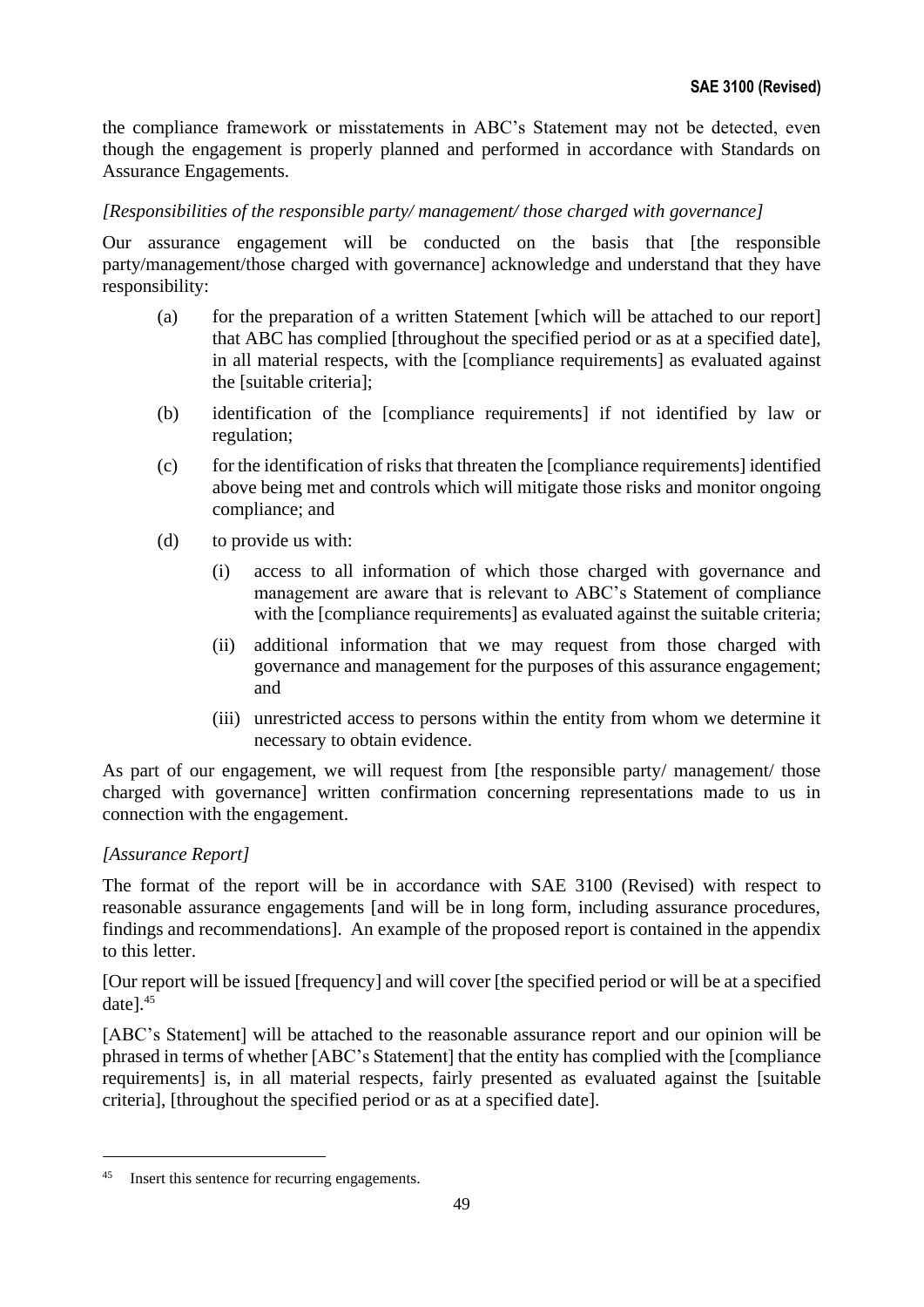# *[Use of the Assurance Report]<sup>46</sup>*

[Our report will be prepared for the use of ABC and [intended users] for [purpose] and may not be suitable for any other purpose.

The assurance report will be prepared for this purpose only and we disclaim any assumption of responsibility for any reliance on our report to any person other than ABC and [intended users], or for any purpose other than that for which it was prepared.]

We look forward to full cooperation from your staff during our assurance engagement.

# *[Other relevant information]*

*[Insert other information, such as fee arrangements, billings and other specific terms, as appropriate.]*

Please sign and return the attached copy of this letter to indicate your acknowledgement of, and agreement with, the arrangements for our assurance engagement to report on ABC's Statement of compliance with the [compliance requirements] as evaluated against the [suitable criteria], including our respective responsibilities.

Yours faithfully,

(signed)

………………………………

Name and Title

Date

Acknowledged on behalf of [ABC/engaging party]

(signed)

………………………….

Name and Title

Date

<sup>46</sup> Insert this section if the report is to be for restricted use only.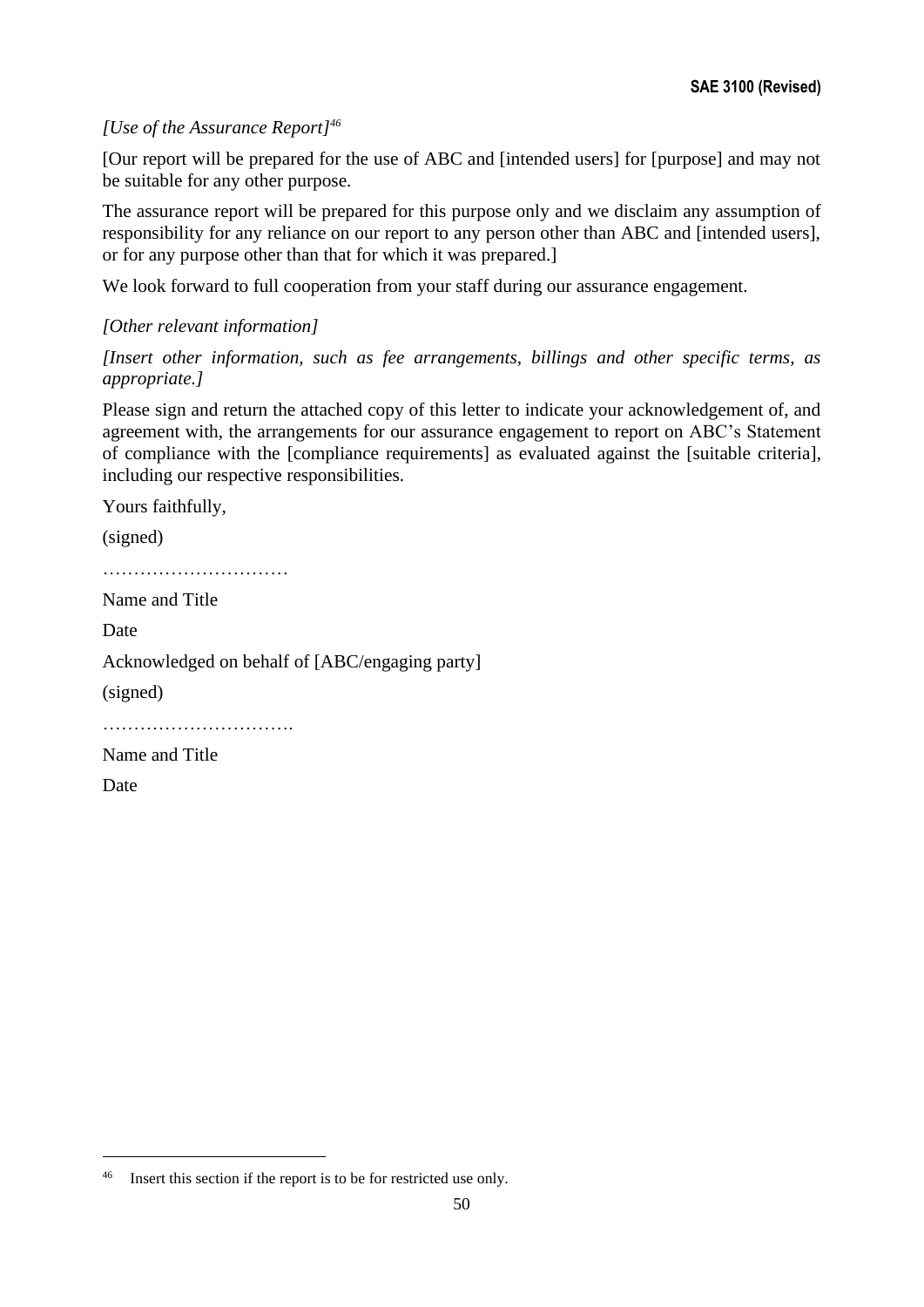# **Example 3: Engagement Letter for a Direct Engagement for Reasonable Assurance on ABC's compliance with the [compliance requirements] as evaluated against the [suitable criteria]**

*To [the appropriate representative of management or those charged with governance of ABC or the engaging party]:*

# *[Objective and scope of the engagement]*

You have requested that we undertake a reasonable assurance engagement to report on ABC's compliance with the [compliance requirements] as evaluated against the [suitable criteria], in all material respects, [throughout the specified period or as at a specified date] for the purpose of reporting to [identify intended users: the Board of Directors/Regulator/Customers of ABC].

We are pleased to confirm our acceptance and our understanding of this reasonable assurance engagement by means of this letter. Our assurance engagement will be conducted with the objective of expressing an opinion on ABC's compliance with the [compliance requirements], in all material respects, as evaluated against the [suitable criteria] [throughout the specified period or as at a specified date].

# *[Our Independence and Quality Control]*

We will comply with the independence and other relevant ethical requirements relating to assurance engagements, and apply Professional and Ethical Standard 3, *Quality Control for Firms that Perform Audits and Reviews of Financial Statements, and Other Assurance Engagements* in undertaking this assurance engagement.

### *[Responsibilities of the assurance practitioner]*

We will conduct our assurance engagement in accordance with Standard on Assurance Engagements SAE 3100 (Revised) *Compliance Engagements*. That standard requires that we comply with ethical requirements applicable to assurance engagements and plan and perform procedures to obtain reasonable assurance about whether ABC has complied with the [compliance requirements], in all material respects, as evaluated against the [suitable criteria].

An assurance engagement on compliance involves performing procedures to obtain evidence about ABC's compliance with the [compliance requirements] as evaluated against the [suitable criteria]. We will perform procedures to obtain evidence about compliance activities and controls implemented to meet the [compliance requirements]. The procedures selected depend on the assurance practitioner's professional judgement, including the identification and assessment of risks of material deficiencies in the compliance framework or material non-compliance with the [compliance requirements] as evaluated against the [suitable criteria]. Because of the inherent limitations of an assurance engagement, together with the inherent limitations of any system of internal control there is an unavoidable risk that some deficiencies in the compliance framework or non-compliance by ABC with the [compliance requirements] may not be detected, even though the engagement is properly planned and performed in accordance with Standards on Assurance Engagements.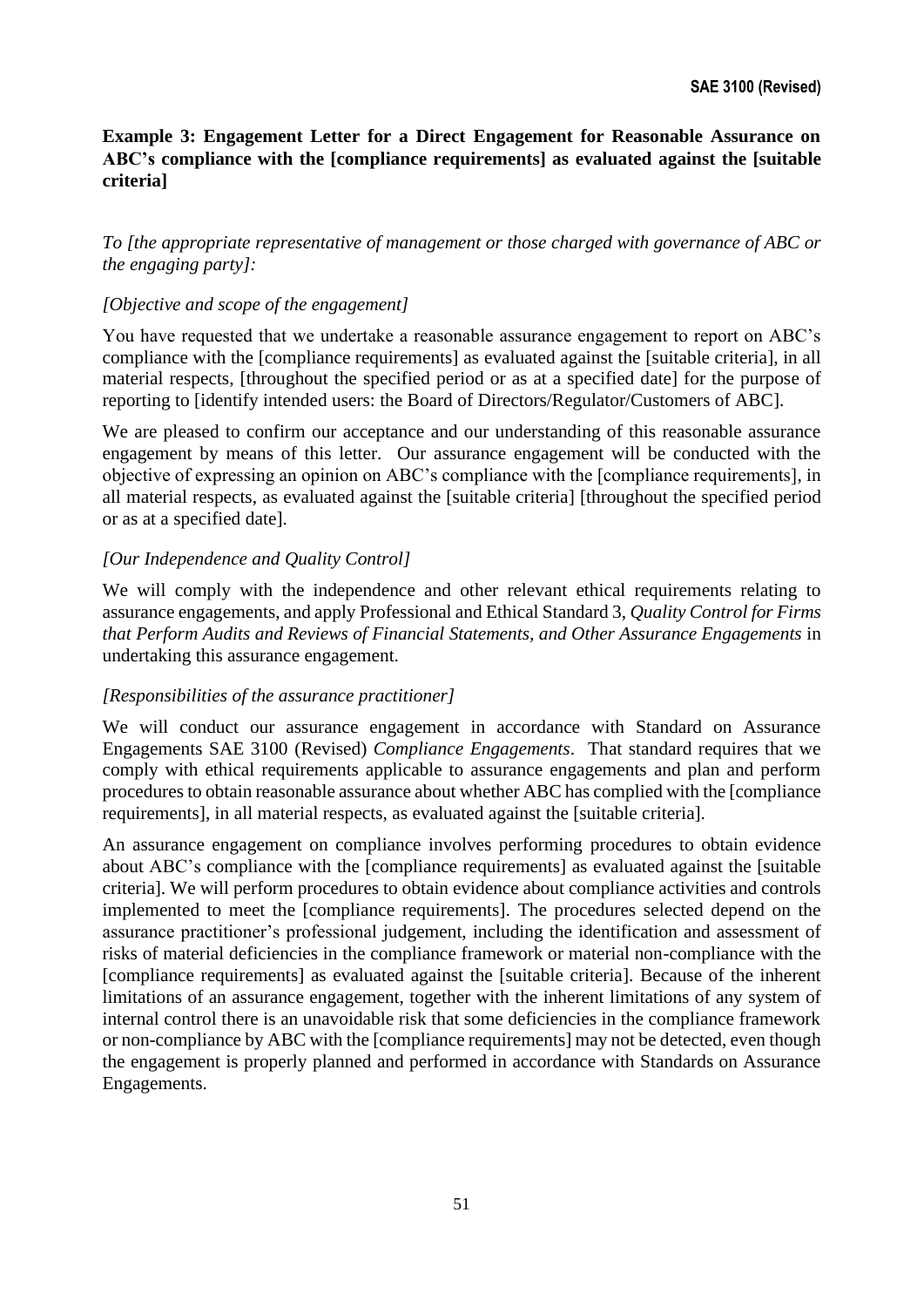# *[Responsibilities of the responsible party/ management/ those charged with governance]*

Our assurance engagement will be conducted on the basis that [the responsible party/management/those charged with governance] acknowledge and understand that they have responsibility:

- (a) for compliance with the [compliance requirements] as evaluated against the [suitable criteria] [throughout the specified period or as at a specified date];
- (b) for the identification of risks that threaten the [compliance requirements] identified above being met and for controls which will mitigate those risks and monitor ongoing compliance; and
- (c) to provide us with:
	- (i) access to all information of which those charged with governance and management are aware that is relevant to ABC's compliance with the [compliance requirements] as evaluated against the [suitable criteria];
	- (ii) additional information that we may request from those charged with governance and management for the purposes of this assurance engagement; and
	- (iii) unrestricted access to persons within the entity from whom we determine it necessary to obtain evidence.

As part of our engagement, we will request from [the responsible party/ management/ those charged with governance] written confirmation concerning representations made to us in connection with the engagement.

### *[Assurance Report]*

The format of the report will be in accordance with SAE 3100 (Revised) with respect to reasonable assurance engagements [and will be in long form, including assurance procedures, findings and recommendations]. An example of the proposed report is contained in the appendix to this letter.

### *[Use of the Assurance Report]<sup>47</sup>*

[Our report will be prepared for the use of ABC and [intended users] for [purpose], and may not be suitable for any other purpose.

The assurance report will be prepared for this purpose only and we disclaim any assumption of responsibility for any reliance on our report to any person other than ABC and [intended users], or for any purpose other than that for which it was prepared.]

We look forward to full cooperation from your staff during our assurance engagement.

# *[Other relevant information]*

*[Insert other information, such as fee arrangements, billings and other specific terms, as appropriate.]*

Please sign and return the attached copy of this letter to indicate your acknowledgement of, and agreement with, the arrangements for our assurance engagement to report on ABC's compliance

<sup>&</sup>lt;sup>47</sup> Insert this section if the report is to be for restricted use only.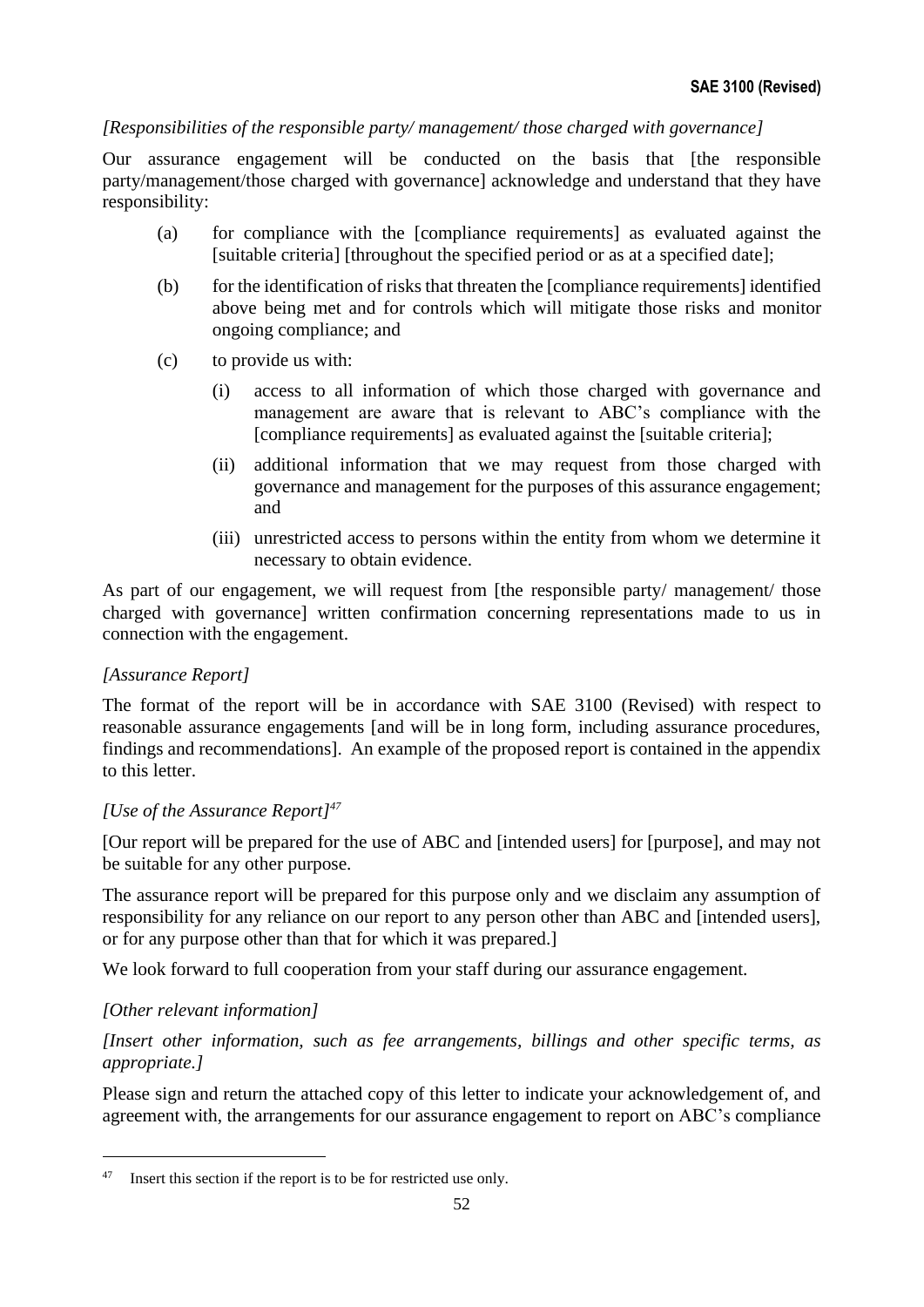with the [compliance requirements] as evaluated against the [suitable criteria], including our respective responsibilities.

Yours faithfully,

(signed)

…………………………

Name and Title

Date

Acknowledged on behalf of [engaging party]

(signed)………………………….

Name and Title

Date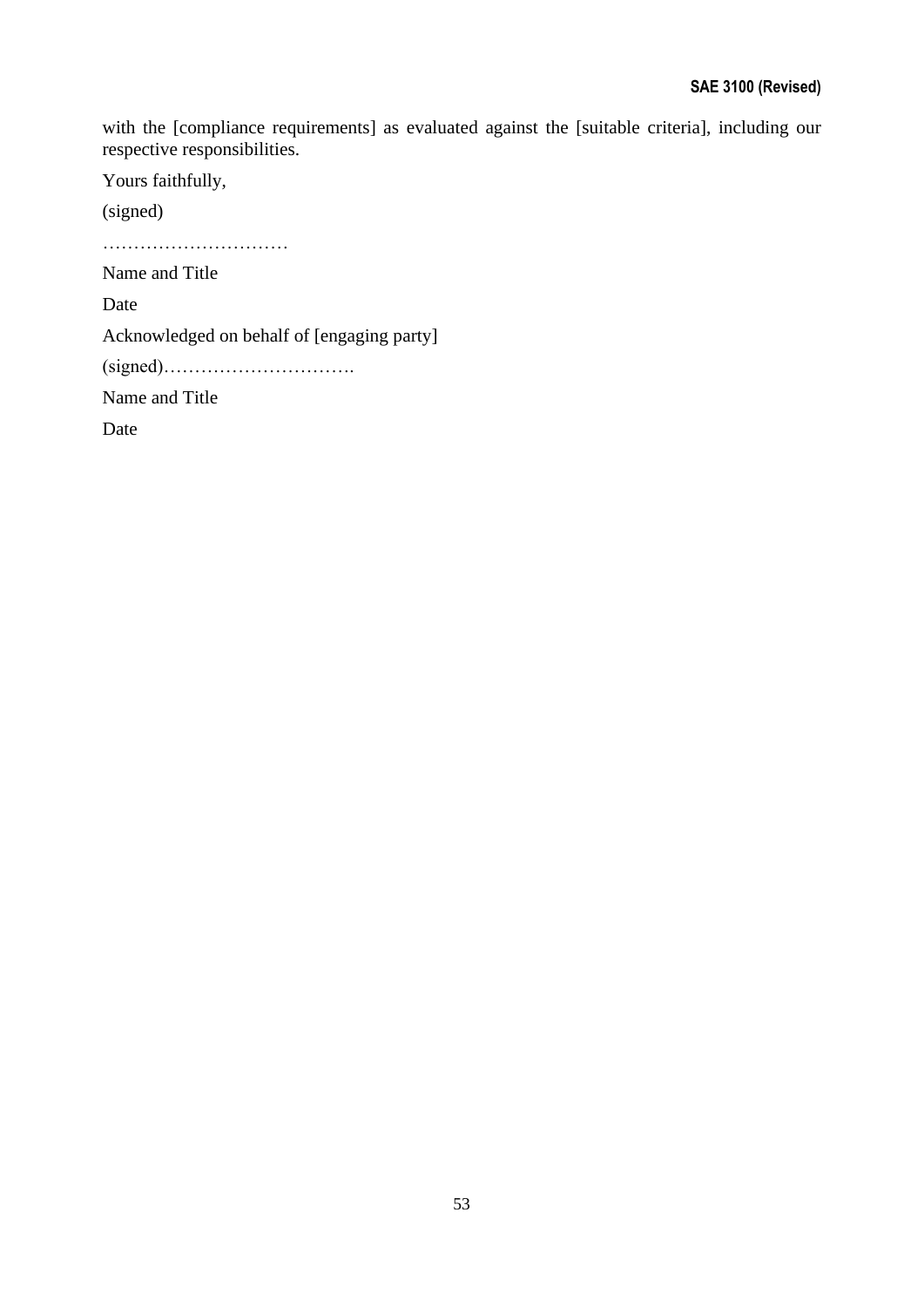# **Appendix 6**

(Ref: Para. A57)

# **EXAMPLE ASSURANCE REPORTS ON COMPLIANCE**

- Example 1: Limited Assurance Report on ABC's compliance with the [compliance requirements] as evaluated against the [suitable criteria] (Direct engagement)
- Example 2: Reasonable Assurance Report on ABC's compliance with the [compliance requirements] as evaluated against the [suitable criteria] (Direct engagement)
- Example 3: Reasonable Assurance Report on ABC's Statement of Compliance with the [compliance requirements] as evaluated against the [suitable criteria] (Attestation engagement)

*The following examples of reports are for guidance only and are not intended to be exhaustive or applicable to all situations. They can be applied to both attestation and direct engagements. These examples are short-form reports but may be converted to long-form reports by inclusion of additional information as indicated*.

# **Example 1: Limited Assurance Report on ABC's compliance with the [compliance requirements] as evaluated against the [suitable criteria] (Direct engagement)**

Independent Assurance Report

[*Appropriate Addressee*]

### *Conclusion*

We have undertaken a limited assurance engagement on ABC's compliance, in all material respects, with the [compliance requirements] as evaluated against the [suitable criteria], [throughout the specified period or as at a specified date]. Based on the procedures we have performed and the evidence we have obtained, nothing has come to our attention that causes us to believe that ABC, has not complied in all material respects, with the [compliance requirements] as evaluated against the [suitable criteria] [throughout the specified period or as at a specified date].

[For a long-form report include a separate section, under an appropriate heading, or reference to an attachment for any additional information agreed in the terms of engagement to be provided to users, for example:

- Terms of the engagement.
- Criteria and compliance requirements being used.
- Descriptions of the tests of compliance that were performed.
- Findings relating to the tests of compliance that were performed or particular aspects of the engagement.
- Details of the qualifications and experience of the assurance practitioner and others involved with the engagement.
- Disclosure of materiality levels.
- Recommendations for improvements to the compliance framework or processes around particular compliance activities.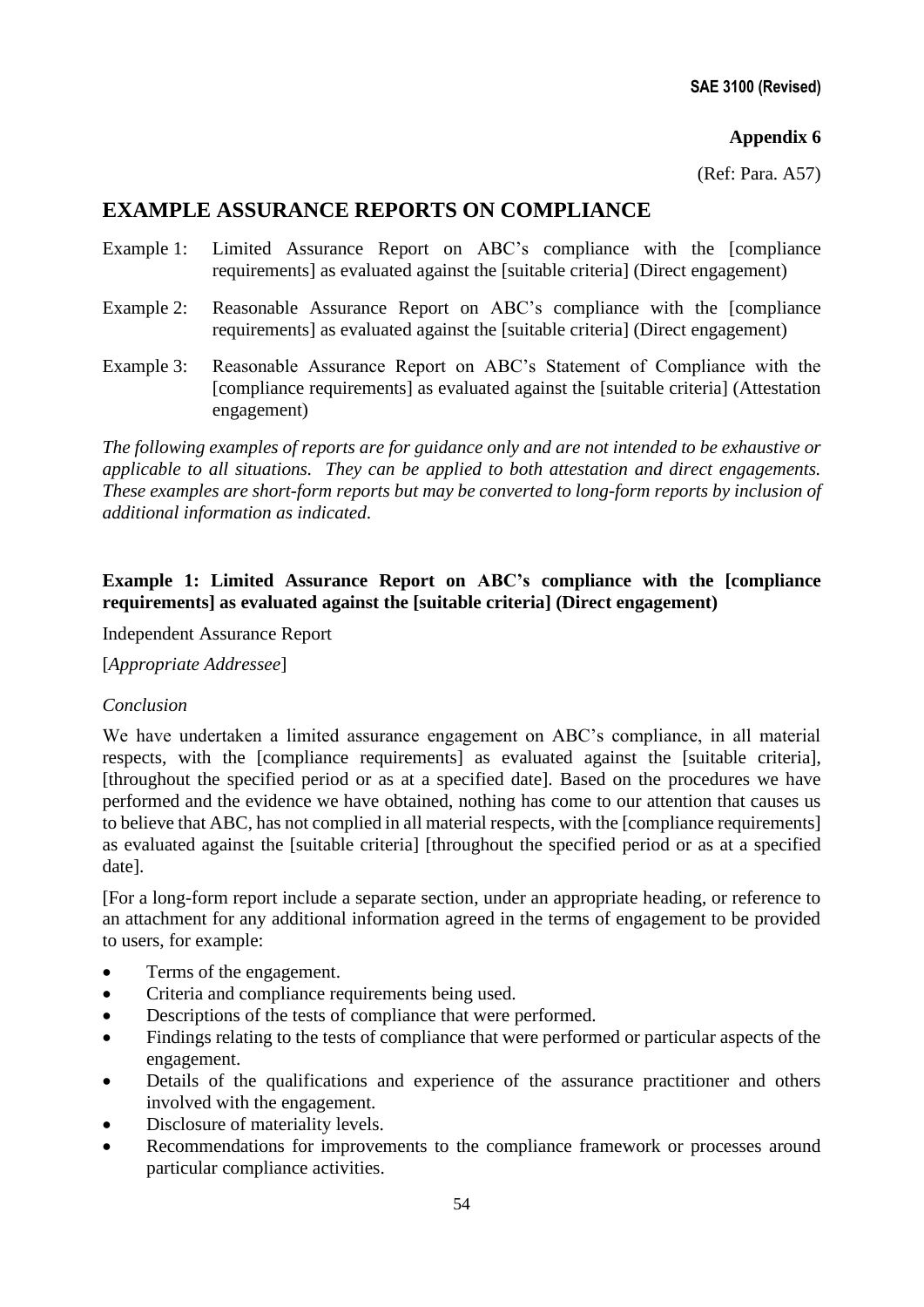# *Basis for Conclusion*

We conducted our engagement in accordance with Standard on Assurance Engagements (SAE) 3100 (Revised) *Compliance Engagements* issued by the New Zealand Auditing and Assurance Standards Board.

We believe that the evidence we have obtained is sufficient and appropriate to provide a basis for our conclusion.

#### *ABC's Responsibilities*

ABC is responsible for:

- (a) The compliance activity undertaken to meet the [compliance requirements].
- (b) Identification of risks that threaten the [compliance requirements] identified above being met and controls which will mitigate those risks and monitor ongoing compliance.

### *Our Independence and Quality Control*

We have complied with the relevant ethical requirements relating to assurance engagements, which include independence and other requirements founded on fundamental principles of integrity, objectivity, professional competence and due care, confidentiality and professional behaviour.

In accordance with the Professional and Ethical Standard 3 (Amended)<sup>48</sup> [name of the firm] maintains a comprehensive system of quality control including documented policies and procedures regarding compliance with ethical requirements, professional standards and applicable legal and regulatory requirements.

### *Assurance Practitioner's Responsibilities*

Our responsibility is to express a limited assurance conclusion on ABC's compliance, in all material respects, with the [compliance requirements] as evaluated against the [suitable criteria], [throughout the specified period or as at a specified date]. SAE 3100 (Revised) requires that we plan and perform our procedures to obtain limited assurance about whether anything has come to our attention that, ABC has not complied, in all material respects, with the [compliance requirements], as evaluated against the [suitable criteria], [throughout the specified period or as at a specified date].

In a limited assurance engagement, the assurance practitioner performs procedures, primarily consisting of discussion and enquiries of management and others within the entity, as appropriate, and observation and walk-throughs, and evaluates the evidence obtained. The procedures selected depend on our judgement, including identifying areas where the risk of material non-compliance with the [compliance requirements] is likely to arise.

[*Insert an informative summary of the nature*, *timing and extent of procedures performed that*, *in the assurance practitioner's judgement*, *provides additional information that may be relevant to the users' understanding of the basis for the assurance practitioner's conclusion*. *The following section has been provided as guidance*, *and the example*

<sup>48</sup> Professional and Ethical Standard 3 (Amended) "Quality Control for Firms that Perform Audits and Reviews of Financial Statements, and Other Assurance Engagements (Amended)".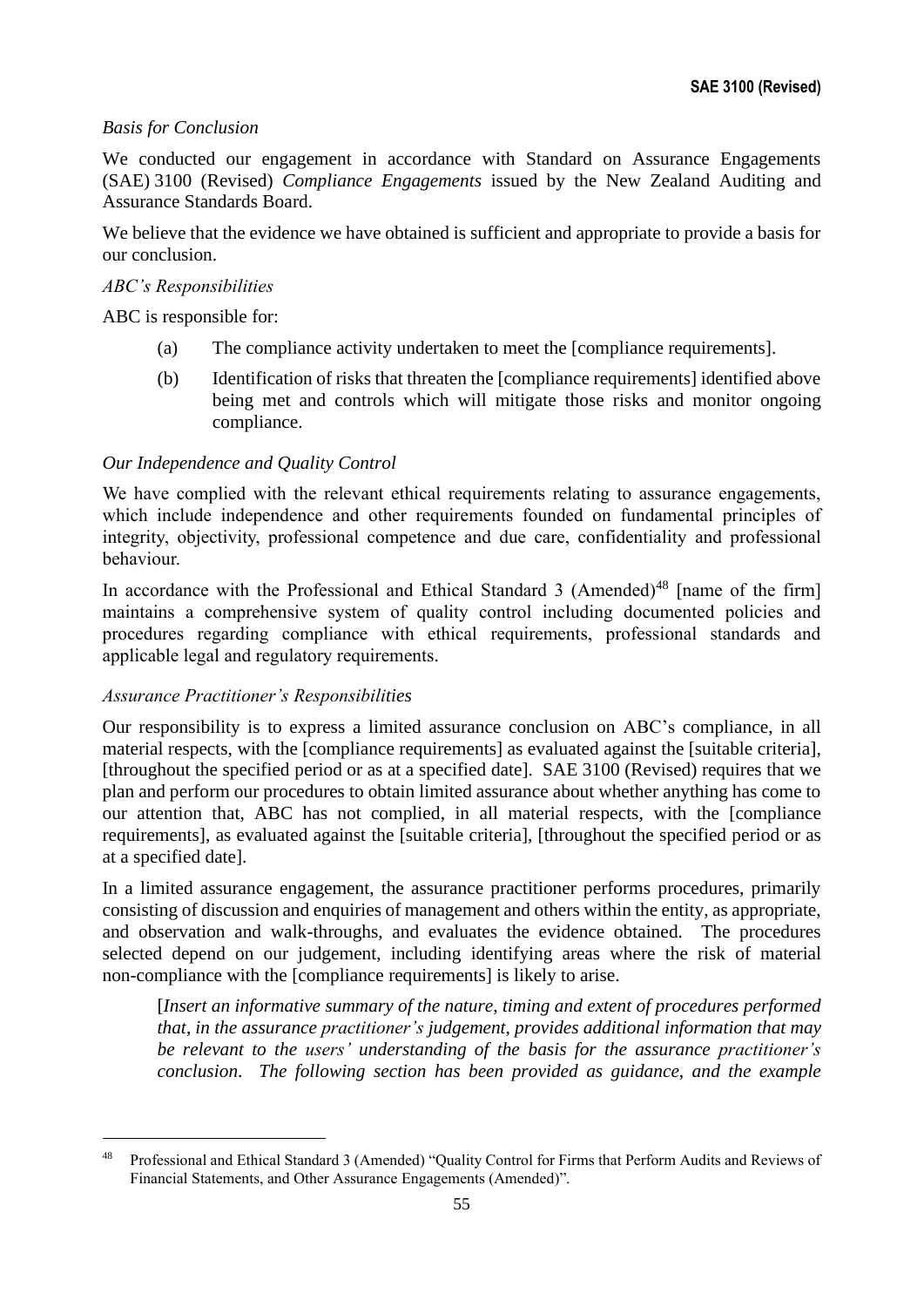*procedures are not an exhaustive list of either the type*, *or extent*, *of the procedures which may be important for the users' understanding of the work performed*. 49

Given the circumstances of the engagement, in performing the procedures listed above we:

- Through discussion, enquiries and observation, obtained an understanding of ABC's compliance framework and internal control environment to meet the [compliance requirements] as evaluated against the [suitable criteria].
- Through discussion, enquiries, observation and walk throughs, obtained an understanding of relevant [compliance activities] that are undertaken to meet the [compliance requirements], as evaluated against the [suitable criteria].

The procedures performed in a limited assurance engagement vary in nature and timing from, and are less in extent than for, a reasonable assurance engagement and consequently the level of assurance obtained in a limited assurance engagement is substantially lower than the assurance that would have been obtained had a reasonable assurance engagement been performed. Accordingly, we do not express a reasonable assurance opinion on compliance with the compliance requirements.

Other than in our capacity as the independent assurance practitioners we have no relationship with, or interests in, ABC.

# *Inherent Limitations*

Because of the inherent limitations of an assurance engagement, together with the internal control structure it is possible that fraud, error, or non-compliance with compliance requirements may occur and not be detected.

A limited assurance engagement [throughout the specified period or as at a specified date] does not provide assurance on whether compliance with the [compliance requirements] will continue in the future.

# *[Restricted Use]<sup>50</sup>*

[This report has been prepared for use by [*intended users*] for the purpose of [*explain purpose*]. We disclaim any assumption of responsibility for any reliance on this report to any person other than [*intended users*], or for any other purpose other than that for which it was prepared.]

<sup>&</sup>lt;sup>49</sup> The procedures are to be summarised but not to the extent that they are ambiguous, nor described in a way that is overstated or embellished or that implies that reasonable assurance has been obtained. It is important that the description of the procedures does not give the impression that an agreed-upon procedures engagement has been undertaken, and in most cases will not detail the entire work plan.

<sup>50</sup> Insert section if the report is restricted use.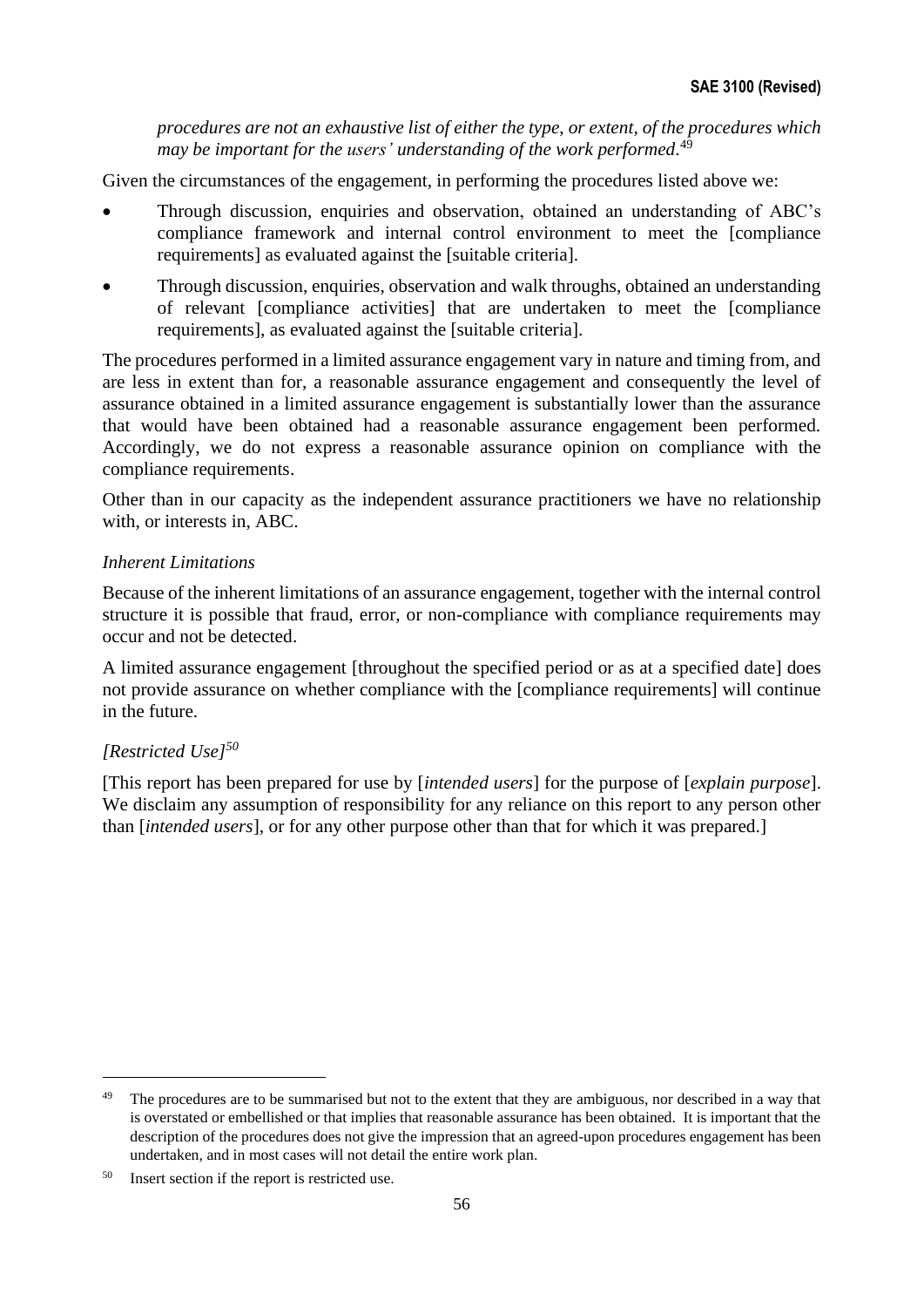*[Assurance practitioner's signature]<sup>51</sup> [Date of the assurance practitioner's assurance report]* [*Assurance practitioner's location*] 52

<sup>&</sup>lt;sup>51</sup> The assurance practitioner's report needs to be signed in one or more of the following ways: name of the assurance practitioner's firm, name of the assurance practitioner's company or the personal name of the assurance practitioner as appropriate.

<sup>&</sup>lt;sup>52</sup> The assurance practitioner's address includes the location in the jurisdiction where the assurance practitioner practices.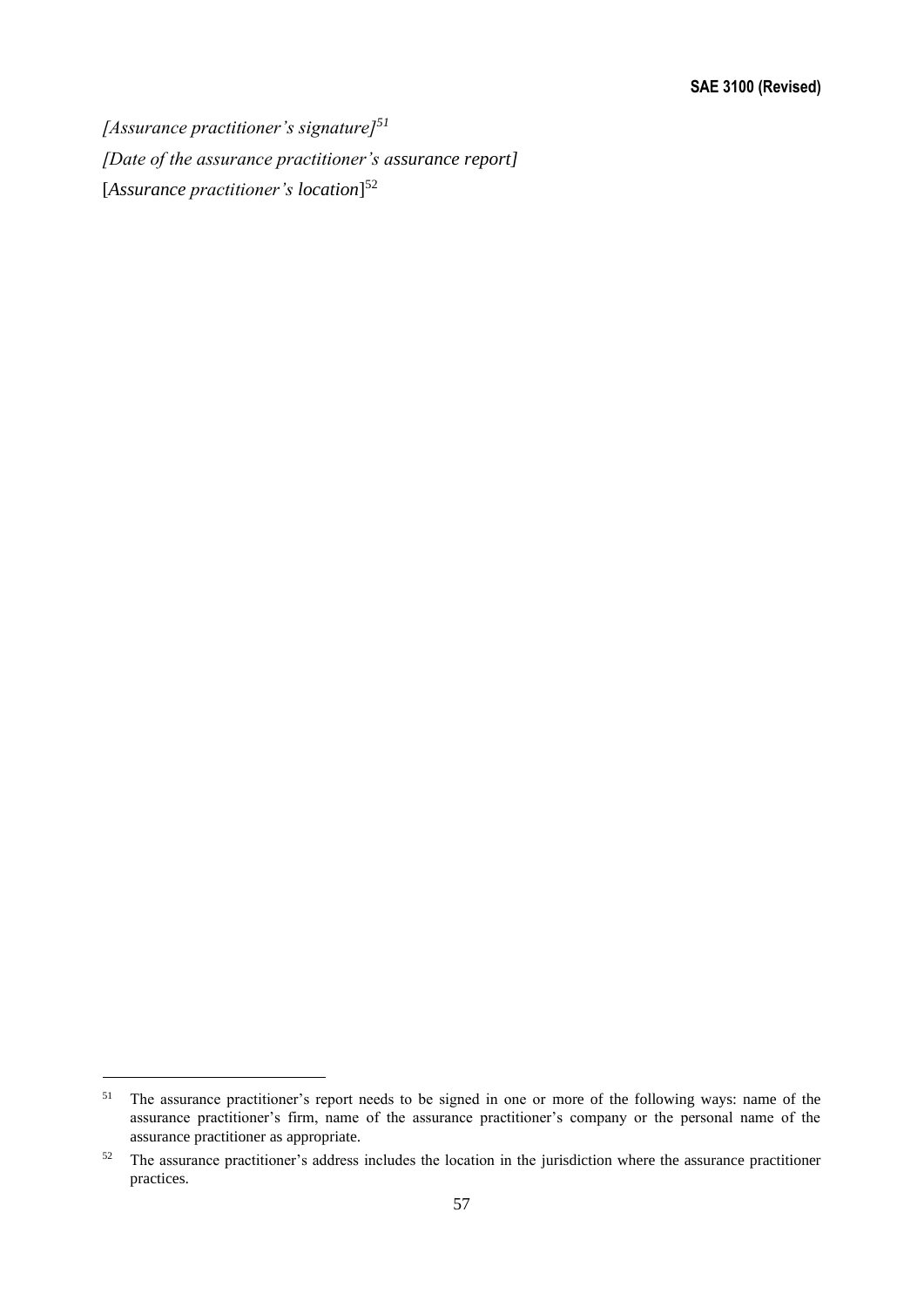# **Example 2: Reasonable Assurance Report on ABC's compliance with the [compliance requirements] as evaluated against the [suitable criteria] (Direct engagement)**

# Independent Assurance Report

[*Appropriate Addressee*]

# *Opinion*

We have undertaken a reasonable assurance engagement on ABC's compliance, in all material respects, with the [compliance requirements] as evaluated against the [suitable criteria], [throughout the specified period or as at a specified date].

In our opinion, ABC has complied, in all material respects with the [compliance requirements] as evaluated against the [suitable criteria] [throughout the specified period or as at a specified date].

[*For a long*-*form report*, *include a separate section*, *under an appropriate heading*, *or reference to an attachment for any additional information agreed in the terms of engagement to be provided to users*, *for example*:

- Terms of the engagement.
- Criteria and compliance requirements being used.
- Descriptions of the tests of compliance that were performed.
- Findings relating to the tests of compliance that were performed or particular aspects of the engagement.
- Details of the qualifications and experience of the assurance practitioner and others involved with the engagement.
- Disclosure of materiality levels.
- Recommendations for improvements to the compliance framework or processes around particular compliance activities.]

# *Basis for Opinion*

We conducted our engagement in accordance with Standard on Assurance Engagements (SAE) 3100 (Revised) *Compliance Engagements* issued by the New Zealand Auditing and Assurance Standards Board.

We believe that the evidence we have obtained is sufficient and appropriate to provide a basis for our opinion.

### *ABC's Responsibilities*

ABC is responsible for:

- (a) The compliance activity undertaken to meet the [compliance requirements].
- (b) Identification of risks that threaten the [compliance requirements] identified above being met and controls which will mitigate those risks and monitor ongoing compliance.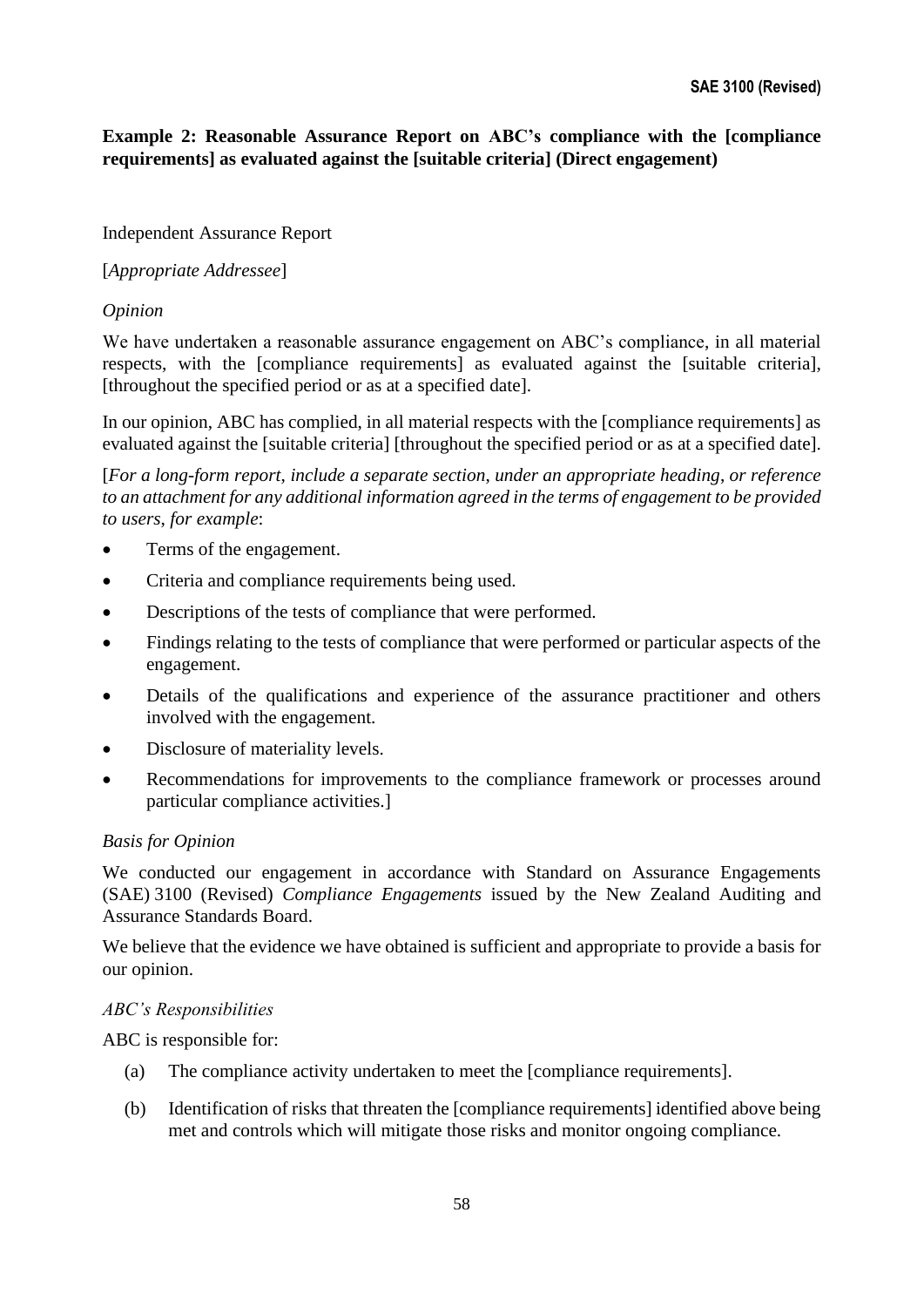# *Our Independence and Quality Control*

We have complied with the relevant ethical requirements relating to assurance engagements, which include independence and other requirements founded on fundamental principles of integrity, objectivity, professional competence and due care, confidentiality and professional behaviour.

In accordance with the Professional and Ethical Standard 3 (Amended) [name of the firm] maintains a comprehensive system of quality control including documented policies and procedures regarding compliance with ethical requirements, professional standards and applicable legal and regulatory requirements.

### *Assurance Practitioner's Responsibilities*

Our responsibility is to express an opinion on ABC's compliance, in all material respects, with the [compliance requirements] as evaluated against the [suitable criteria], [throughout the specified period or as at a specified date]. SAE 3100 (Revised) requires that we plan and perform our procedures to obtain reasonable assurance about whether ABC has complied ,in all material respects, with the [compliance requirements] as evaluated against the [suitable criteria], [throughout the specified period or as at a specified date].

An assurance engagement to report on ABC's compliance with the [compliance requirements] involves performing procedures to obtain evidence about the compliance activity and controls implemented to meet the [compliance requirements]. The procedures selected depend on our judgement, including the identification and assessment of risks of material non-compliance with the [compliance requirements] as evaluated against the [suitable criteria].

Other than in our capacity as the independent assurance practitioners we have no relationship with, or interests in, ABC.

# *Inherent Limitations*

Because of the inherent limitations of an assurance engagement, together with the internal control structure it is possible that fraud, error, or non-compliance with compliance requirements may occur and not be detected.

A reasonable assurance engagement [throughout the specified period or as at a specified date] does not provide assurance on whether compliance with the [compliance requirements] will continue in the future.

# *[Restricted Use]<sup>53</sup>*

[This report has been prepared for use by [*intended users*] for the purpose of [*explain purpose*]. We disclaim any assumption of responsibility for any reliance on this report to any person other than [*intended users*], or for any other purpose other than that for which it was prepared.]

*[Assurance practitioner's signature]<sup>54</sup>*

<sup>53</sup> Insert section if the report is restricted use.

<sup>&</sup>lt;sup>54</sup> The assurance practitioner's report needs to be signed in one or more of the following ways: name of the assurance practitioner's firm, name of the assurance practitioner's company or the personal name of the assurance practitioner as appropriate.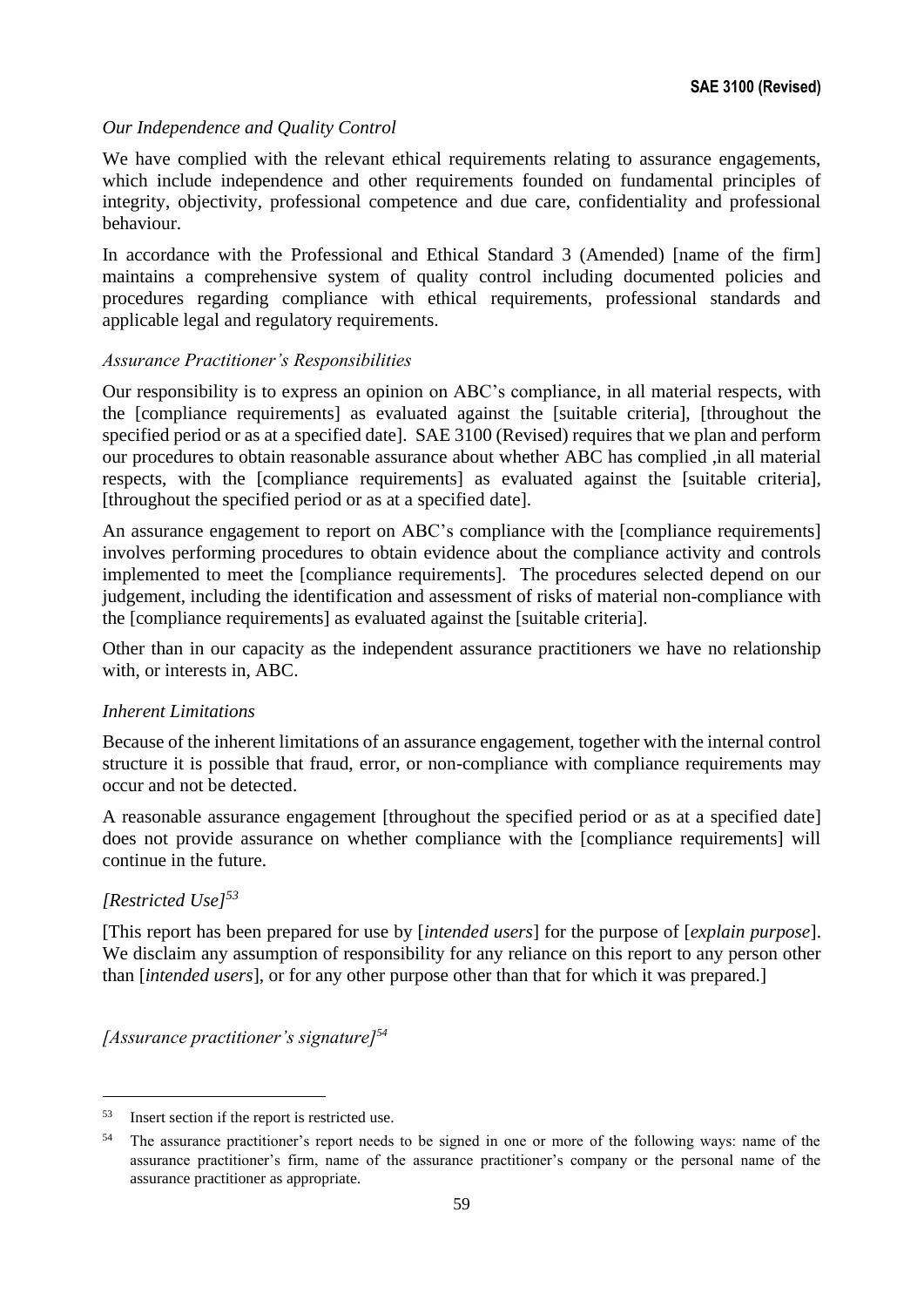*[Date of the assurance practitioner's assurance report] [Assurance practitioner's location] 55*

<sup>&</sup>lt;sup>55</sup> The assurance practitioner's address includes the location in the jurisdiction where the assurance practitioner practices.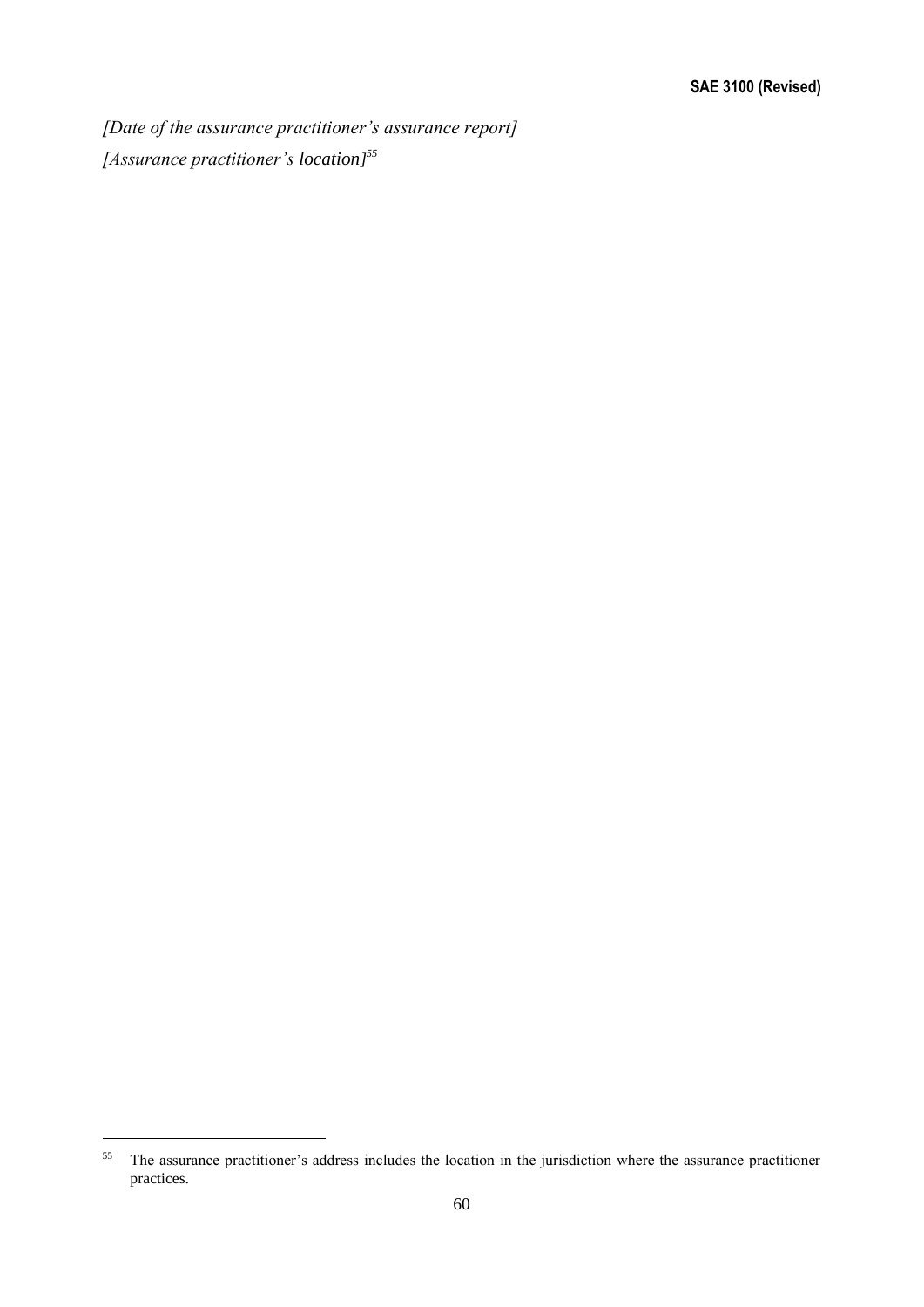**Example 3: Reasonable Assurance Report on ABC's Statement of Compliance with the [compliance requirements] as evaluated against the [suitable criteria] (Attestation engagement)**

### Independent Assurance Report

### *[Appropriate Addressee]*

# *Opinion*

We have undertaken a reasonable assurance engagement on ABC's Statement of compliance, in all material respects, with the [compliance requirements], as evaluated against the [suitable criteria], [throughout the specified period or as at a specified date]. This Statement will accompany our report, for the purpose of reporting to [identify intended users].

In our opinion, ABC's Statement<sup>56</sup> that the entity has complied with the [compliance requirements] is, in all material respects, fairly presented as evaluated against the [suitable criteria] [throughout the specified period or as at a specified date].

[For a long form report, include a separate section, under an appropriate heading, or reference to an attachment for any additional information agreed in the terms of engagement to be provided to users, for example:

- Terms of the engagement.
- Criteria and compliance requirements being used.
- Descriptions of the tests of compliance that were performed.
- Findings relating to the tests of compliance that were performed or particular aspects of the engagement.
- Details of the qualifications and experience of the assurance practitioner and others involved with the engagement.
- Disclosure of materiality levels.
- Recommendations for improvements to the compliance framework or processes around particular compliance activities.]

### *Basis for Opinion*

We conducted our engagement in accordance with Standard on Assurance Engagements (SAE) 3100 (Revised) Compliance Engagements issued by the New Zealand Auditing and Assurance Standards Board.

We believe that the evidence we have obtained is sufficient and appropriate to provide a basis for our opinion.

<sup>&</sup>lt;sup>56</sup> This attestation example report assumes the responsible party provides a Statement of Compliance, if this is not provided the assurance practitioner's conclusion would be expressed in terms of whether the compliance requirements have been met.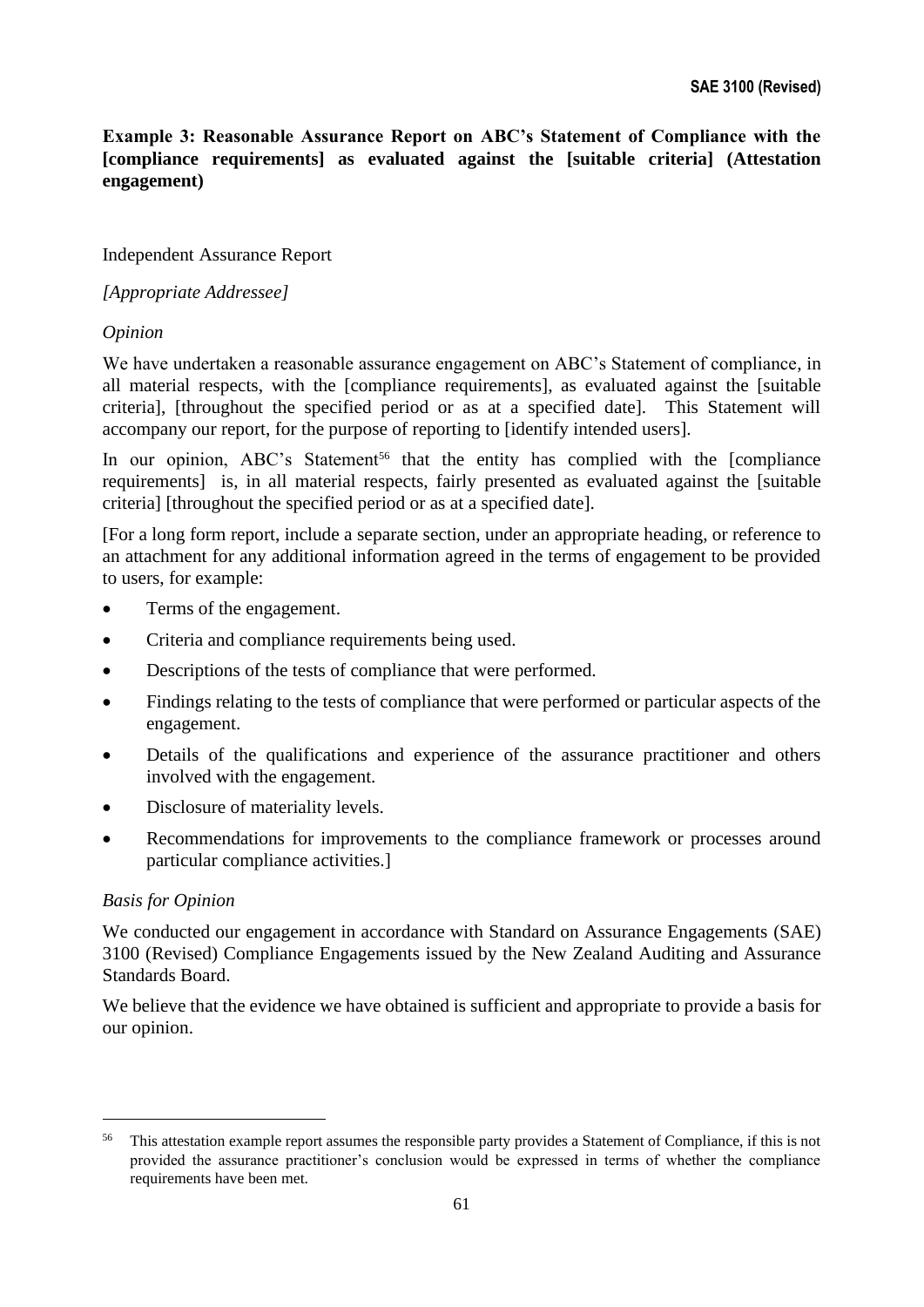# *ABC's Responsibilities*

### ABC is responsible for:

- (a) Providing a Statement with respect to the outcome of the evaluation of the compliance activity against the compliance requirements which accompanies this independent assurance report.
- (b) Identification of the compliance requirements if not identified by law and regulation.
- (c) The compliance activity undertaken to meet the [compliance requirements].
- (d) Identification of risks that threaten the [compliance requirements] identified above not being met, and controls which will mitigate those risks and monitor ongoing compliance.

### *Our Independence and Quality Control*

We have complied with the relevant ethical requirements relating to assurance engagements, which include independence and other requirements founded on fundamental principles of integrity, objectivity, professional competence and due care, confidentiality and professional behaviour.

In accordance with the Professional and Ethical Standard 3 (Amended) [name of the firm] maintains a comprehensive system of quality control including documented policies and procedures regarding compliance with ethical requirements, professional standards and applicable legal and regulatory requirements.

### *Assurance Practitioner's Responsibilities*

Our responsibility is to express an opinion, on ABC's Statement of the entity's compliance with the [compliance requirements], in all material respects as evaluated against the [suitable criteria] [throughout the specified period or as at a specified date]. SAE 3100 (Revised) requires that we plan and perform our procedures to obtain reasonable assurance about whether, ABC's Statement that the entity has complied with the [compliance requirements] is, in all material respects, fairly presented, as evaluated against the [suitable criteria] [throughout the specified period or as at a specified date].

An assurance engagement to report on ABC's Statement of the entity's compliance with the [compliance requirements] involves performing procedures to obtain evidence about the compliance activity and controls implemented to meet the [compliance requirements]. The procedures selected depend on our judgement, including the identification and assessment of risks of material misstatements in ABC's Statement are likely to arise.

Other than in our capacity as the independent assurance practitioners we have no relationship with, or interests in, ABC.

### *Inherent Limitations*

Because of the inherent limitations of an assurance engagement, together with the internal control structure it is possible that fraud, error, or non-compliance with compliance requirements may occur and not be detected.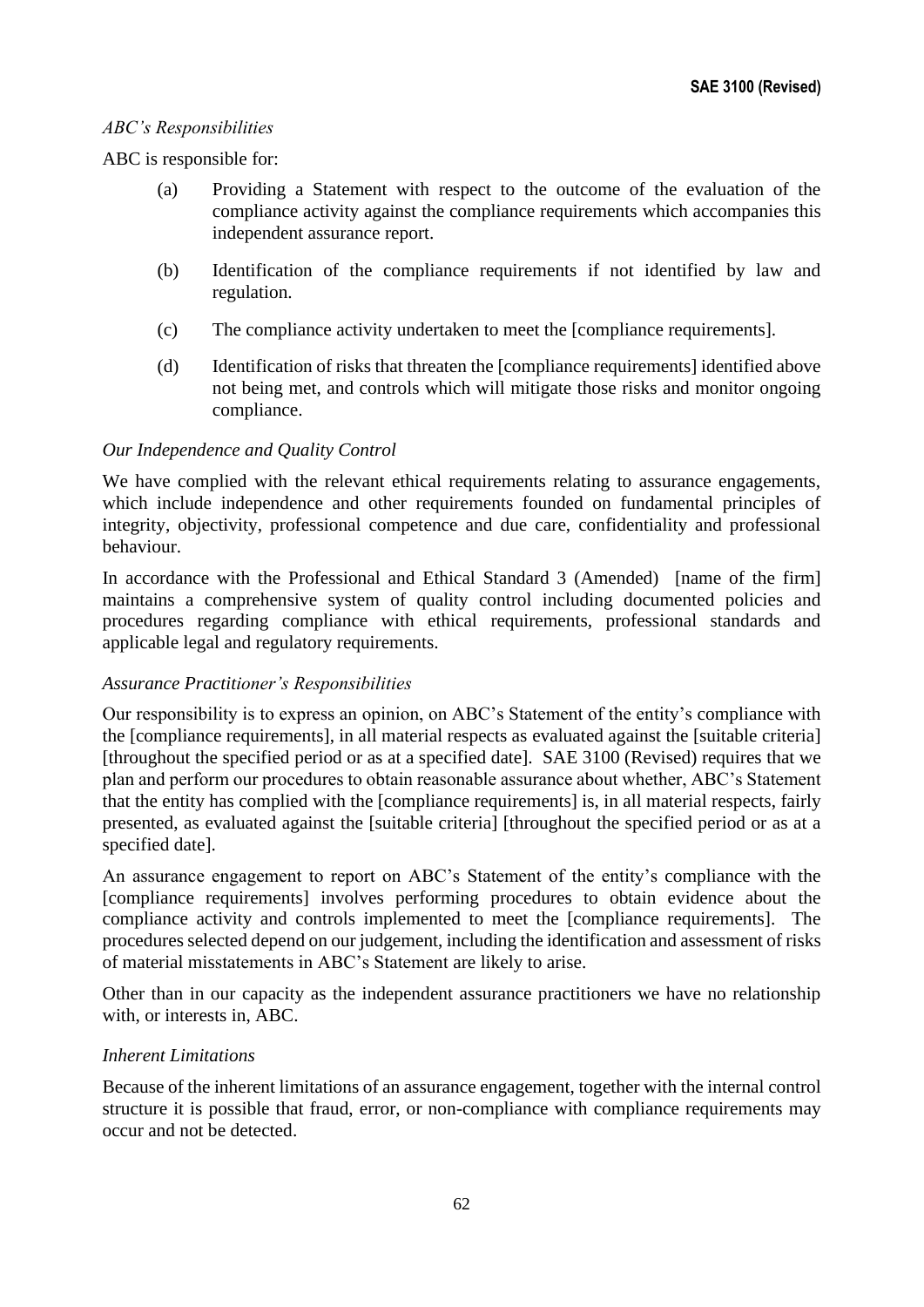A reasonable assurance engagement [throughout the specified period or as at a specified date] does not provide assurance on whether compliance with the [compliance requirements] will continue in the future.

# *[Restricted Use]<sup>57</sup>*

[This report has been prepared for use by [intended users] for the purpose of [explain purpose]. We disclaim any assumption of responsibility for any reliance on this report to any person other than [intended users], or for any other purpose other than that for which it was prepared.]

*[Assurance practitioner's signature]<sup>58</sup> [Date of the assurance practitioner's assurance report] [Assurance practitioner's location]<sup>59</sup>* 

<sup>57</sup> Insert section if the report is restricted use.

<sup>58</sup> The assurance practitioner's report needs to be signed in one or more of the following ways: name of the assurance practitioner's firm, name of the assurance practitioner's company or the personal name of the assurance practitioner as appropriate.

<sup>&</sup>lt;sup>59</sup> The assurance practitioner's address includes the location in the jurisdiction where the assurance practitioner practices.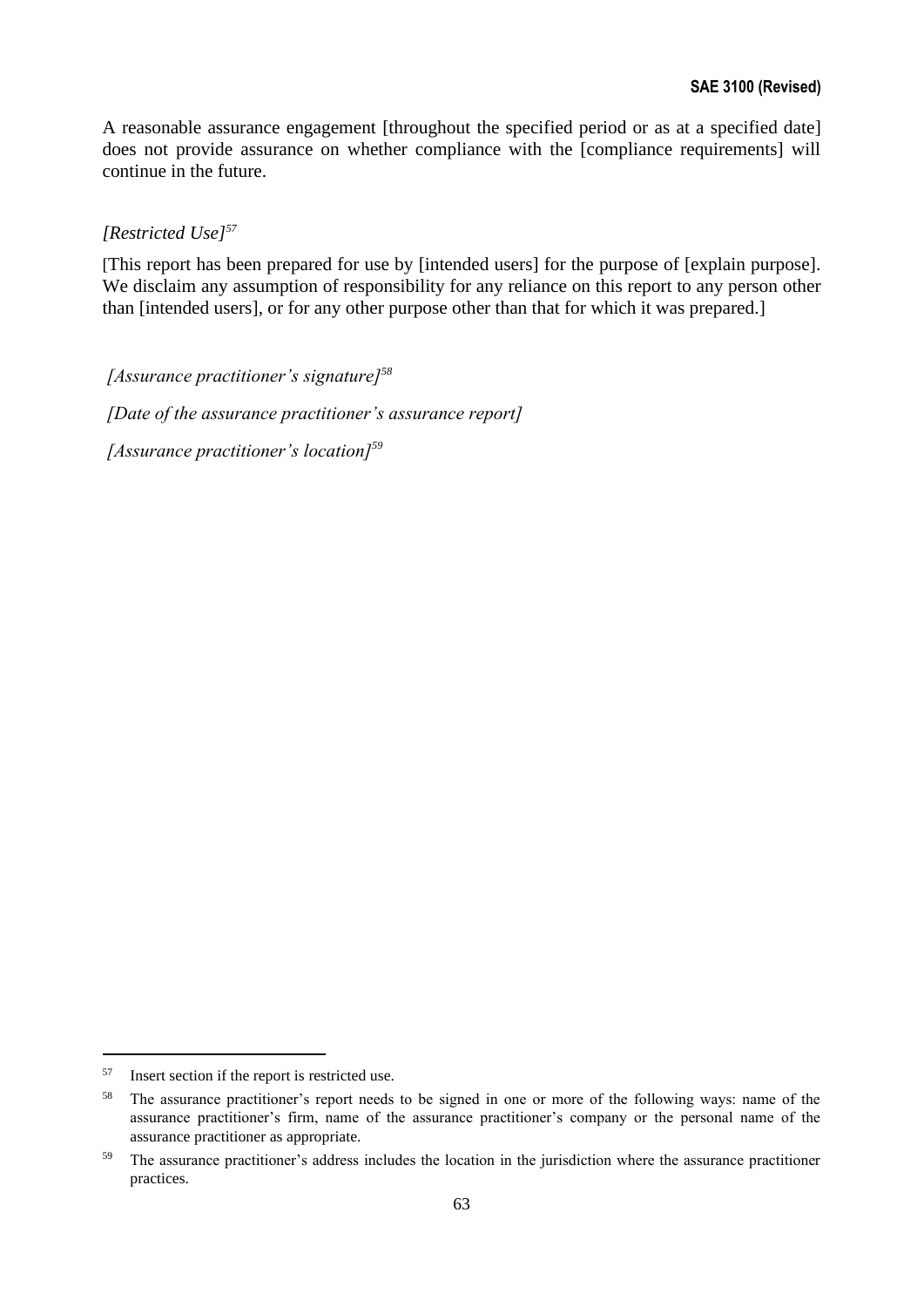### **Appendix 7**

(Ref: Para. A60)

# **EXAMPLE MODIFIED ASSURANCE REPORTS ON COMPLIANCE**

- Example 1: Qualified reasonable assurance opinion a material (but not pervasive) misstatement in ABC's Statement on the entity's compliance with the [compliance requirements] (Attestation engagement)
- Example 2: Adverse reasonable assurance opinion ABC non-compliant with the [compliance requirements] throughout the specified period (Direct engagement)
- Example 3: Disclaimer of reasonable assurance opinion the assurance practitioner is unable to obtain sufficient appropriate evidence of compliance with the [compliance requirements] (Direct engagement)
- Example 4: Qualified limited assurance conclusion the assurance practitioner is unable to obtain sufficient appropriate evidence of compliance with the [compliance requirements] (Direct engagement)

*The following examples of modified reasonable and limited assurance reports are for guidance only and are not intended to be exhaustive or applicable to all situations.* 

**Example 1: Qualified reasonable assurance opinion – a material (but not pervasive) misstatement in ABC's Statement on the entity's compliance with the [compliance requirements] (Attestation engagement)**

…

#### *Qualified Opinion*

In our opinion, except for the effects of the matter(s) described in the Basis for Qualified Opinion paragraph, the Statement by ABC that the entity has complied with the [compliance requirements] is, in all material respects, fairly presented as evaluated against the [suitable criteria] [as at [*date*]/ throughout the specified period from [*date*] to [*date*]].

…

### *Basis for Qualified Opinion*

We identified a material matter in ABC's Statement in relation to [non-compliance with section XX of Act/Regulation XX]. This has the effect of the [Trustee bank account and cash book procedures not being completed throughout the specified period] as required. We were unable to satisfy ourselves by as to ABC's compliance with this requirement, therefore qualify our opinion in this regard.

…

#### *Assurance Practitioner's Responsibilities*

We believe that the evidence we have obtained is sufficient and appropriate to provide a basis for our qualified opinion.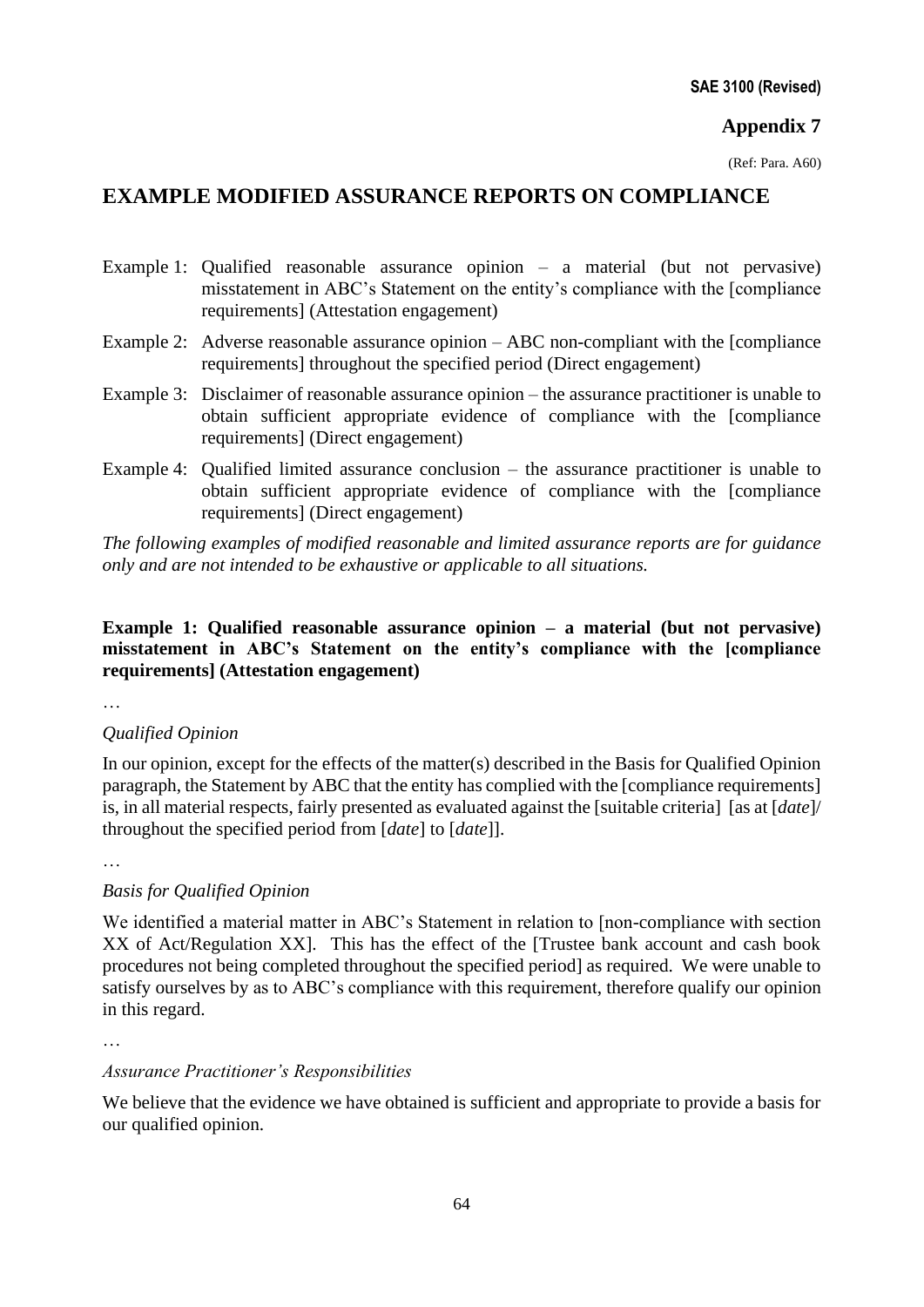# **Example 2: Adverse reasonable assurance opinion – ABC non-compliant with the compliance requirements throughout the specified period (Direct engagement)**

…

#### *Adverse Opinion*

In our opinion, ABC has not complied, in all material respects, with the [compliance requirements], as evaluated against the [suitable criteria], throughout the specified period from [date] to [date].

### *Basis for Adverse Opinion*

We have identified a material matter in relation to [section XX of Act/Regulation XX] with regard to the procedures and controls regarding ABC's bank accounts and other assets were not completed and effective throughout the specified period [date] to [date]. This has the effect of ABC not meeting the [conditions imposed under section XX of Act/Regulation XX] and being non-compliant in this regard.

…

### *Assurance Practitioner's Responsibilities*

We believe that the evidence we have obtained is sufficient and appropriate to provide a basis for our adverse opinion.

…

# **Example 3: Disclaimer of reasonable assurance opinion – the assurance practitioner is unable to obtain sufficient appropriate evidence of compliance with the [compliance requirements] (Direct engagement)**

…

### *Disclaimer of Opinion*

Because of the significance of the matter described in the Basis for Disclaimer of Opinion section of our report, we do not express an opinion on ABC's compliance with [compliance requirements] as evaluated against the [suitable criteria] throughout the period from [*date*] to [*date*]..

…

# *Basis for Disclaimer of Opinion*

ABC's computer systems were subject to a cyber-attack on [date] in which a substantial amount of ABC's data was destroyed and no back up data retrievable, throughout the period from [date] to [date]. Due to this event we were unable to conduct testing of compliance activities or walkthroughs relevant to [compliance requirements] throughout the specified period, which would be necessary to form an opinion on whether ABC was complaint with [compliance requirements] throughout the period.

…

### *Assurance Practitioner's Responsibilities*

Because of the matter described in the Basis for Disclaimer of Opinion paragraph, we are not able to obtain sufficient appropriate evidence to provide a basis for a reasonable assurance opinion on ABC's compliance with the [compliance requirements] as evaluated against the [suitable criteria].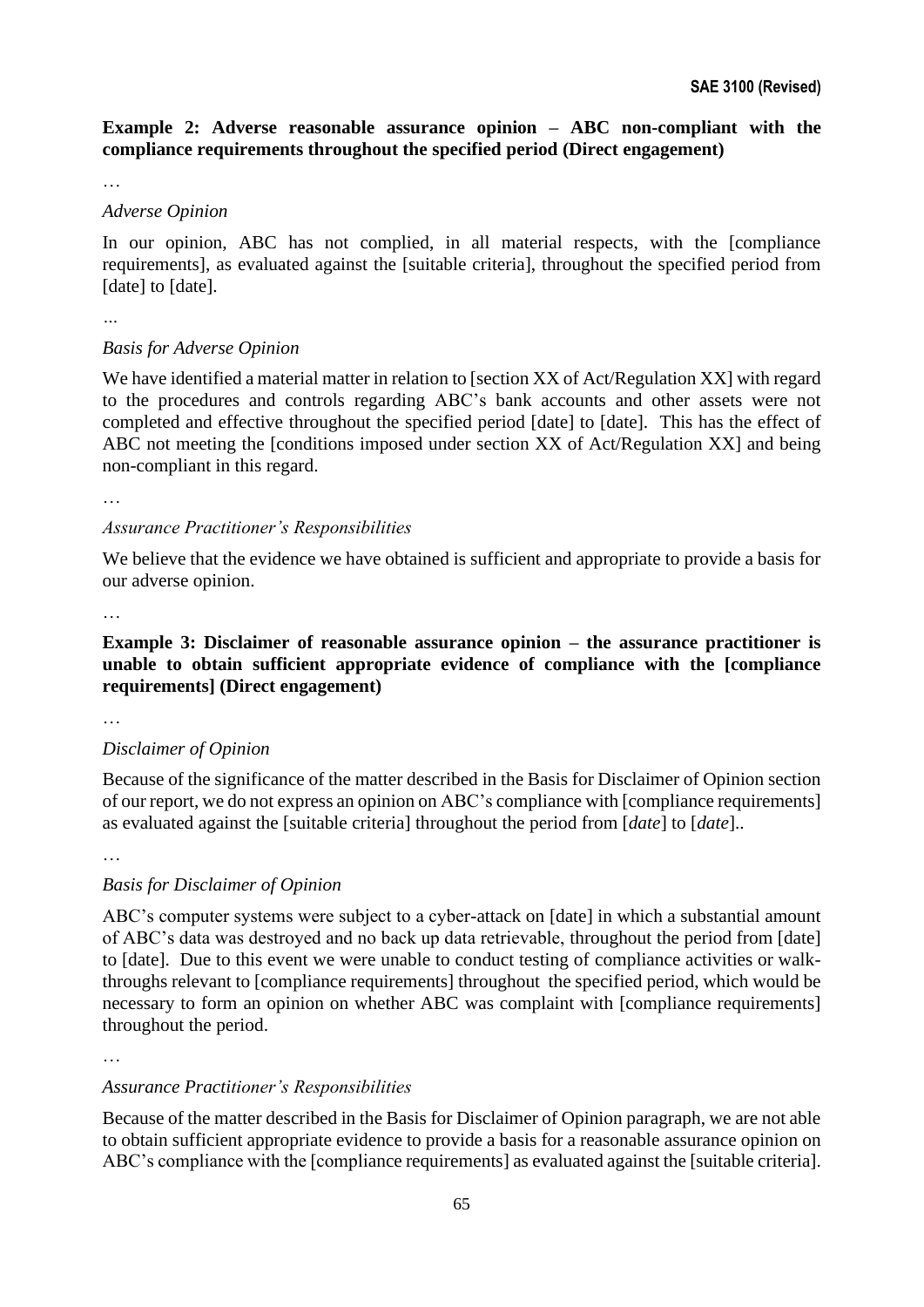…

**Example 4: Qualified limited assurance conclusion – the assurance practitioner is unable to obtain sufficient appropriate evidence of compliance with the [compliance requirements] (Direct engagement)** 

…

### *Qualified Conclusion*

Based on the procedures we have performed and the evidence we have obtained, except for the effects of the matter described in the Basis for Qualified Conclusion paragraph, nothing has come to our attention that causes us to believe that, ABC has not complied, in all material respects, with the [compliance requirements] as evaluated against the [suitable criteria] throughout the specified period from [date] to [date].

…

# *Basis for Qualified Conclusion*

We were unable to obtain sufficient appropriate evidence about ABC's compliance with [section XX of Act/Regulation XX]. This has the effect of [the Trustee bank account and cash book procedures not being completed in relation to section XX of Act/Regulation XX] throughout the specified period as required. We were unable to satisfy ourselves by alternate procedures, therefore qualify our conclusion in this regard.

…

### *Assurance Practitioner's Responsibilities*

We believe that the evidence we have obtained is sufficient and appropriate to provide a basis for our qualified conclusion.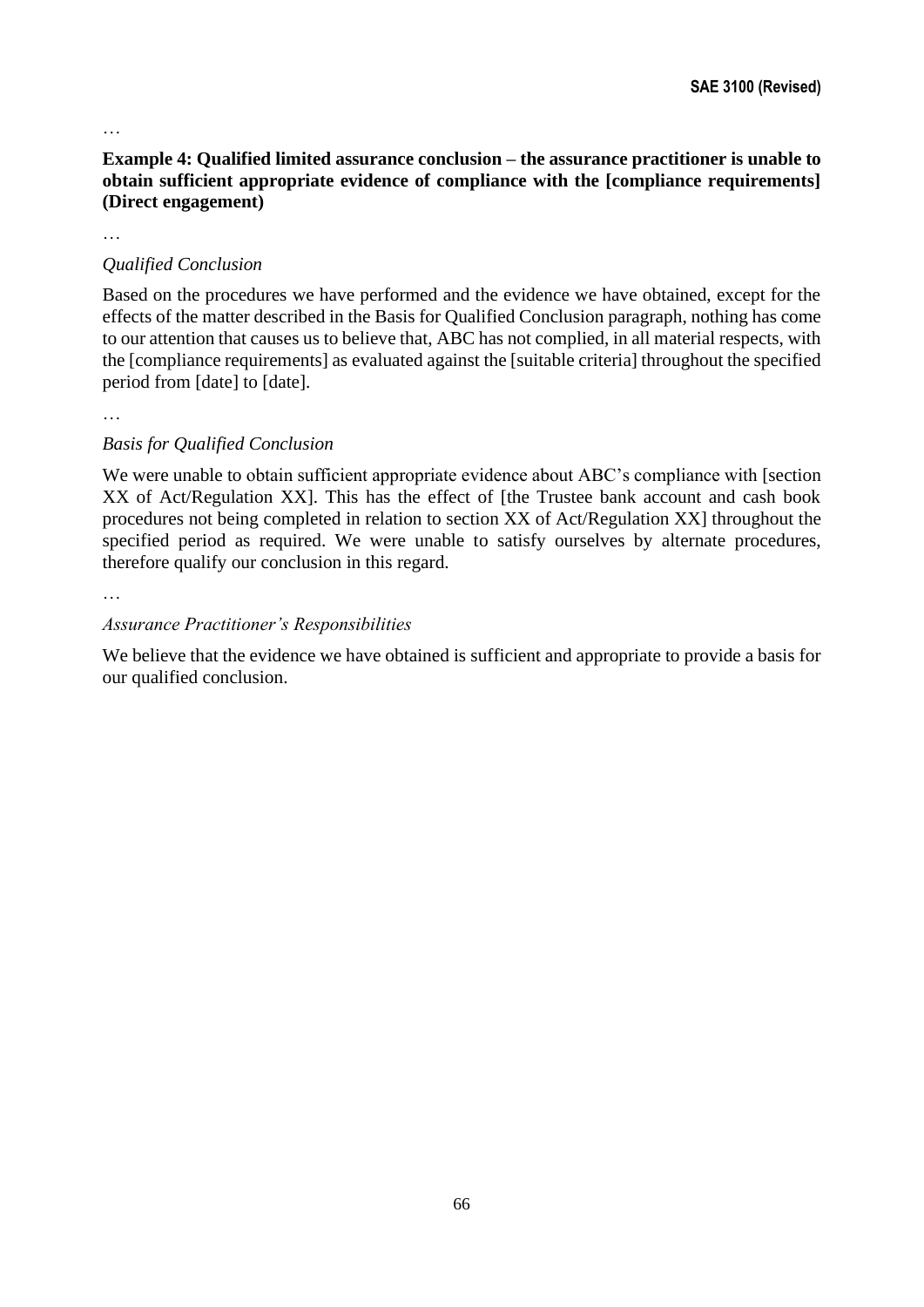### **Appendix 8**

(Ref: Para. 56(s))

# **Existence of any Other Relationship of the Assurance Practitioner with the Entity**

Paragraph 56(s) of this SAE requires the assurance practitioner to state in the assurance practitioner's report for the assurance engagement the existence of any relationships (other than that of assurance practitioner) which the assurance practitioner has with, or any interests the assurance practitioner has in, the entity or any of its subsidiaries.

The material below sets out an example of wording which can be used in the assurance practitioner's report where the assurance practitioner has a relationship with (other than that of assurance practitioner), or interests in, an entity or any of its subsidiaries.

"Our firm carried out other assignments for the (entity) in the area of advice and special consultancy projects. In addition to this, principals and employees of our firm deal with the (entity) on normal terms within the ordinary course of the activities of the (entity). The firm has no other relationship with, or interests in, the (entity)."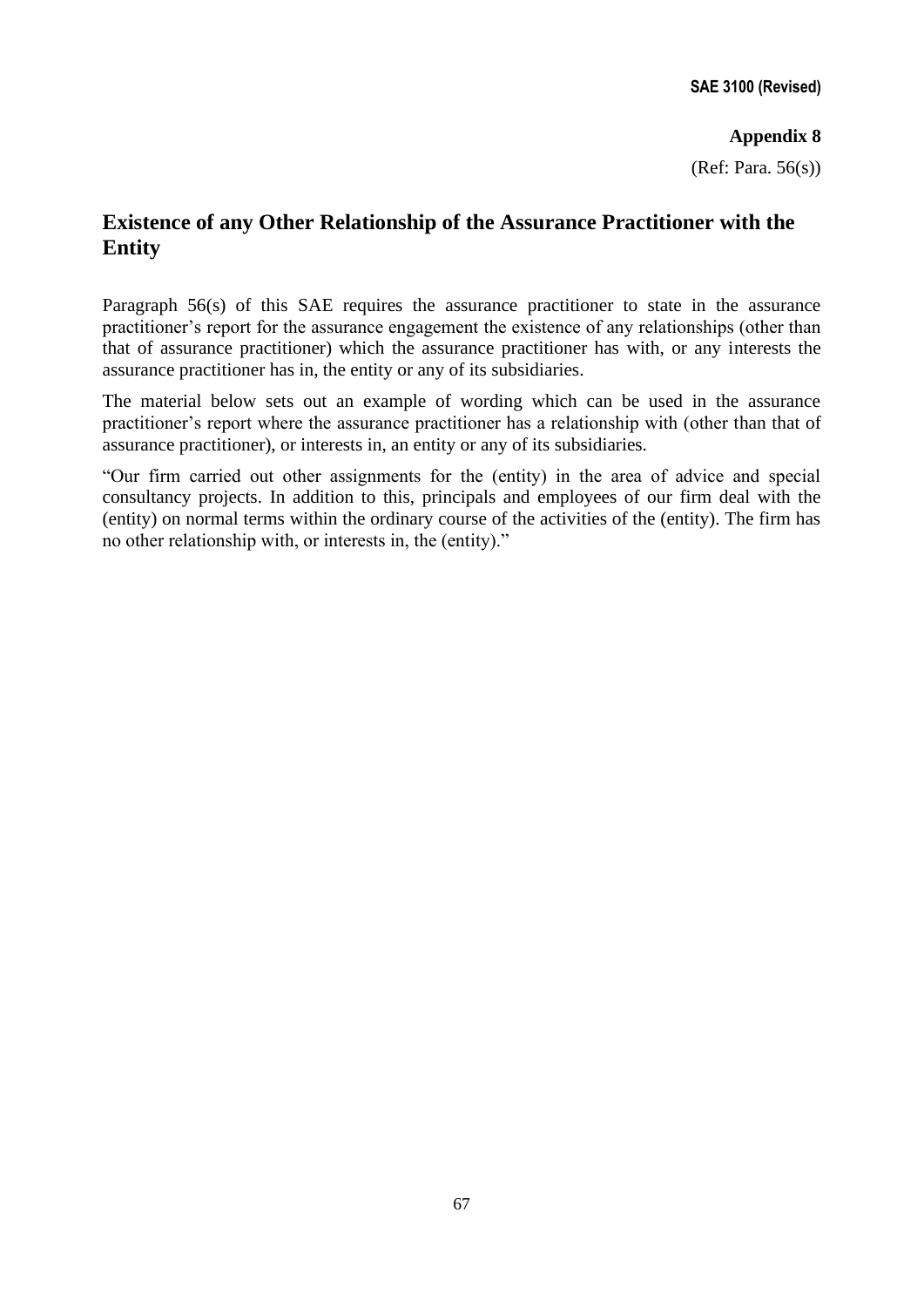# **Accompanying Attachment: Conformity to International and Australian Standards on Assurance Engagements on Compliance**

This conformity statement accompanies but is not part of SAE 3100 (Revised).

# **Conformity with International Standards on Assurance Engagements**

There is no equivalent International Standard on Assurance Engagements (ISAE), issued by the International Auditing and Assurance Standards Board (IAASB), an independent standardsetting board of the International Federation of Accountants (IFAC).

# **Comparison with Australian Standards on Assurance Engagements**

In Australia, the Australian Auditing and Assurance Standards Board (AUASB) has issued Auditing Standard on Assurance Engagements 3100 *Compliance Engagements.*

Equivalent paragraphs 46 and 56(s) have not been added to ASAE 3100.

# **Non-compliance with Laws or Regulations**

**Paragraph 46** If the assurance practitioner becomes aware of information concerning an instance of non-compliance or suspected non-compliance with respect to laws and regulations, the assurance practitioner shall comply with PES 1 (Revised), or other professional requirements, or requirements imposed by law or regulation, that are at least as demanding. (Ref. Para. A65)

# **Existence of any Relationship with the Entity**

**Paragraph 56(s)** A statement as to the existence of any relationship (other than that of assurance practitioner) which the assurance practitioner has with, or any interests which the assurance practitioner has in, the entity or any of its subsidiaries. Appendix 8 provides an example of wording that may be used in the assurance practitioner's report to identify any relationships with, or interests in, the entity.

Paragraph 38 of ASAE 3100 is deleted in SAE 3100 (Revised)

# **Prohibition of use of internal auditors to provide direct assistance in a compliance engagement**

• **Paragraph 38**. The use of internal auditors to provide direct assistance is prohibited in an assurance engagement conducted in accordance with this ASAE. Direct assistance is the performance of assurance procedures under the direction, supervision and review of the assurance practitioner. This prohibition does not preclude reliance on the work of the internal audit function to modify the nature or timing, or reduce the extent, of assurance procedures to be performed directly by the assurance practitioner. (Ref: Para. A36)

# **Difference in ethical requirements**

Paragraphs 9 and 19 of ASAE 3100 and SAE 3100 (Revised) differ in their acceptable ethical requirements.

While ASAE 3100 requires the assurance practitioner to comply with ASA 102 and for the lead assurance practitioner to be a member of a firm that applies ASQC1, SAE 3100 (Revised) requires the assurance practitioner to comply with Professional and Ethical Standard 1 (Revised) and the lead assurance practitioner to be a member of a firm that applies Professional and Ethical Standard 3 (Amended) or other professional requirements, or requirements imposed by law or